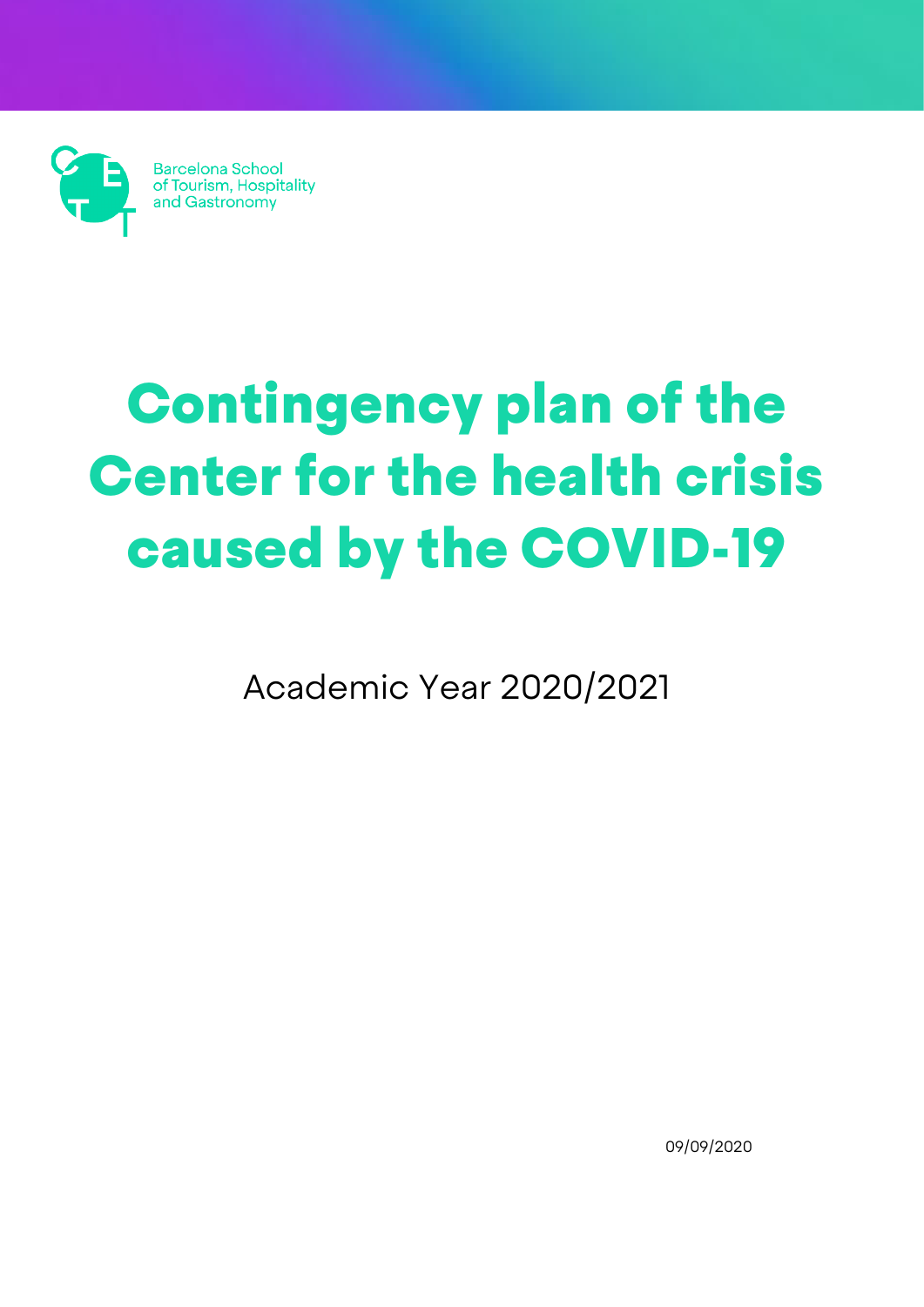## **Content Page**

| 1.    |                                                                                              |  |  |  |  |
|-------|----------------------------------------------------------------------------------------------|--|--|--|--|
| 2.    |                                                                                              |  |  |  |  |
| 3.    |                                                                                              |  |  |  |  |
| 4.    |                                                                                              |  |  |  |  |
| 5.    |                                                                                              |  |  |  |  |
| 6.    |                                                                                              |  |  |  |  |
| 7.    |                                                                                              |  |  |  |  |
| 7.1.  | Specific protocols for study programs and services of the Center9                            |  |  |  |  |
| 7.2.  |                                                                                              |  |  |  |  |
| 7.3.  | Particularly vulnerable staff and groups vulnerable to COVID-19 10                           |  |  |  |  |
| 7.4.  | Action in suspicious confirmed or re-emerging cases in CETT11                                |  |  |  |  |
| 8.    |                                                                                              |  |  |  |  |
| 9.    |                                                                                              |  |  |  |  |
| 10.   |                                                                                              |  |  |  |  |
| 10.1. |                                                                                              |  |  |  |  |
| 10.2. |                                                                                              |  |  |  |  |
|       | 10.3. Conducting conferences, research or knowledge transfer activities, and tribunals<br>16 |  |  |  |  |
|       |                                                                                              |  |  |  |  |
| 10.5. |                                                                                              |  |  |  |  |
| 11.   | Organizational measures in the field of education and employment17                           |  |  |  |  |
|       |                                                                                              |  |  |  |  |
| 12.1. |                                                                                              |  |  |  |  |
|       |                                                                                              |  |  |  |  |
|       |                                                                                              |  |  |  |  |
|       |                                                                                              |  |  |  |  |
| 13.1. |                                                                                              |  |  |  |  |
|       |                                                                                              |  |  |  |  |
|       |                                                                                              |  |  |  |  |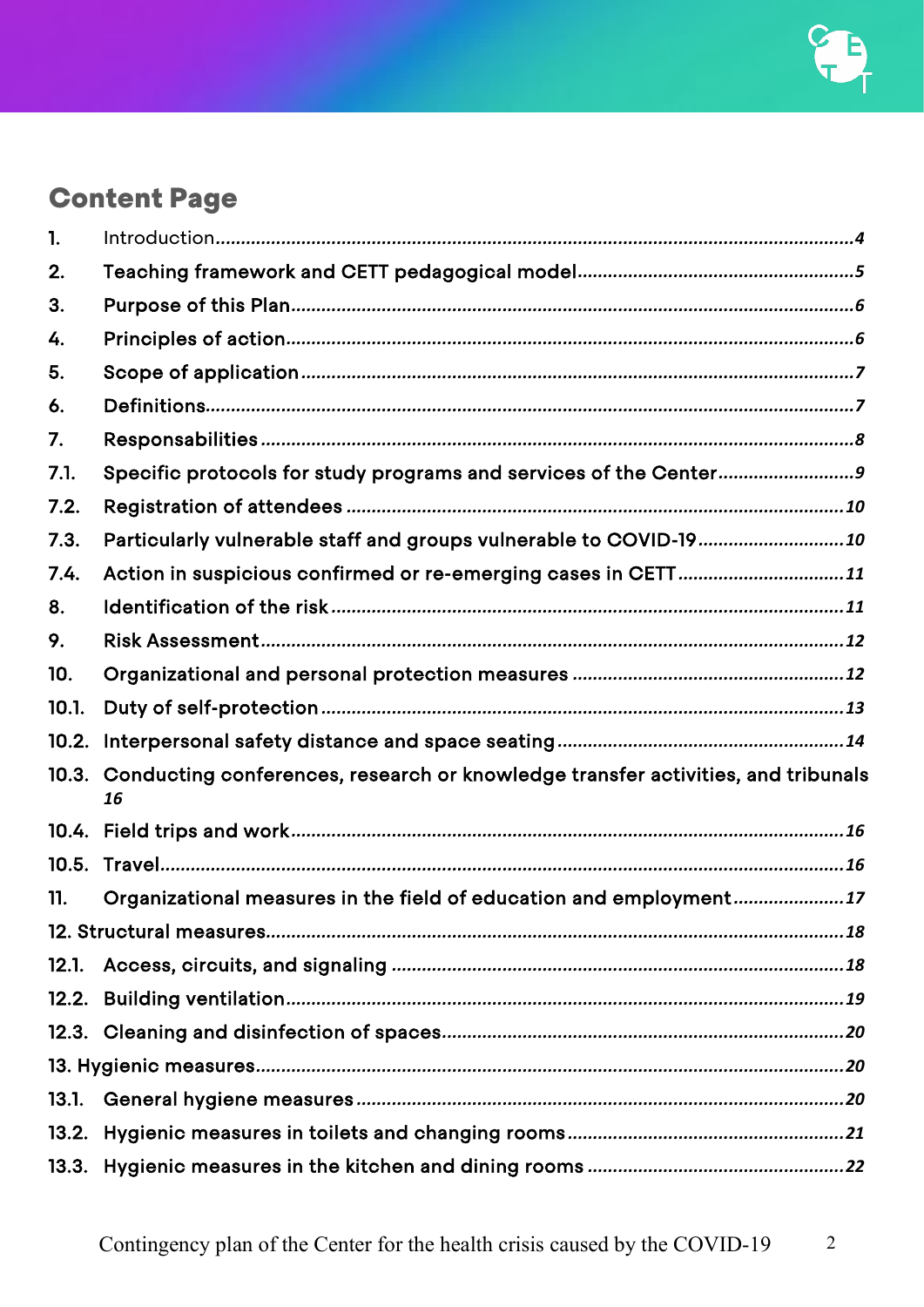| 13.5. | Hygienic measures in kitchen classrooms and/or tasting rooms23                                   |  |  |  |  |
|-------|--------------------------------------------------------------------------------------------------|--|--|--|--|
| 13.6. |                                                                                                  |  |  |  |  |
| 13.7. |                                                                                                  |  |  |  |  |
| 14.   |                                                                                                  |  |  |  |  |
| 14.1. |                                                                                                  |  |  |  |  |
| 14.2. |                                                                                                  |  |  |  |  |
| 14.3. | Recommendations for students before the start of the course28                                    |  |  |  |  |
| 14.4. | Recommendations for instructors before the beginning of the course 29                            |  |  |  |  |
| 15.   |                                                                                                  |  |  |  |  |
| 16.   |                                                                                                  |  |  |  |  |
| 16.1. |                                                                                                  |  |  |  |  |
| 16.2. |                                                                                                  |  |  |  |  |
| 16.3. |                                                                                                  |  |  |  |  |
| 17.   | Information and self-declaration of responsibility for access to the workplace32                 |  |  |  |  |
| 18.   |                                                                                                  |  |  |  |  |
| 19.   |                                                                                                  |  |  |  |  |
| 19.1. |                                                                                                  |  |  |  |  |
|       | Card 1. Procedure for action in cases of infection by the SARS-CoV-2 coronavirus in the Center32 |  |  |  |  |
|       | Card 2. Cleaning and disinfection, and ventilation of general and workspaces32                   |  |  |  |  |
|       | Card 3. Preventive measures in public attention spaces and other singular spaces 34              |  |  |  |  |
|       | Card 4. Preventive measures in general administrative areas and practical classrooms38           |  |  |  |  |
|       |                                                                                                  |  |  |  |  |
|       |                                                                                                  |  |  |  |  |
|       |                                                                                                  |  |  |  |  |
|       |                                                                                                  |  |  |  |  |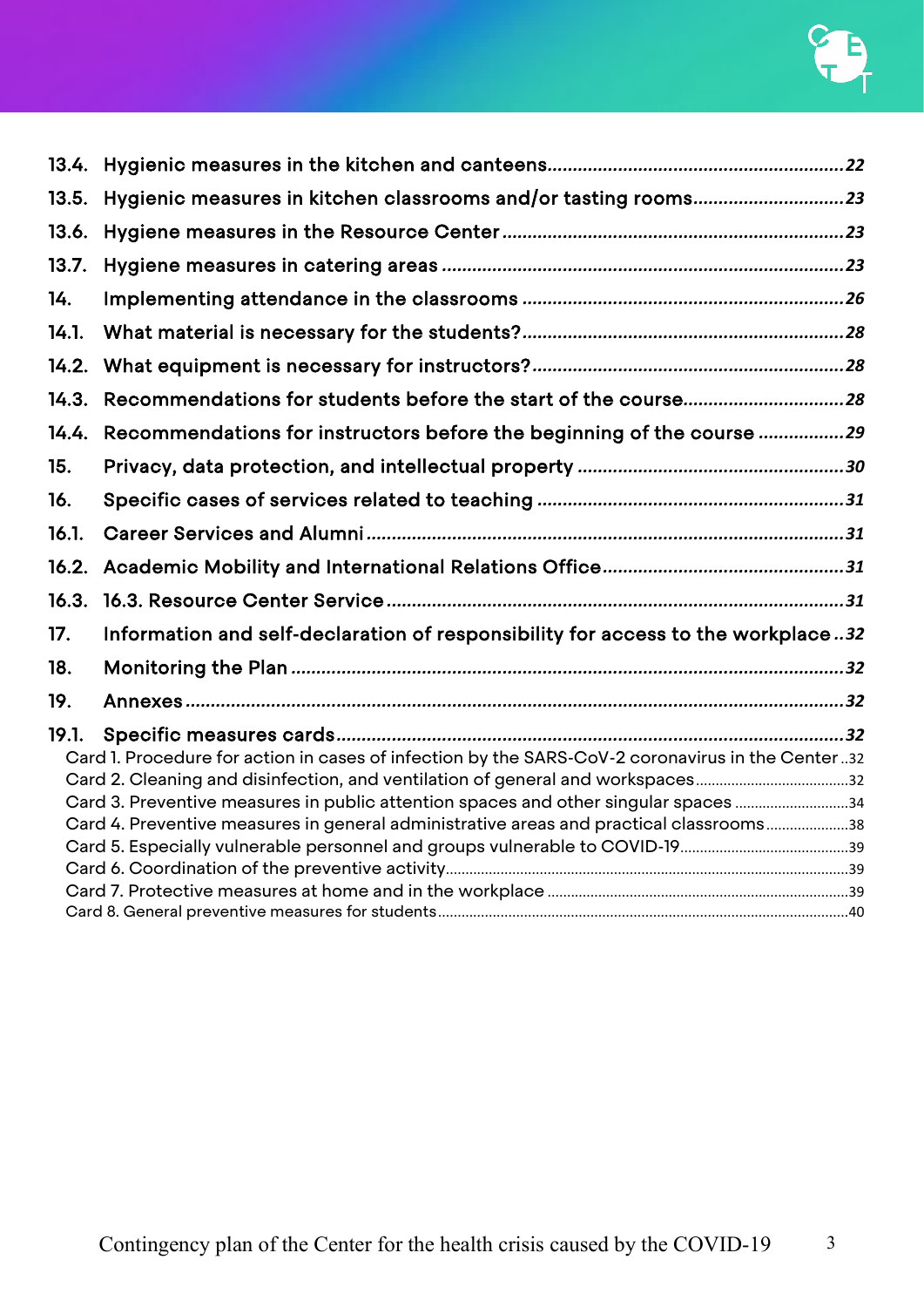## <span id="page-3-0"></span>1. Introduction

Order SND/535/2020 of 17 June, established that the entire territory of Catalonia was to move to phase III of the Plan for the de-escalation of the extraordinary measures adopted to deal with the COVID-19 pandemic.

As a result of the above/mentioned order, on 18 June the President of the regional government of Catalonia issued the Decree 63/2020 on the new governance of the health emergency caused by COVID-19 and on the start of the recovery phase in Catalonia; this Decree left without effect the measures derived from the declaration of the state of alarm throughout Catalonia.

Also on June 18 Resolution SLT/1429/2020 was published in the DOGC, in which the regional Counsellor of Health and the Counsellor of the Interior, as members of PROCICAT's Management Committee of the action plan for emergencies associated with emerging communicable diseases with potentially high risk, adopted basic protection and organizational measures to prevent the risk of transmission and promote the containment of SARS-CoV-2 infection. This resolution requires the establishment of measures so that educational activities with a higher risk of community transmission could be carried out under conditions that prevent the risk of contagion and possible outbreaks.

These measures had to be complemented by a sectoral plan drawn up and approved within the framework of PROCICAT's action plan. On June 29, 2020, PROCICAT approved, therefore, the Sectorial Plan for Universities which, to wager the maximum provision of service, anticipates that the universities of the Catalan university system can develop face-to-face academic, research, and knowledge transfer activities, as well as administrative and support tasks.

To the same end, the Department of Education through the Secretariat of Educational Policy has defined the instructions for the 2020/2021 school year for schools in Catalonia.

PROCICAT, through Resolution SLT/1648/2020, of 8 July, has established new measures on the use of face masks to contain the epidemic outbreak of the COVID-19 pandemic and indicates that people over six years old are required to wear a face mask in any closed space for public use regardless of the physical interpersonal safety distance. Decree-Law 27/2020 of July 13, amending Law 18/2009 of October 22, on public health and the adoption of urgent measures to address the risk of COVID-19 outbreaks, purposefully established the measures that can be adopted in pandemic situations, the procedure to be followed, and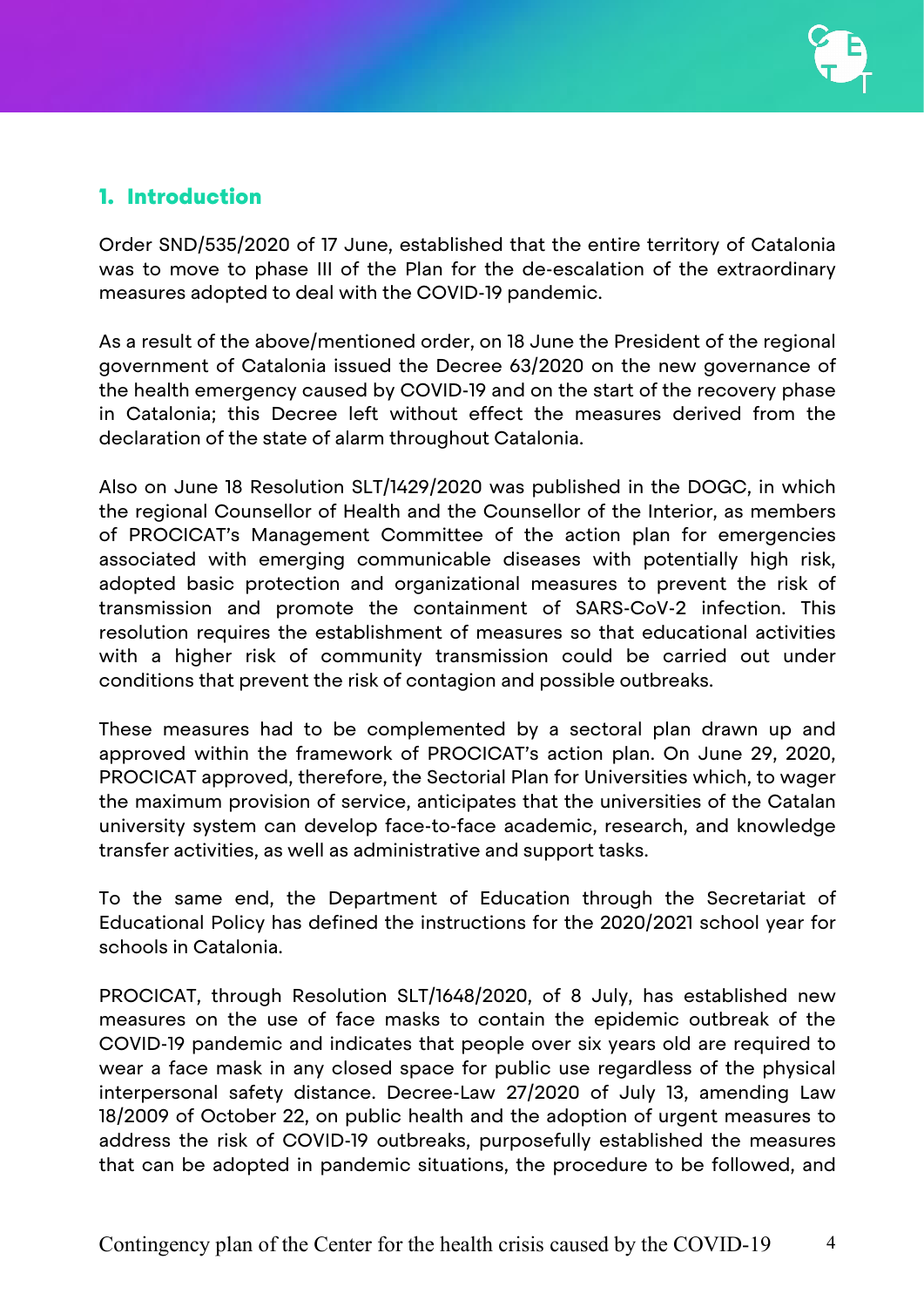

the indicators that objectively justify the adoption of these measures. While this situation persists, CETT will apply, among others, the organizational and prevention measures established in the resolution by the Chancellor of the University of Barcelona dated July 21, 2020, as well as the measures, presented by the Catalan Department of Education; these measures may be adapted with the necessary flexibility, to the particularities of the Center.

In this regulatory context, CETT has developed and approved its specific contingency plan, which follows, among others, the measures established in the University of Barcelona's Sectorial Plan and the instructions by the Department of Education, which already take into account current regulations and the recommendations by the competent authorities in each area.

The Contingency Plan of the CETT will be updated, if necessary, if changes occur, and will be in force while the health emergency lasts.

## <span id="page-4-0"></span>2. Teaching framework and CETT pedagogical model

CETT, anticipating the new circumstances and socio-labor trends, has initiated a transformation of its pedagogical model to generate a new teaching-learning model that combines the most innovative teaching methodologies, enriching teacher-student interaction with new technologies, and reinforcing the face-toface teaching model with online elements that will allow students to have a complete and unique experience. The model also enables a rapid and flexible adaptation to likely scenarios, imposed or advised by external regulations, such as total and/or partial confinement. Thus, the model allows a student who is confined or for justified reasons to follow his education from home.

At the beginning of the 2020/2021 academic year, we are implementing a new pedagogical framework that has allowed a real transformation in the theoreticalpractical face-to-face learning, complemented by virtual sessions and interactive resources to provide the best learning experience for our students. We have created, in short, a mixed teaching model, which combines face-to-face and distance learning activities. This model can eventually lead to a 100% attendance or a 100% distance training, depending on the evolution of the pandemic.

We want our students to use our learning spaces and facilities regularly, with adapted schedules. In this learning process, all students will be able to come to our facilities, which will be ready to welcome them.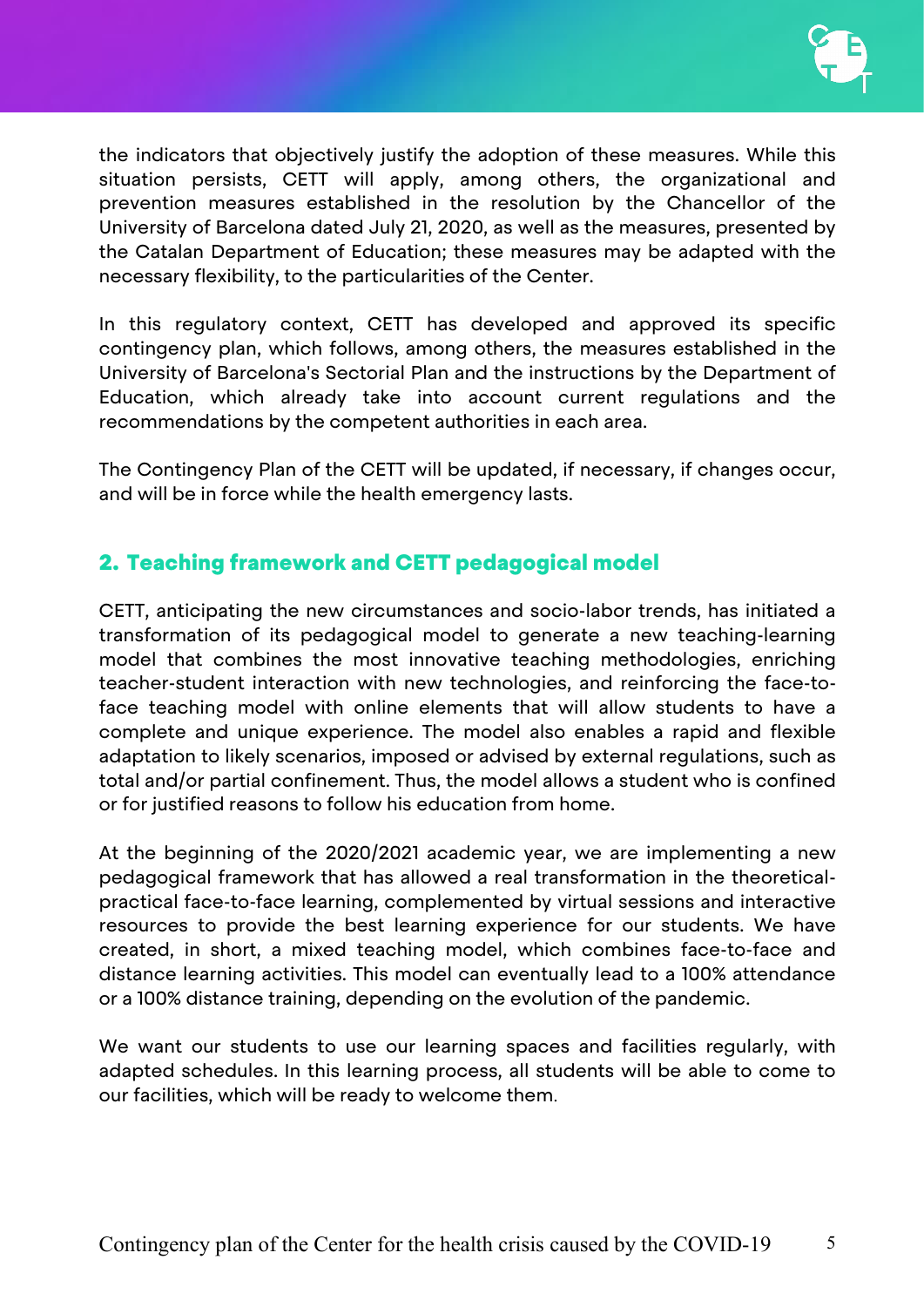

## <span id="page-5-0"></span>3. Purpose of this Plan

The present Contingency Plan, specific for CETT, Barcelona School of Tourism, Hospitality & Gastronomy, a center affiliated to the University of Barcelona, aims to establish the basic protection and organizational measures to prevent the risk of transmission and to promote the containment of SARS-CoV-2 infection (COVID-19) while enabling full activity in all areas whilst providing the best service with the highest academic quality and health safety.

This Plan will be in force until the conditions and regulations on which it is based change and it covers the particularities of the different study programs at CETT. If it is necessary, descriptive cards for specific activities or modifications of the existing ones will be incorporated as annexes to this Plan.

All the academic activity must be carried following the hygienic-sanitary and physical distancing measures described in this document and the annexes and/or protocols drawn up by CETT.

## <span id="page-5-1"></span>4. Principles of action

The principles governing CETT's Contingency Plan are:

- The preservation of the health of academic and administrative staff and services, of students and collaborators who are related to these groups within the Center.
- The respect for the fulfillment of the dispositions established by the government authorities and by the current framework.
- The provision of the university and educational services.
- The guarantee of the achievement of the competencies established for each study program and their learning objectives.
- The provision of all educational support services.
- Compliance with the Prevention of Occupational Risks Law and other applicable regulations within the framework of this document.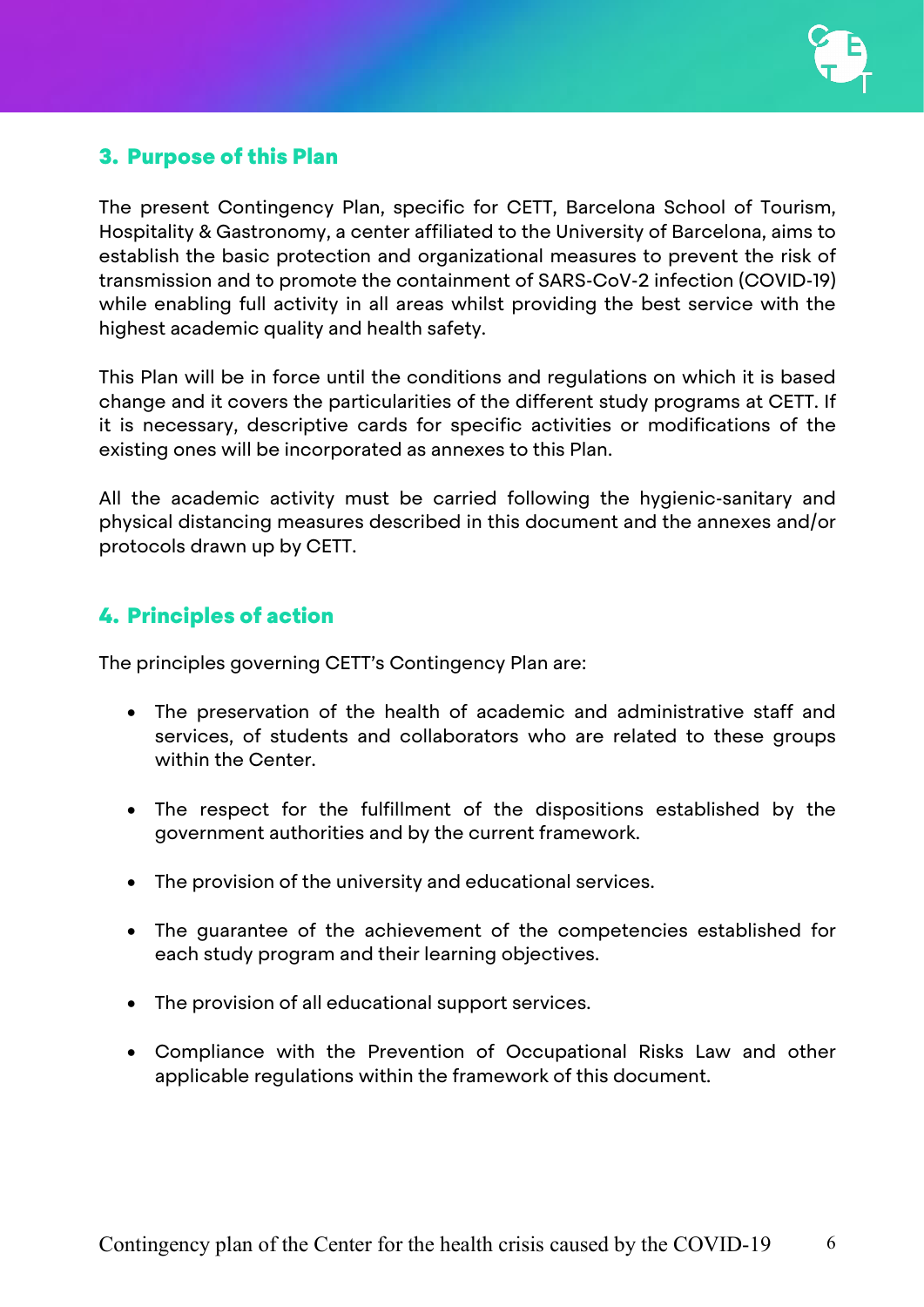## <span id="page-6-0"></span>5. Scope of application

The measures established in this Plan must be applied, with the appropriate specificities, to the whole of CETT community: students, administrative management and teaching staff, and external collaborators that carry out their activity in the premises, and in general, people who access CETT facilities.

## <span id="page-6-1"></span>6. Definitions

- Suspected case of SARS-CoV-2 infection: any person with clinical symptoms such as acute respiratory infection of any severity, including fever, cough, or shortness of breath. Other symptoms such as odynophagia, anosmia, ageusia, muscle aches, diarrhea, chest pain, or headaches may also be considered symptoms of suspected SARS-CoV-2 infection, depending on clinical judgment.
- Confirmed case with active infection; the following cases may occur:

- Person who meets the clinical criteria for a PCR-positive suspected case.

- Person who meets the clinical criteria for a suspicious case, with negative PCR and positive IgM serology (no rapid test).

- Asymptomatic person with positive PCR and negative IgG or not practiced.

- Confirmed case with resolved infection: an asymptomatic person with positive IgG serology regardless of PCR result.
- Discharged case: suspicious case with negative PCR and negative IgM if IgM has been done, when there is no high clinical suspicion or epidemiological link to a confirmed case.
- Probable case: patient with a severe acute respiratory infection, with clinical and radiological criteria compatible with COVID-19, with negative PCR results and an epidemiological link to confirmed cases, either in closed settings or in family settings, as well as suspicious cases with inconclusive PCR.
- Close contact: any person who has been in the same place as a confirmed case at a less than two meters distance (6 feet) for at least fifteen minutes, without a face mask.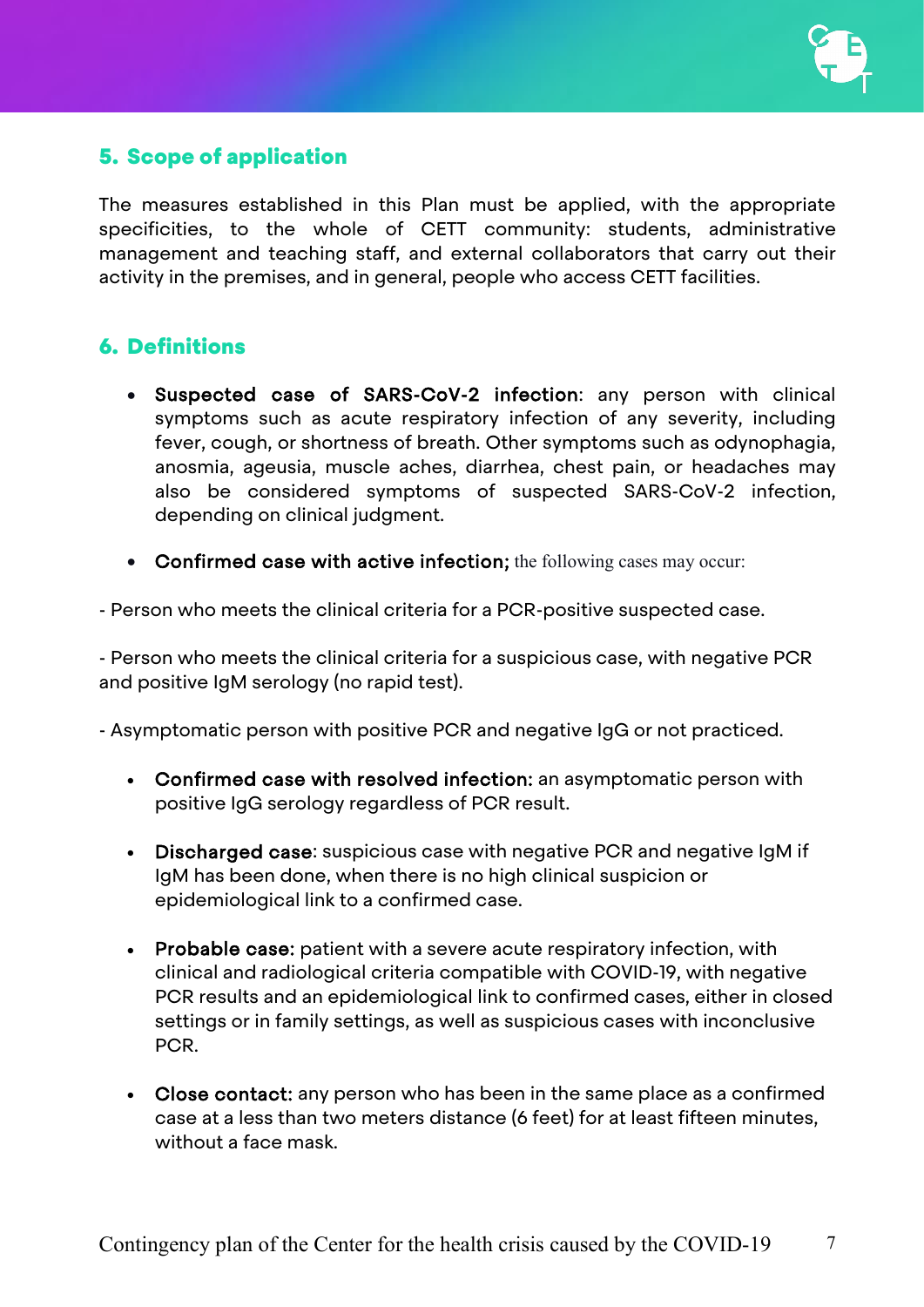

- Vulnerable groups: with the scientific evidence available as of June 2, 2020, the Spanish Ministry of Health has defined as groups vulnerable to COVID-19, people with cardiovascular disease, including hypertension, chronic lung disease, diabetes, chronic renal failure, immunosuppression, cancer in the active treatment phase, severe chronic liver disease, morbid obesity (BMI >40), pregnancy and people over sixty.
- Particularly sensitive person: a person who, because of personal characteristics or known biological state, including someone who has a recognized physical, psychological or sensory disability, is particularly sensitive to risks arising from work. These aspects must be considered in risk assessments and, according to these assessments, the relevant prevention and protection measures must be adopted.
- Particularly vulnerable person: a person who presents risk factors related to his/her health status, which may lead to a higher probability of developing the COVID-19 if exposed to SARS-CoV-2 or to present an unfavorable or more serious clinical evolution in case of suffering the disease, based on epidemiological and clinical criteria. It needs specific attention to avoid the risk of contagion.
- Stable group: corresponds to a group of students who share the same study program, schedules, and classrooms at all times.
- Non-stable group: corresponds to a group of students who share the same study program but at certain times may be together in a different space. A group is not stable in the following cases:
	- o Languages: the groups are established according to the level of command of the language and, therefore, are not considered stable groups.
	- o Part-time students.
	- o Students who access their studies through the transfer of their academic records and be registered with different groups.
	- o Students who access undergraduate studies from vocational courses and with validated ECTS for their degree course.
	- o Students who retake one or more subjects.

## <span id="page-7-0"></span>7. Responsabilities

It is up to the Management of each study program to lead the implementation of the measures contained in this Plan.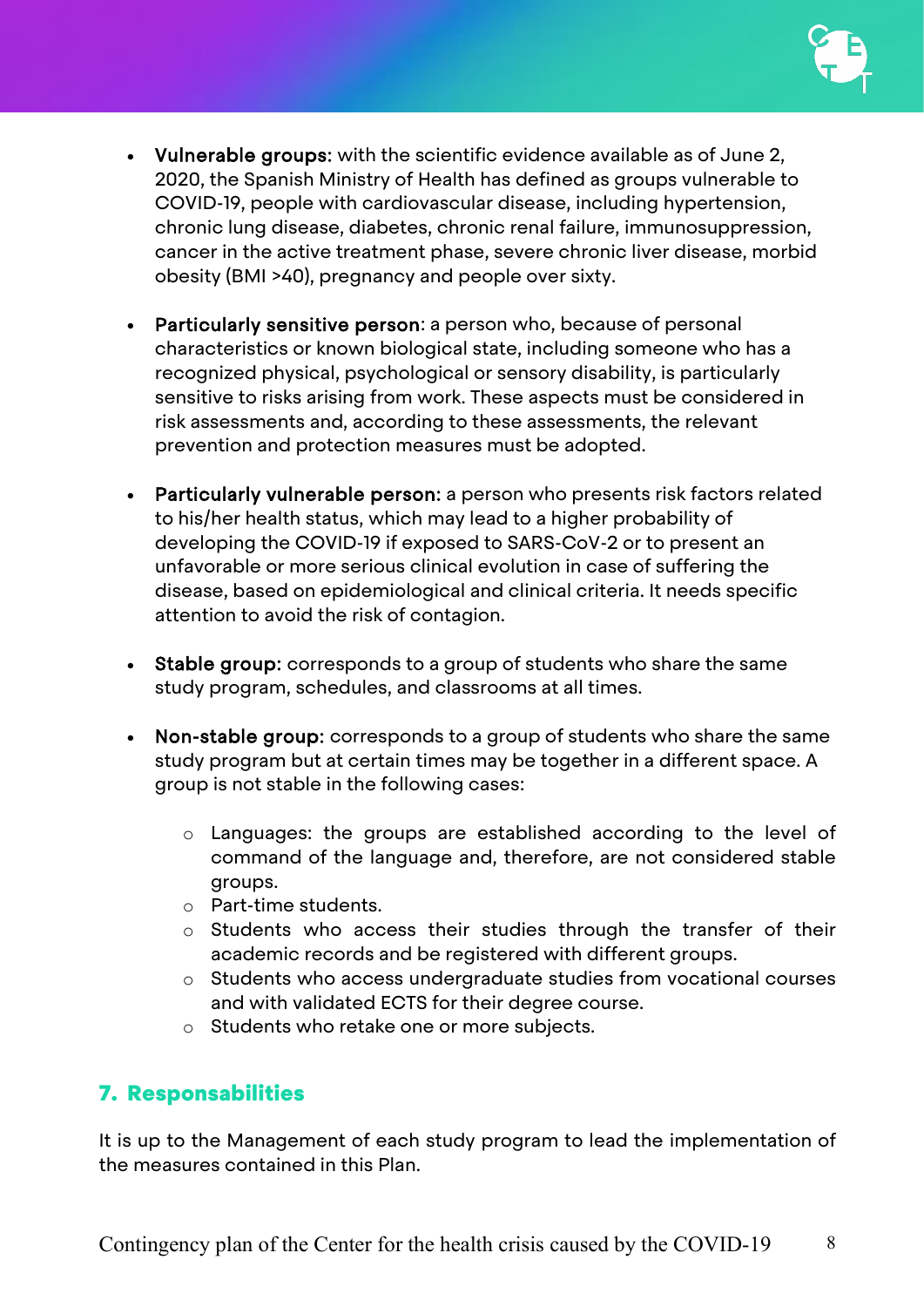

Individuals and groups in the CETT community and external individuals who access campuses are responsible for complying with all the measures set out in the Plan, which are mandatory. To implement the Plan, the active collaboration of the people responsible for each area is necessary and all staff have to cooperate and collaborate. Within any space set aside for teaching, teachers must require students to comply with the protection measures indicated, as a requirement to continue with the activity.

In short, the entire CETT community must assume the general duty of protection and adopt preventive behavior. In this sense, social behavior committed to fighting against the pandemic is essential, based on the following premises: frequent hand hygiene, physical interpersonal safety distance, and the use of a face mask at all times. Individual measures of isolation and contact with health services as soon as compatible COVID-19 symptoms appear are also critical.

It is the responsibility of Management of each study program to ensure compliance with the rules and instructions established by higher education and university authorities and by the health authorities in the field of safety and health in their area of action, including the measures associated with the prevention of contagion by COVID-19 indicated in this Plan. If necessary, management for each study program may define more specifically the role of instructors and any other person responsible for the organizational structure, to enable them with the necessary authority to require compliance with the measures established from people who carry out the activity in their area of action (classroom, space or activity); all staff will be informed so that they are aware of such organizational change.

It should be noted that on 04/03/2020 CETT Health Council was created to ensure the implementation of the COVID-19 Contingency Plan and measures in response to the pandemic and to deal with possible queries from the CETT community on COVID-19 issues. The Council is made up of Management and Legal and Labor Services members at CETT.

## <span id="page-8-0"></span>7.1. Specific protocols for study programs and services of the **Center**

To achieve adequate management, some specific protocols have been established to complement this Plan.

• The Center has elaborated and implemented preventive and ordinary cleaning and disinfection protocols in the most sensitive points, and of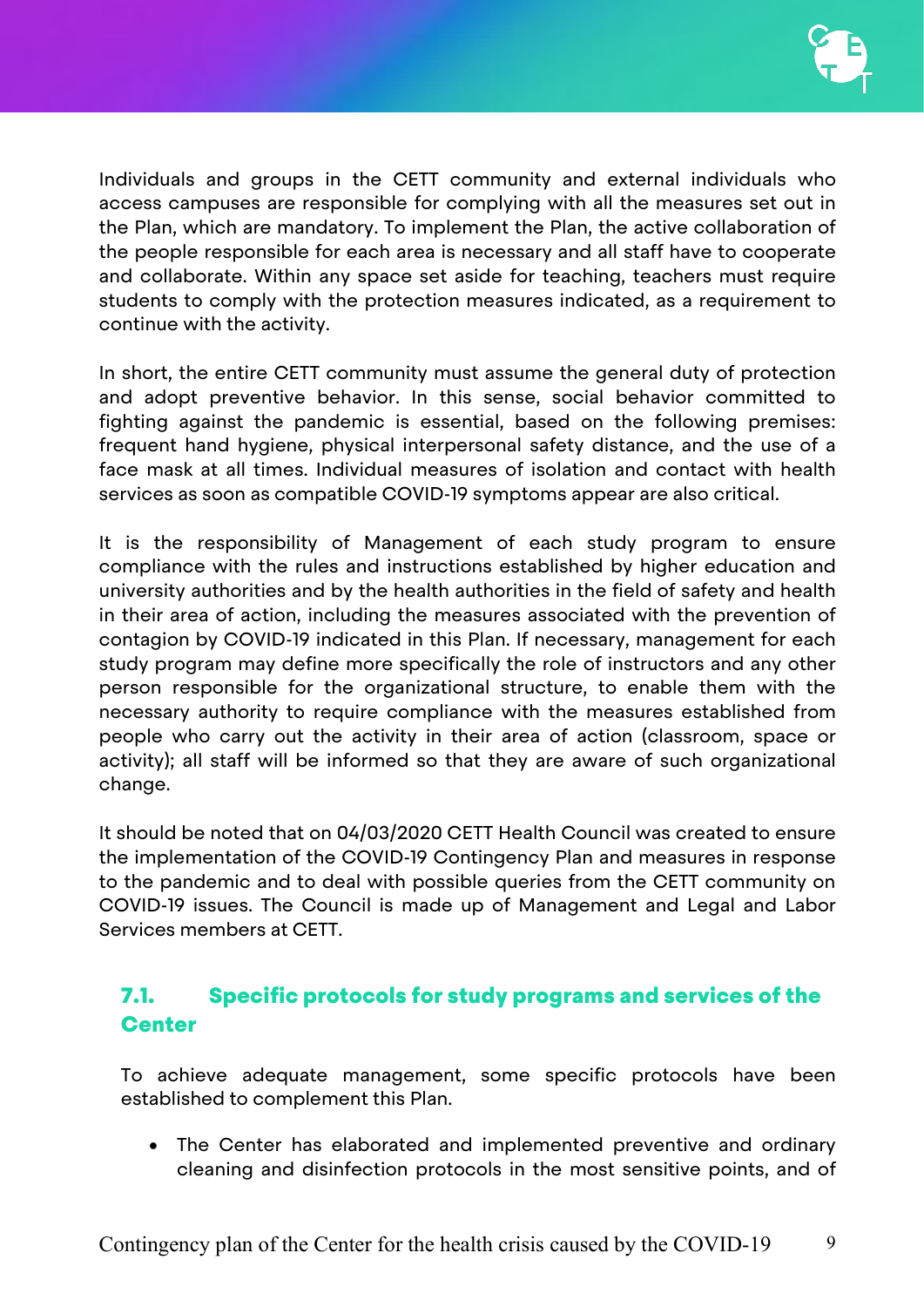corrective cleaning and disinfection if a probable or confirmed case of contagion was detected (see annex "Card 2. Cleaning and disinfection, and ventilation of general spaces and workspaces").

- Likewise, a protocol corresponding to maintenance tasks has been drawn up, taking special care concerning those activities that are necessary to guarantee the ventilation of the spaces, as an essential element to avoid contagion. The elaboration of the protocols has been carried out following the recommendations by the relevant authorities (see annex "Card 2. Cleaning and disinfection, and ventilation of general spaces and workspaces").
- Those responsible for the organizational structure (study programs managers, coordinators, etc.) have developed a specific protocol, in line with this Contingency Plan and other rules of application, which defines in its scope of action the general and particular activities to carry out to minimize contagion. This protocol identifies the persons involved, monitoring and registration of persons, the need for extraordinary cleaning and disinfection, signaling requirements, individual and collective protective equipment, and other materials that may be deemed necessary<sup>[1](#page-9-2)</sup>.

## <span id="page-9-0"></span>7.2. Registration of attendees

If it is not possible to maintain physical interpersonal distance and its equivalent in safety surface per person, as indicated in section 10 of this document, "Organizational and individual protection measures. Interpersonal safety distance and space capacity", a group list or a [register](https://www.cett.es/campus/formularis/altaFormulariEsquema.aspx?nom=sjl.covid19) with the participants' data must be available. In any case, it is up to each person responsible for the activity or the corresponding field of action to guarantee the elaboration of this register[2](#page-9-3).

## <span id="page-9-1"></span>7.3. Particularly vulnerable staff and groups vulnerable to COVID-19

<span id="page-9-2"></span><sup>&</sup>lt;sup>1</sup> The information will be available in the specific Student Guide for each study program.

<span id="page-9-3"></span><sup>&</sup>lt;sup>2</sup> The personnel of common services of Training and Management, can refer to point 9 of the

document "Protocol of safety measures for the prevention of the COVID-19" available at:

https://www.cett.es/fitxers/campushtml/MenuItems/23586/Protocol%20de%20mesures%20de%2 0seguretat%20prevenci%C3%B3%20de%20la%20Covid-19%20al%20CETT.pdf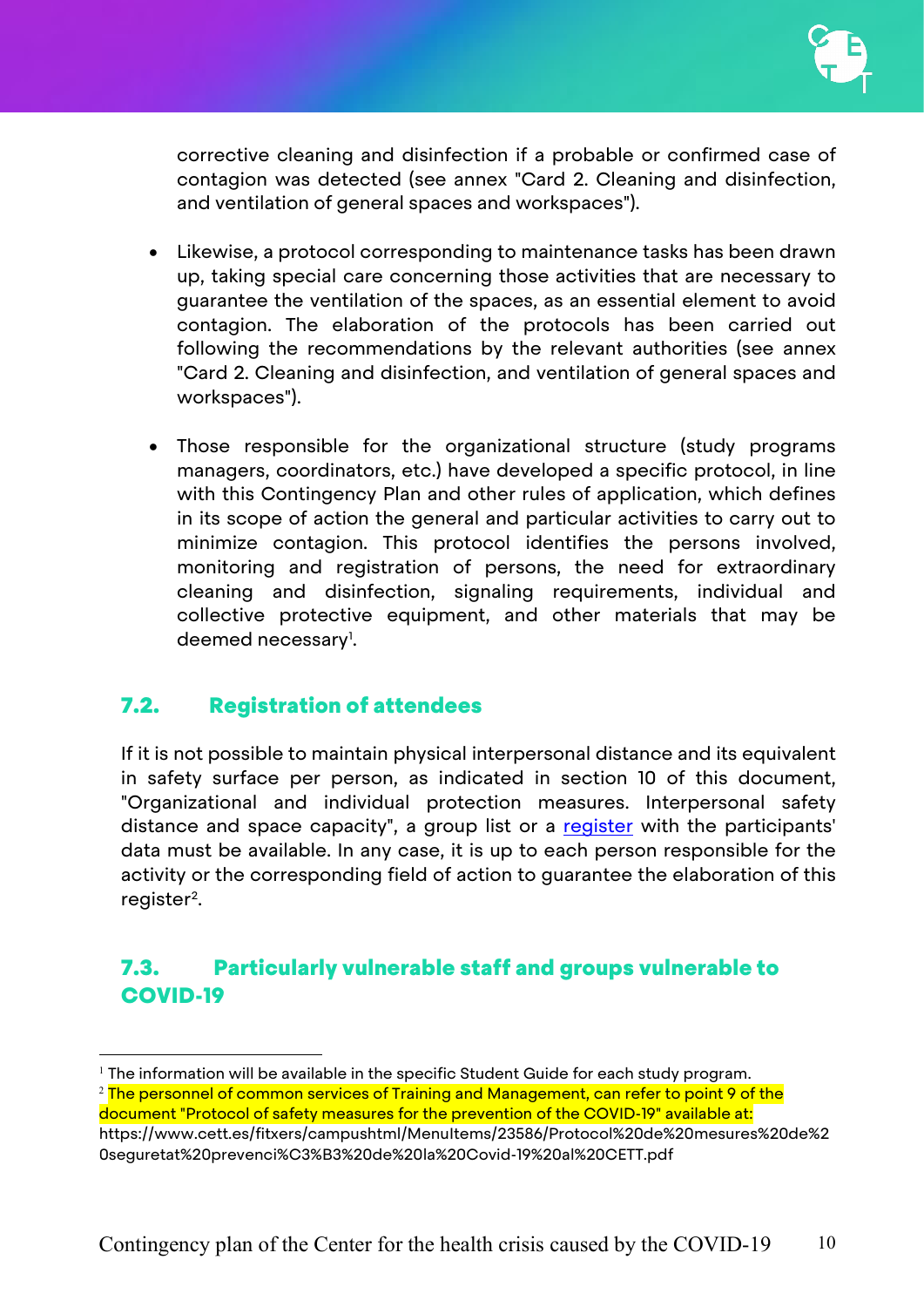

Following current regulations, specific measures must be taken to minimize the risk of transmission to staff considered particularly vulnerable and who have to work on the premises. To this end, the conditions that allow the work to be carried out without increasing the risk of the health condition of the worker must be considered (see annex "Card 5. Especially vulnerable staff and groups to COVID-19").[3](#page-10-2)

## <span id="page-10-0"></span>7.4. Action in suspicious confirmed or re-emerging cases in **CETT**

The Center has drawn up specific procedures for action in the event of a suspected or confirmed case of contagion by COVID-19 and has defined the actions that will allow us to act quickly when cases of COVID-19 related symptoms or possible contagion are detected (see annex "Card 1. Procedures for action in cases of infection by SARS-CoV-2 coronavirus in the premises " $)^4$  $)^4$ .

The procedure foresees the communication to the health authorities, the need, if applicable, for isolation, the partial ceasing of the activity, the corrective measures to be taken (such as cleaning and disinfection of the spaces before reactivating them), as well as the communication to those responsible for the activity for the rapid identification of possible or probable infections and the planning of the corrective activities to be considered. Failure of CETT staff or students to comply with any of the obligations established in the procedure is considered a serious breach and may lead to the imposition of the relevant disciplinary responsibilities.

## <span id="page-10-1"></span>8. Identification of the risk

The SARS-CoV-2 virus belongs to the Coronaviridae family, and according to the current classification established by the Commission Directive (EU) 2020/739[5,](#page-10-4) of June 3, 2020, it belongs to group 3, regarding its level of biological risk $^{\circ}$ .

<span id="page-10-2"></span> $3$  The personnel of common services of Training and Management, can refer to the document "Protocol of safety measures for the prevention of the COVID-19" available at: [https://www.cett.es/fitxers/campushtml/MenuItems/23586/Mesures%20de%20seguretat%20per%](https://www.cett.es/fitxers/campushtml/MenuItems/23586/Mesures%20de%20seguretat%20per%20a%20la%20prevenci%C3%B3%20de%20la%20Covid-19%20al%20CETT%20Setembre.pdf)

[20a%20la%20prevenci%C3%B3%20de%20la%20Covid-19%20al%20CETT%20Setembre.pdf](https://www.cett.es/fitxers/campushtml/MenuItems/23586/Mesures%20de%20seguretat%20per%20a%20la%20prevenci%C3%B3%20de%20la%20Covid-19%20al%20CETT%20Setembre.pdf) <sup>4</sup> The personnel of common services of Training and Management, can refer the document

<span id="page-10-5"></span><span id="page-10-3"></span>"Protocol of safety measures for the prevention of the COVID-19" available at: [https://www.cett.es/fitxers/campushtml/MenuItems/23586/Mesures%20de%20seguretat%20per%](https://www.cett.es/fitxers/campushtml/MenuItems/23586/Mesures%20de%20seguretat%20per%20a%20la%20prevenci%C3%B3%20de%20la%20Covid-19%20al%20CETT%20Setembre.pdf) [20a%20la%20prevenci%C3%B3%20de%20la%20Covid-19%20al%20CETT%20Setembre.pdf](https://www.cett.es/fitxers/campushtml/MenuItems/23586/Mesures%20de%20seguretat%20per%20a%20la%20prevenci%C3%B3%20de%20la%20Covid-19%20al%20CETT%20Setembre.pdf)

<span id="page-10-4"></span> $5$  Directive (EU) 2020/739 of the Commission, of 3 June 2020, which modifies Annex III of Directive 2000/54/EC of the European Parliament and the Council by including SARS-CoV-2 in the list of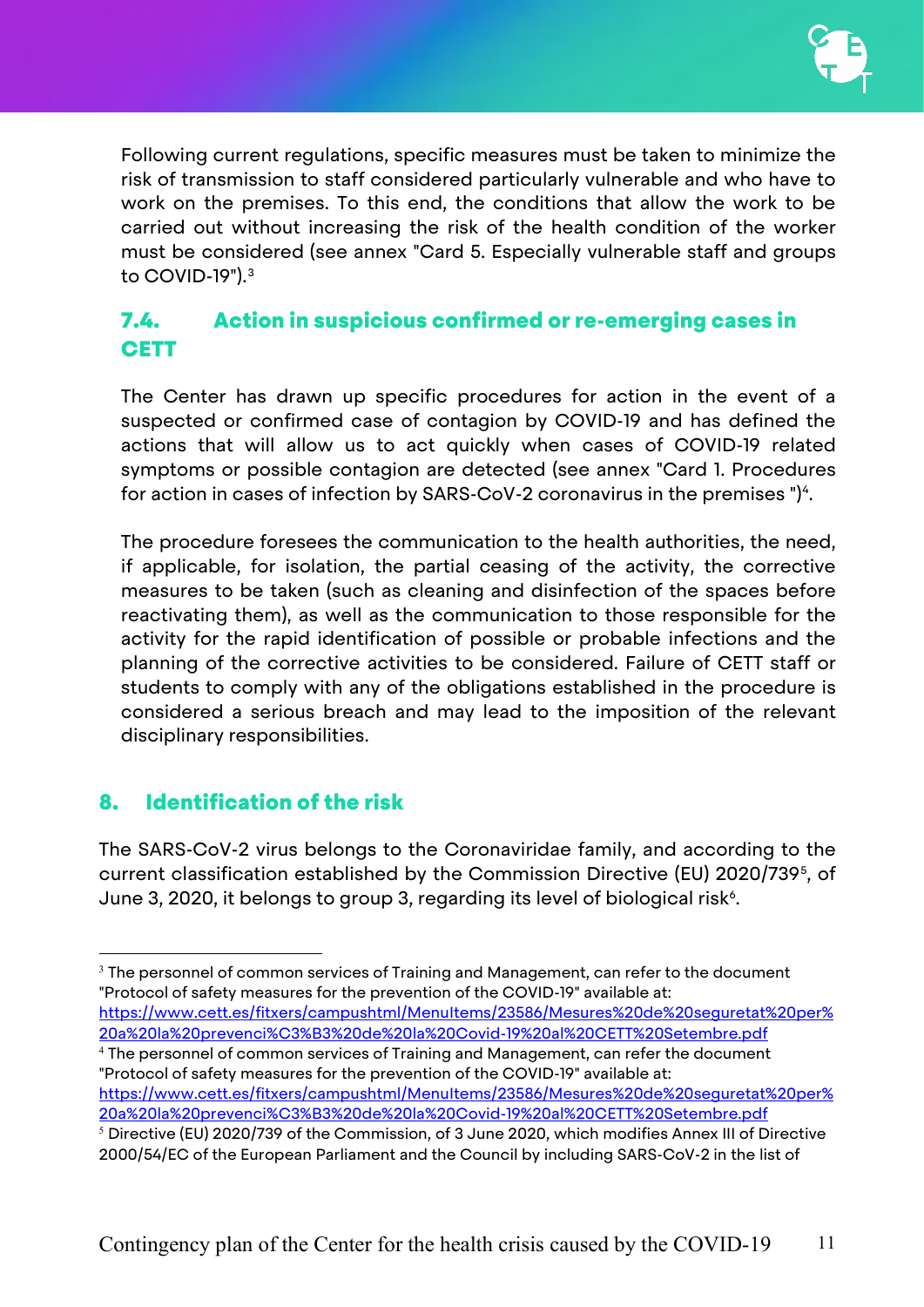The Contingency Plan takes into account the identification of the risk of exposure to the virus in the different activities carried out in the workplace and proposes preventive measures in each situation. According to the Procedure for the evaluation of the Spanish Ministry against COVID-19, it is considered that, in general terms, the people who carry out their activity in the Center-workplace are in a scenario of a low probability of exposure.

Despite the low exposure, the entire CETT community must comply with hygiene and prevention measures established by the health authorities and contained in this Plan. It is also recommended to consult the "Procedure of action for the labor risks prevention Services in front of the exposure to SARS-CoV-2" by the Spanish [Ministry of Health.](https://www.mscbs.gob.es/profesionales/saludPublica/ccayes/alertasActual/nCov/documentos/Proteccion_Trabajadores_SARS-CoV-2.pdf)

## <span id="page-11-0"></span>9. Risk Assessment

 $\overline{a}$ 

The evaluation of the specific biological risk of the activity and the proposal of necessary preventive and protective measures must be made following the provisions of Royal Decree 664/1997 of 12 May 1997 on the protection of workers against risks related to exposure to biological agents at work. To carry it out, the following will be taken into account: the nature of the SARS-CoV-2, the recommendations of the health authorities, the scientific information available at each moment, the type of activity carried out by CETT personnel, the effects that may derive from the professional activity, the installations where this activity is carried out and the additional risk for workers who are particularly sensitive to the risk.

The companies that carry out their activity in the Center's building must coordinate the preventive activity according to the indications set out in the annex "Sheet 6. Coordination of the preventive activity<sup>[7](#page-11-2)</sup>" of this document.

## <span id="page-11-1"></span>10. Organizational and personal protection measures

All activities carried out at the Center comply with the measures established by Resolution [SLT 1429/2020](https://dogc.gencat.cat/ca/pdogc_canals_interns/pdogc_resultats_fitxa/?action=fitxa&documentId=875707&language=ca_ES) and Resolution [SLT/1648/2020.](https://portaldogc.gencat.cat/utilsEADOP/PDF/8173/1803866.pdf) While the staff is

biological agents that are known human pathogens, as well as Directive (EU) 2019/1833 of the Commission.

 $6$  A biological agent of group 3 can cause disease in humans and presents a serious risk for staff; the disease can spread to the community, but there usually is effective prophylaxis or treatment

<span id="page-11-2"></span> $<sup>7</sup>$  The personnel of common services of Training and Management, can refer to the document</sup> ["Medidas de seguridad para la prevención de la COVID-19 en el CETT"](https://www.cett.es/fitxers/campushtml/MenuItems/23586/Mesures%20de%20seguretat%20per%20a%20la%20prevenci%C3%B3%20de%20la%20Covid-19%20al%20CETT%20Setembre.pdf)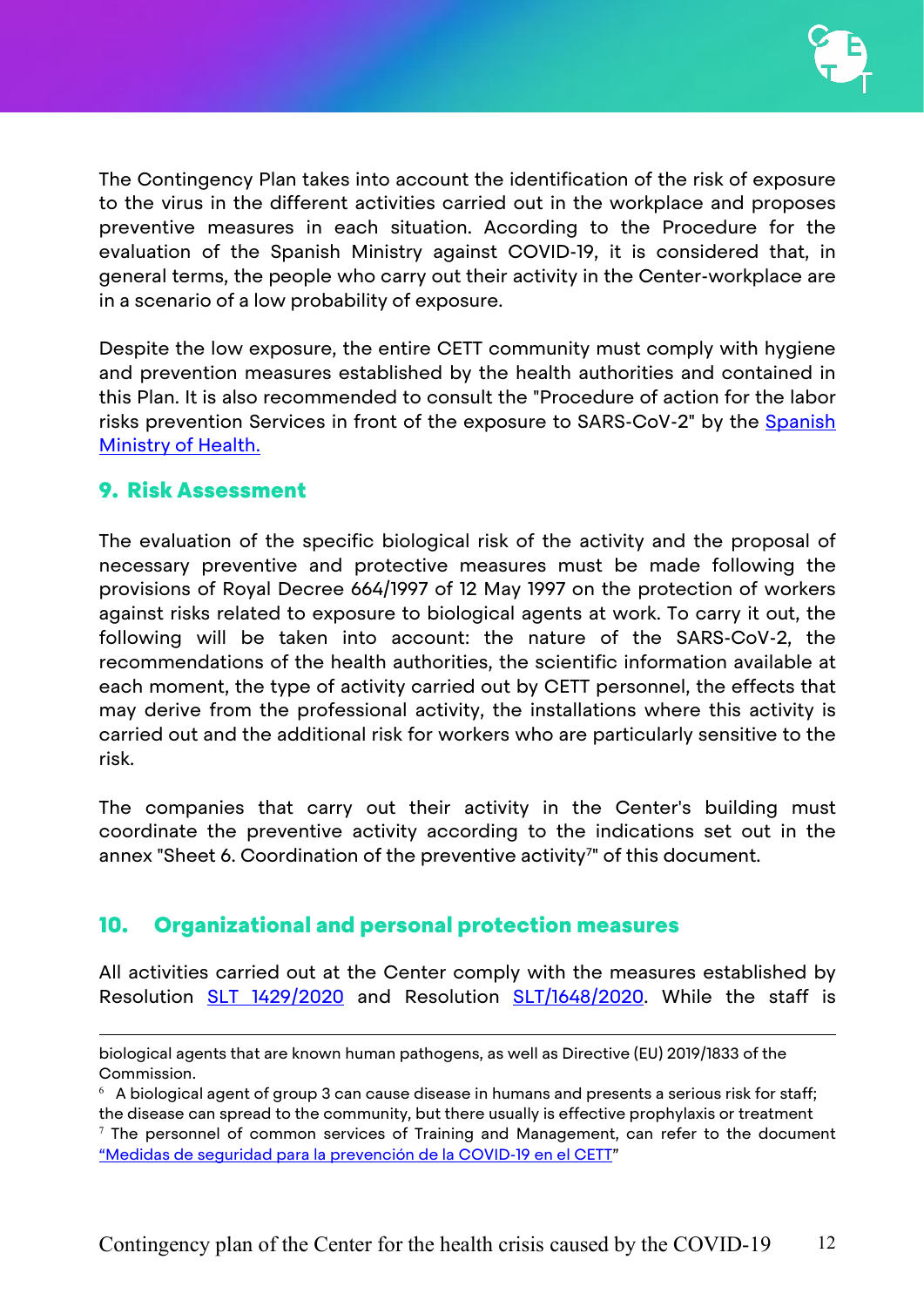

physically in the workplace, they must adopt the necessary measures to avoid generating risks of the spread of the COVID-19 infection, as well as avoiding exposure to such risks.

The individual and collective protection measures are mainly based on frequent hand hygiene, minimizing the impact of reflex respiratory mechanisms (avoid coughing directly into the air, cover your mouth with the inside of your forearm and avoid touching your face, nose, and e

yes), maintaining physical interpersonal safety distance, use of face mask, etc. In the event of a suspected or confirmed case of contagion by COVID-19, the protocol set out in annex "Card 1. Procedures for action in cases of infection by SARS-CoV-2 coronavirus in the premises " of this document<sup>[8](#page-12-1)</sup> must be followed.

## <span id="page-12-0"></span>10.1. Duty of self-protection

All members of the CETT community must adopt the necessary measures to reduce risks of the spread of the COVID-19 infection, as well as the exposure to these risks, by adopting individual and collective protection measures based on:

- Frequent hand hygiene with soap and water or hydroalcoholic gel (see here how to wash your hands with soap and water). CETT has facilitated hand sanitizers in different parts of the building and ensures the proper functioning of these devices.
- Hygiene of respiratory symptoms (avoid coughing directly into the air, cover your mouth with the inside of your forearm, and avoid touching your face, nose, and eyes).
- When coughing or sneezing, it is recommended to use single-use tissues that, once used, must be thrown in the garbage can available on the premises.
- Maintain a minimum safe interpersonal distance of 1.5 meters whenever possible.
- The mandatory use of a mask without a valve. If a face mask is lost or damaged, it must be replaced immediately.
- The prioritization of paperwork in electronic format.
- Avoiding crowding by adapting staggering entry and exit.
- Making arrangements by appointment.
- The natural ventilation of spaces for the maximum possible time.

<span id="page-12-1"></span> $8$  The personnel of common services of Training and Management, can refer the document "Protocol of safety measures for the prevention of the COVID-19" available at: "Medidas de [seguridad para la prevención de la COVID-19 en el CETT"](https://www.cett.es/fitxers/campushtml/MenuItems/23586/Mesures%20de%20seguretat%20per%20a%20la%20prevenci%C3%B3%20de%20la%20Covid-19%20al%20CETT%20Setembre.pdf)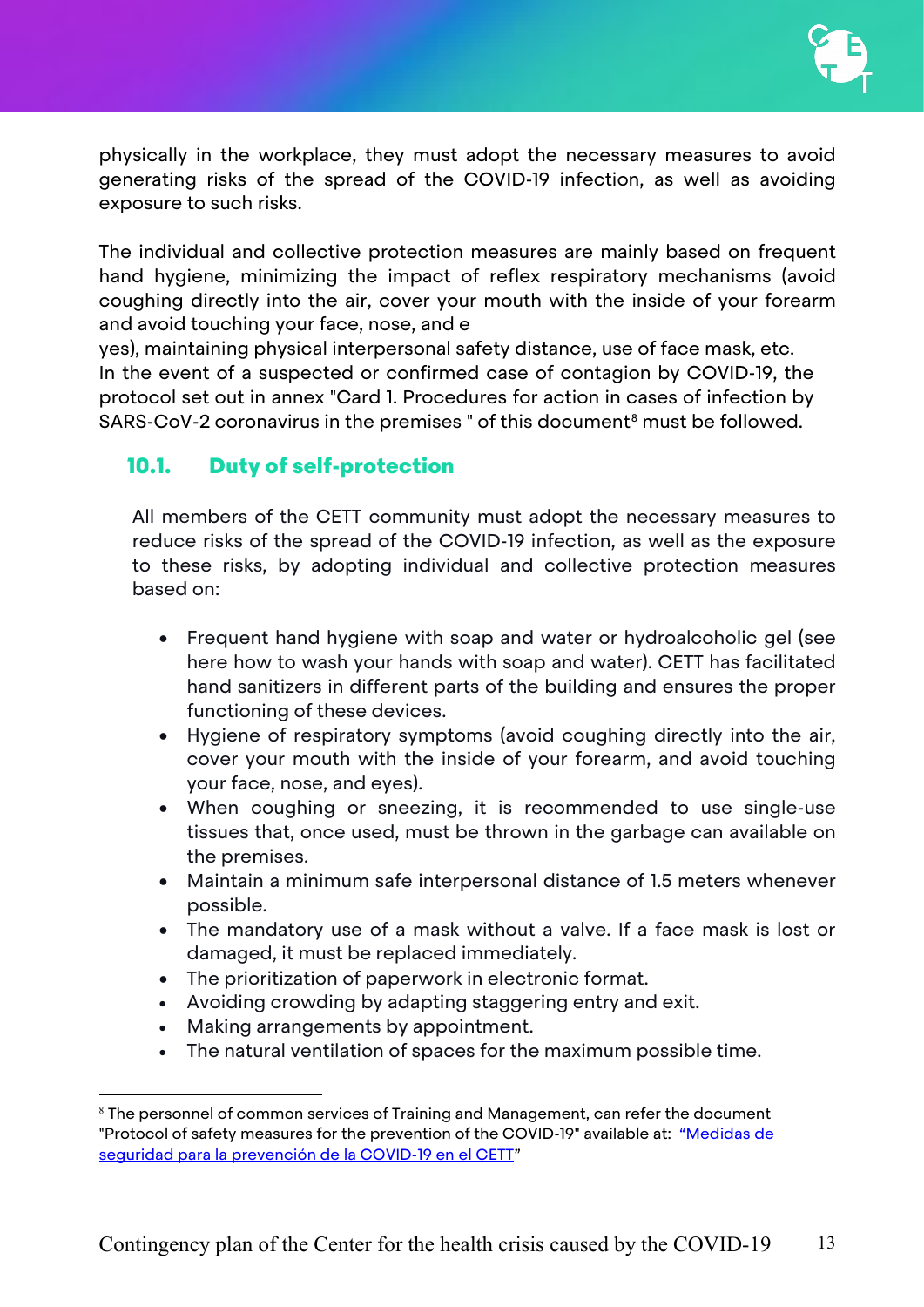

- Self-cleaning of shared surfaces and equipment.
- It is recommended to take the same seat during the whole working, teaching, and/or learning day.
- It is prohibited to change classroom furniture or common spaces layout arrangement.
- Eating and drinking are prohibited in classrooms and common areas, except spaces adapted for this purpose.
- Regularly disinfect cell phones.
- Meetings, tutorials, interviews, etc. should be online whenever possible.

Any member of the CETT community who presents COVID-19

related symptoms or has been in close contact with a case, cannot join their face-to-face activity in the Center and must contact the public health system (061) and the Medical Service, and follow their instructions. If the presence of symptoms is detected when the activity is carried out on the premises, you must notify them accordingly (this information is detailed in the COVID-19 case detection plan for students<sup>[9](#page-13-1)</sup> and teachers<sup>[10](#page-13-2)</sup>).

### <span id="page-13-0"></span>10.2. Interpersonal safety distance and space seating

Factors associated with activities with a higher risk of SARS-CoV-2 transmission that need to be addressed include: conducting activities indoors, especially if they are not well ventilated and participating in activities with a high density of people and a long duration. To reduce these risks, basic protection measures must be adopted, both organizationally and individually.

Work in the premises is organized under the indications by the competent authorities, for those jobs where it is feasible to physically attend the workplace, and as long as the correct provision of the service is guaranteed. Work in person (which consists of providing the services in the usual centers and workplaces) is the normal mode for jobs that require presence and cannot be carried out remotely. In general, for the organization of teaching and research, and in general for any activity that takes place in closed spaces of the Center, the following aspects should be taken into account:

#### Safety interpersonal distance

<span id="page-13-1"></span> <sup>9</sup> [https://www.cett.es/fitxers/campushtml/MenuItems/23936/Detecci%C3%B3%20COVID-](https://www.cett.es/fitxers/campushtml/MenuItems/23936/Detecci%C3%B3%20COVID-19%20ALUMNAT.pdf)[19%20ALUMNAT.pdf](https://www.cett.es/fitxers/campushtml/MenuItems/23936/Detecci%C3%B3%20COVID-19%20ALUMNAT.pdf)

<span id="page-13-2"></span><sup>&</sup>lt;sup>10</sup>[https://www.cett.es/fitxers/campushtml/MenuItems/23586/Mesures%20de%20seguretat%20per](https://www.cett.es/fitxers/campushtml/MenuItems/23586/Mesures%20de%20seguretat%20per%20a%20la%20prevenci%C3%B3%20de%20la%20Covid-19%20al%20CETT%20Setembre.pdf) [%20a%20la%20prevenci%C3%B3%20de%20la%20Covid-19%20al%20CETT%20Setembre.pdf](https://www.cett.es/fitxers/campushtml/MenuItems/23586/Mesures%20de%20seguretat%20per%20a%20la%20prevenci%C3%B3%20de%20la%20Covid-19%20al%20CETT%20Setembre.pdf)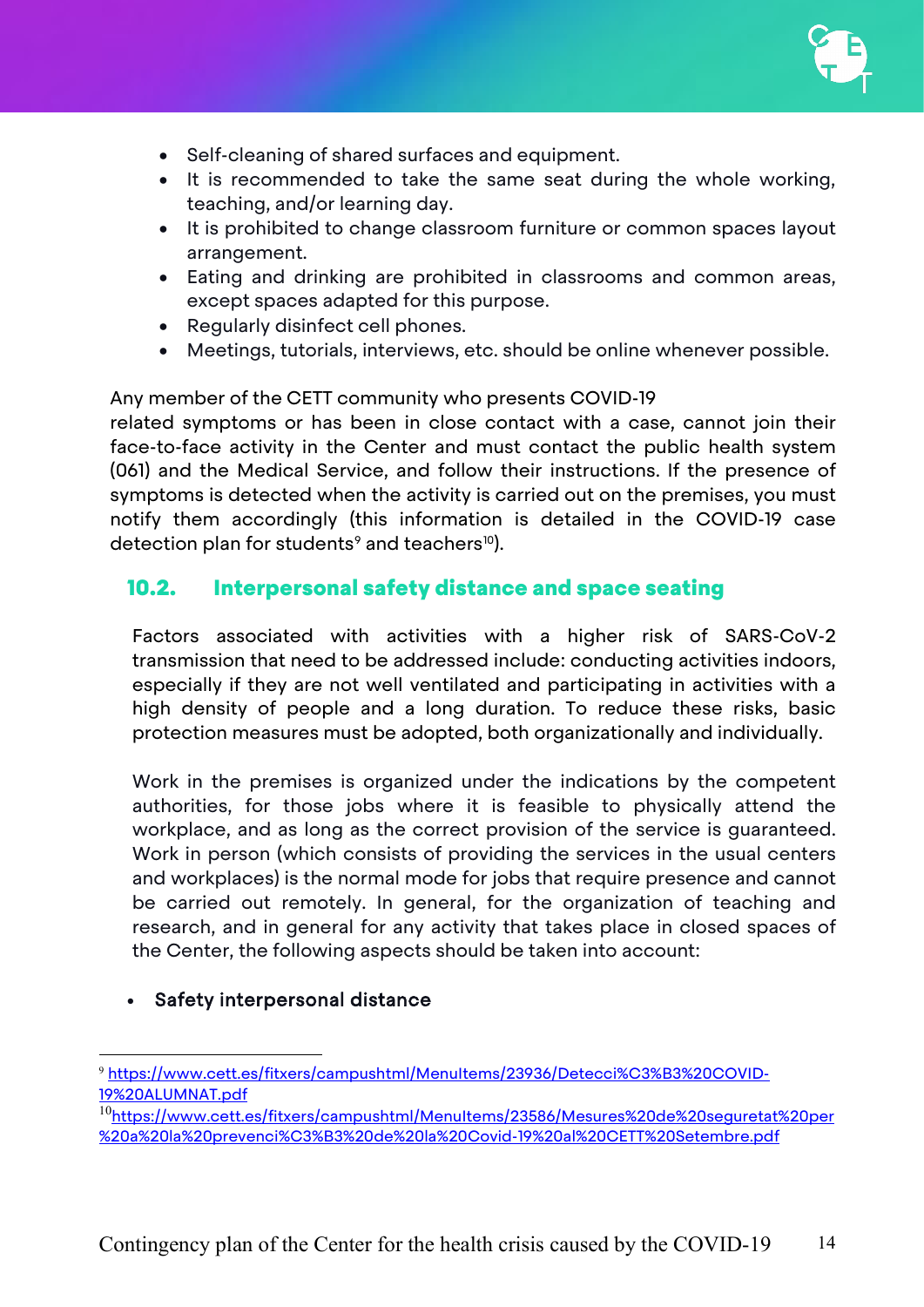

The minimum physical safety distance is 1.5 meters. Said distance cannot be less than one meter in closed spaces, except in practical sessions that require it or when activities require tending to people who require a shorter distance. In the exceptional case that the safety distance of 1.5 meters between people cannot be maintained, a register of potential assistants must be kept, and traffic measures must be provided for to avoid crowding at intersections or points of high density.

#### • Mandatory use of face masks

The use of the mask is always mandatory, in any facility of the Center.

Its use is not mandatory for people who present breathing difficulties, which may be aggravated by the use of the mask or when it may cause a behavioral disorder. In case of doubt, the Health Council will establish the appropriate measures and protocols for action in each case.

#### • The capacity of the spaces

The capacity of any space is determined by the equivalent of a safe space of 2.5 m2 per person unless a more restrictive value applies due to the type of activity. CETT establishes, both in closed spaces and in open spaces an interpersonal safety distance of 1.5 meters in general.

#### • Meetings and/or tutorials

Video conferencing should be prioritized for business meetings. In the case of tutorials, they must be held online.

| <b>Type of space</b> | Interpersonal       | <b>Mandatory</b> | <b>Attendee</b>    | <b>Maximum occupation</b>                       |
|----------------------|---------------------|------------------|--------------------|-------------------------------------------------|
|                      | distance            | face mask        | registration       |                                                 |
| Classrooms           | 1.5 <sub>m</sub>    | Yes              | <b>No</b>          |                                                 |
|                      | 1 m                 | Yes              | Yes                | In general terms, on<br>available space, 2.5 m2 |
| Practical            | $1,5 \, \mathrm{m}$ | Yes              | <b>No</b>          |                                                 |
| classrooms           | $<$ 1 m, if the     | Yes<br>Yes       | per person must be |                                                 |
|                      | practice            |                  |                    | guaranteed as long as                           |
|                      | requires it         |                  |                    | there are no more                               |
| Resource             | $1,5 \, \mathrm{m}$ | Yes              | <b>No</b>          | restrictive regulations.                        |
| Center               |                     |                  |                    |                                                 |

**Table 1. Safety distance and seating criteria in the Center**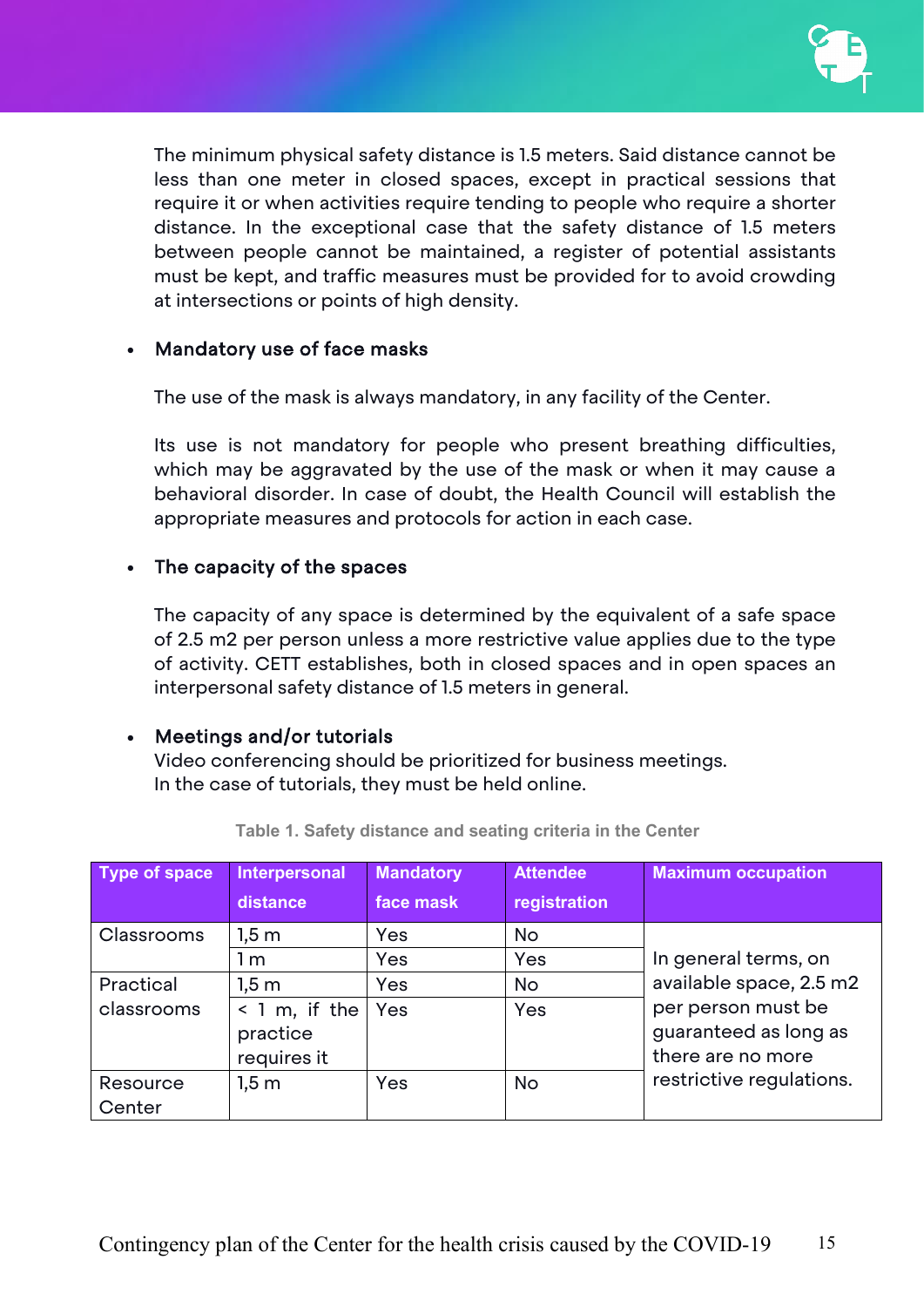

## <span id="page-15-0"></span>10.3. Conducting conferences, research or knowledge transfer activities, and tribunals

Priority is given to telematic tribunals/panels; exceptionally, courts, panels, and awards may be organized in person, with prior authorization by CETT's Health Council. If they are carried out in person, they must respect the rules of safety distance and capacity established in this Plan.

Congresses and other similar events of a scientific nature may also be organized, provided that the number of participants is adjusted to the capacity of the place where the event is to be held, calculated from a safety area of 2.5 m2 per person, and the minimum interpersonal distance of 1.5 meters is maintained.

The physical interpersonal distance can be reduced to a minimum of one meter. However, if this lasted more than fifteen minutes, it would be necessary to carry out registration of attendees and to provide for traffic measures to avoid crowding at intersections or points of greatest influx.

In each specific space, it is up to the person responsible for the activity or the corresponding field of action to guarantee the registration and contact details of attendees. In teaching activities, the person responsible for the activity must make the registration according to the teaching groups or the actual students.

#### <span id="page-15-1"></span>10.4. Field trips and work

Priority is given to training outings that involve visits to open spaces and talks by professionals in the premises. In all cases, rules of safety distance and the mandatory use of the mask must be respected even if the activity takes place in an open space.

## <span id="page-15-2"></span>10.5. Travel

Trips abroad must be justified and authorized by the person in charge. Risk areas established by the competent health authorities must be avoided. Likewise, the appropriate communications must be made to be able to process the trips following the legislation in force. Concerning inbound mobility, the criteria established by the health authorities must be applied.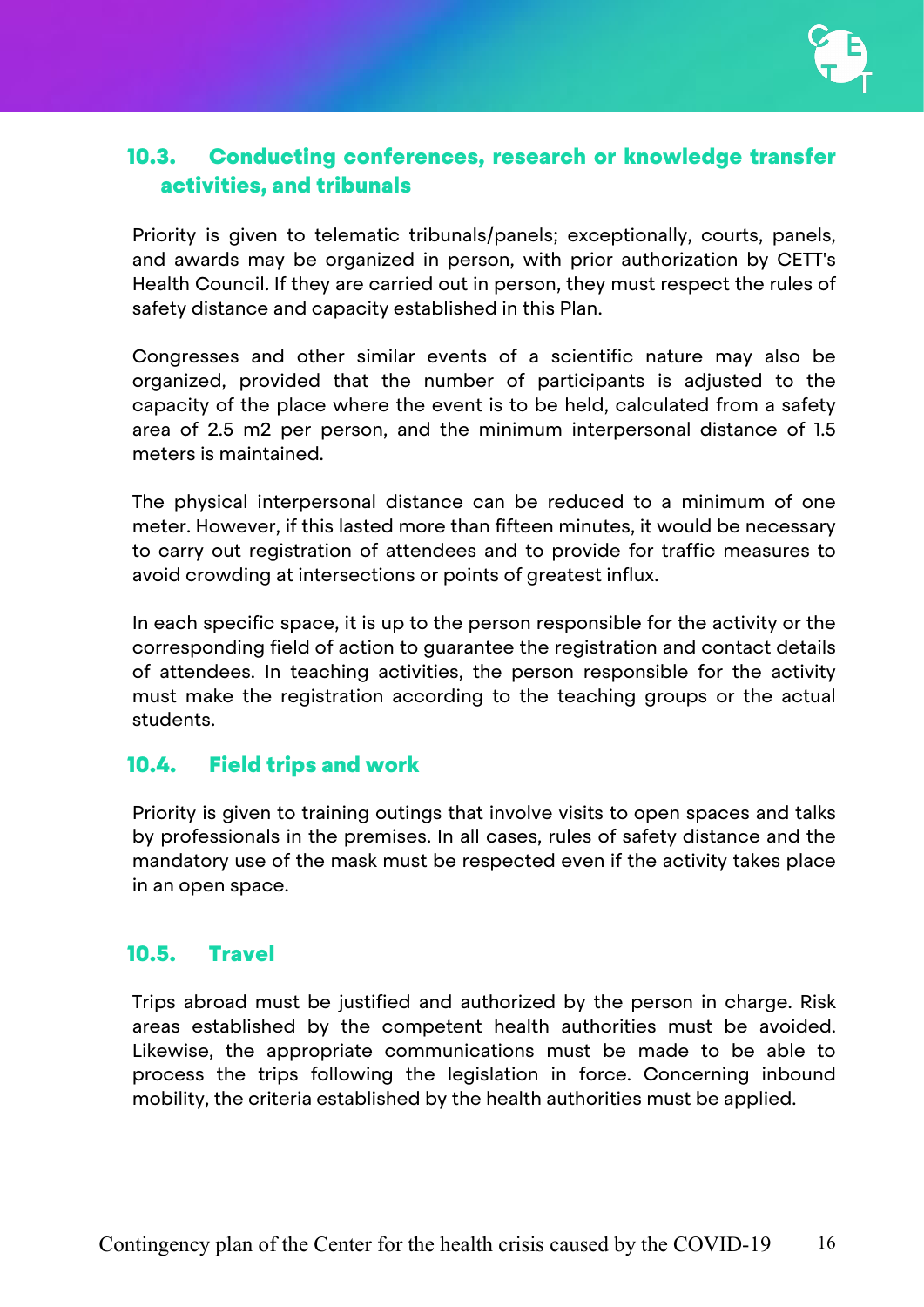

## <span id="page-16-0"></span>11. Organizational measures in the field of education and employment

The measures relating to teaching spaces take into account the following aspects:

- The mandatory use of the mask.
- The 2020/2021 academic year has been planned with a predicted occupancy that complies with the applicable regulations.
- The physical interpersonal distance can in no case be less than one meter between people without regular contact, except when the teaching methods that require it, either by their nature or by the specificity of the space where they are carried out.
- Regardless of whether this safety distance can be maintained, the use of the face mask is obligatory with the exceptions established in the previous section.
- To facilitate traceability in the event of an eventual contagion, the Center has enabled systems for identifying potential attendees in face-to-face classes.
- Indications have been established to organize attendees' flow.
- Schedules have been organized to reduce as much as possible the number of interactions and the coincidence of students at the same time between groups of different study programs.
- The recess between classes has been established in different timetables to avoid accumulation in the Forum or the external spaces of the premises.
- Priority is given to holding meetings virtually. However, in the case of faceto-face meetings (institutional, research, seminars, information sessions, family tutorials, etc.), these will always be carried out guaranteeing the distance, safety, and hygiene measures included in this Plan.
- Priority is given to online procedures or telephone assistance in the services with public attention.
- Face-to-face attention should be limited to issues that cannot be done online, and always by prior appointment.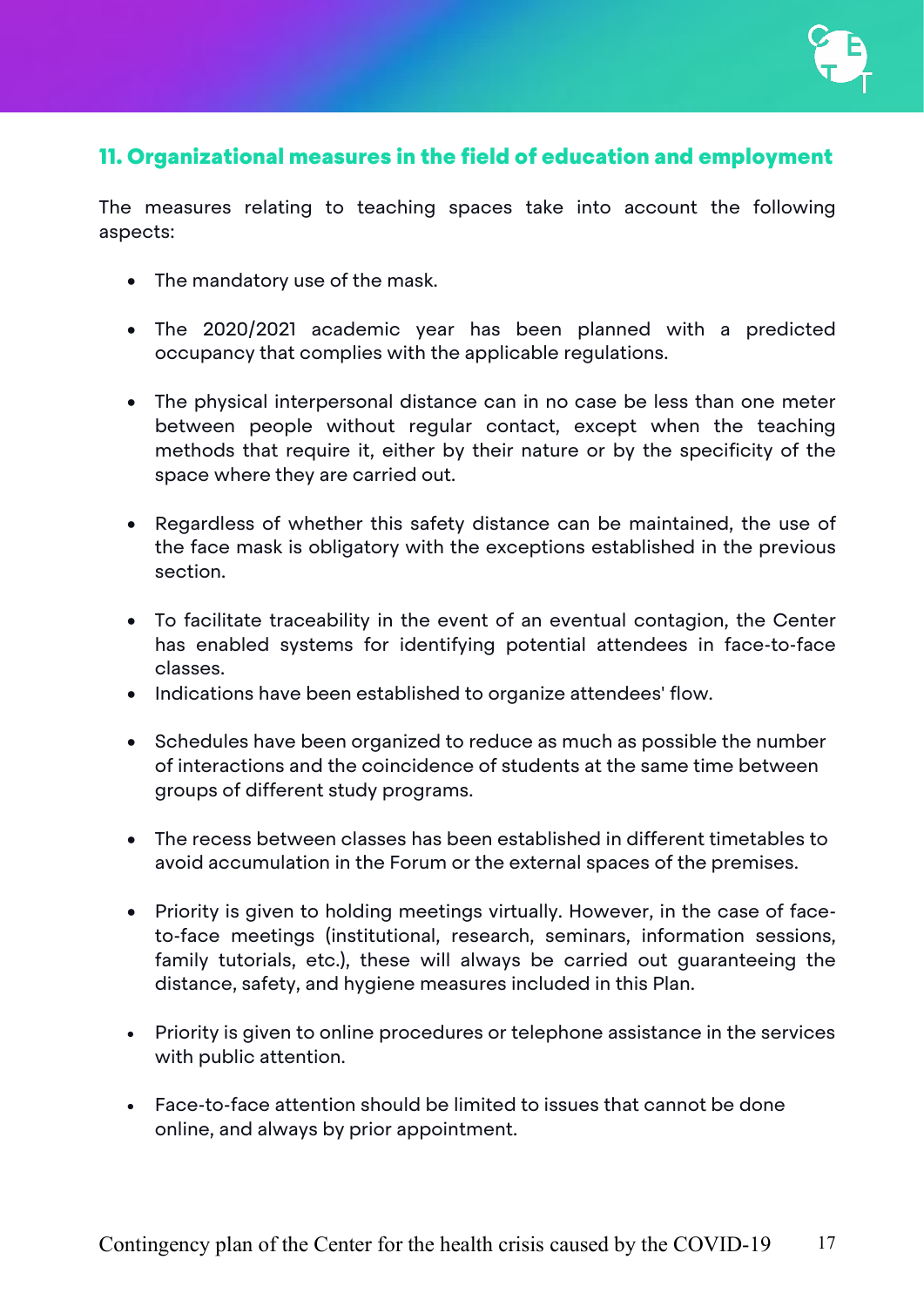

• Circulation within the Center, idling in corridors and transit areas and common spaces are reduced.

#### Staff at Training and Management Common Services

In the case of staff at Training and Management Common Services, complementary organizational measures are applied, such as working hours flexibility through remote work. Each service manager has drawn up a proposal for flexible timetables, taking into account the principles of:

- Maintaining the minimum interpersonal distance.
- Adjusting the occupancy of the services.
- Guaranteeing the provision of service and attention to students.
- Reduce staff travel.

These measures may vary depending on the health situation.

## <span id="page-17-0"></span>12. Structural measures

The current situation requires the implementation and adaptation of a series of habits and an increase in hygiene and preventive measures in the premises, for which close collaboration and involvement of the entire CETT community is essential. Below you can find the main ones.

## <span id="page-17-1"></span>12.1. Access, circuits, and signaling

- CETT has established an entrance door to the building and an exit door, which are differentiated and adequately signaled. Also, the circulation routes through the common spaces have been signaled. Likewise, CETT, to inform about the hygiene and safety measures to be followed, has included information signs in halls and transit areas and has adapted the signaling of common spaces, toilets, and elevators.
- Access to the upper floors of the building must be made by the signposted stairway and avoiding direct contact with the handrails; the use of the elevators is limited to two people. Priority to use these elevators is given to people with disabilities.
- Care must be taken to ensure that the doors of the spaces are open whenever possible, as long as fire protection regulations or weather conditions allow.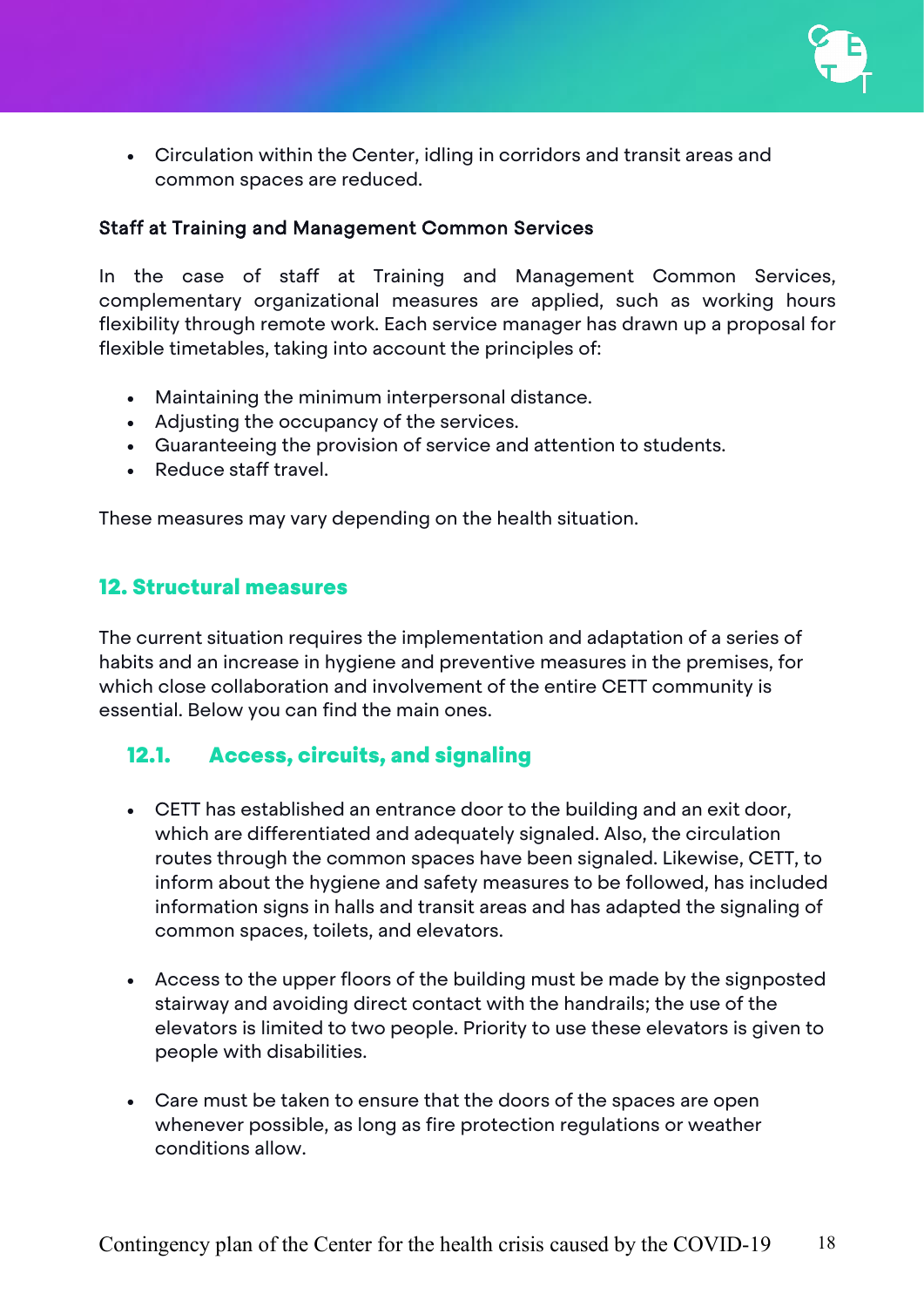

- Care should be taken not to tamper with door handles.
- In the event of an emergency, if the intervention teams do not have the necessary personnel, the emergency manager must review and adapt the protocol to ensure, as far as possible, that the situation can be dealt with.

## <span id="page-18-0"></span>12.2. Building ventilation

Air renewal of spaces is considered a very effective measure to prevent COVID-19. It is recommended to ventilate spaces at least three times a day for a minimum of ten minutes. To guarantee ventilation, an essential element to avoid infections, the following recommendations should be followed, among others:

- During ordinary cleaning operations of the rooms, whenever possible, windows should be opened to ensure natural ventilation and air renewal. CETT has reinforced the cleaning of the air filters.
- CETT has reinforced the monitoring of air conditioning systems to increase air renewal and maximize the supply of outside air.

#### Ventilation in the workplace

- Natural ventilation of spaces should be done as much as possible.

- Workspaces should be ventilated in 5-minute periods at the beginning and throughout the day. It is recommended that doors and windows be opened to encourage ventilation.

- Doors to work areas that are not for individual use and those permitted by fire protection regulations should be kept open when weather conditions permit.

- The use of fans with blades, which can be a source of dispersion of drops due to the airflow they generate around them, is prohibited.

#### Ventilation in teaching spaces

- Windows must be opened before classes and at the end, until the next class begins, to facilitate air renewal.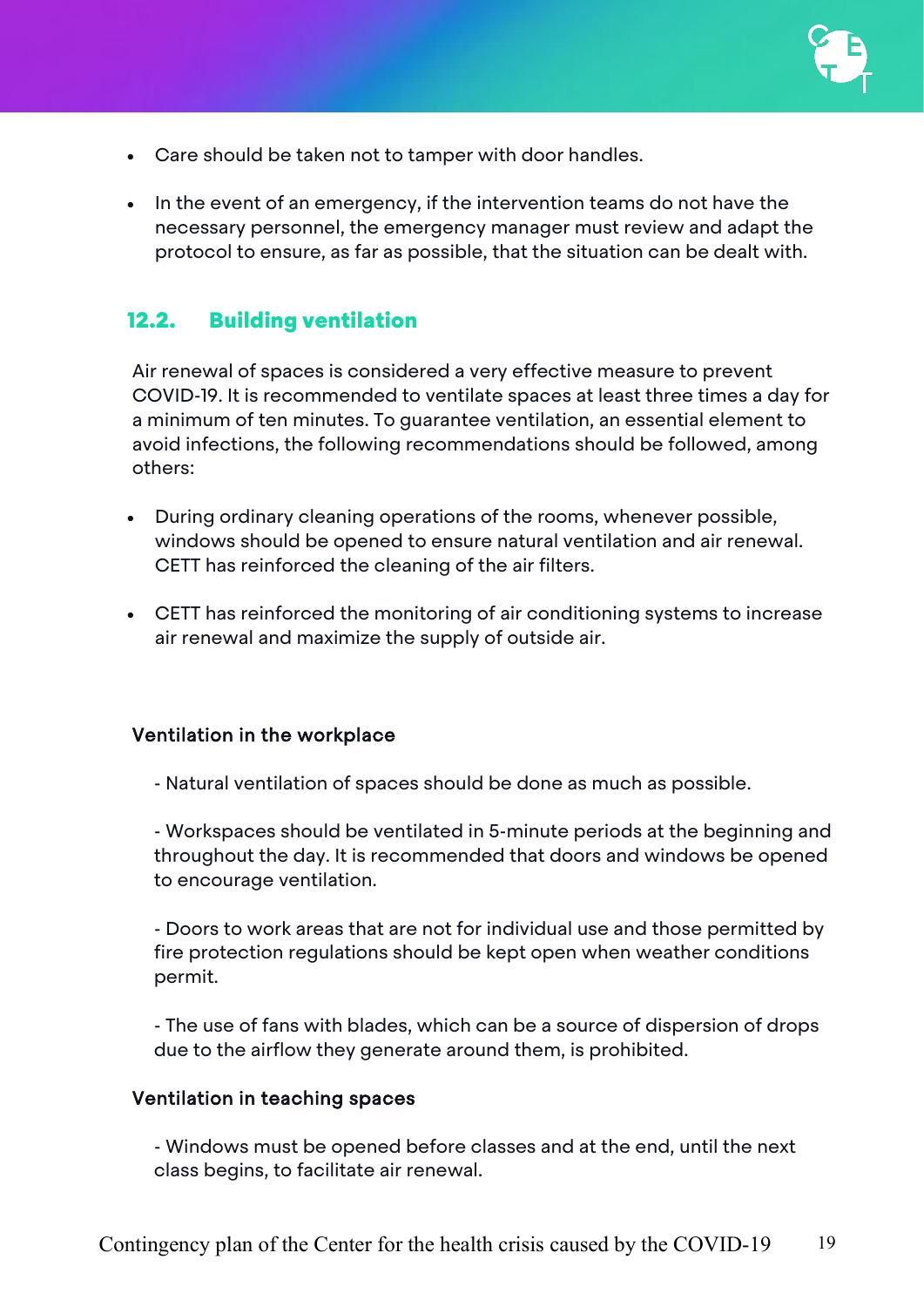

- Doors should be kept open whenever possible.

#### Ventilation in common areas

- Student common areas can be used following the established hygiene and protection measures.

#### <span id="page-19-0"></span>12.3. Cleaning and disinfection of spaces

CETT has established a protocol of cleaning and disinfection specific for general spaces and those of more common use. A specific protocol has also been established for corrective cleaning if a probable or confirmed case of contagion is detected (see annex "Card 2. Cleaning, disinfection and ventilation of general and workspaces ").

The Center places special emphasis on the cleaning and disinfection of surfaces that may come into contact with hands and uses products validated by the health authorities, respecting the safety of people and the environment. Likewise, it has cleaning material in all the spaces for the disinfection of the areas for personal use.

The cleaning frequency is tailored, depending on whether it happens in general spaces, washrooms, classrooms, or laboratories. All cleaning procedures consider the recommendations by the Catalan Department of Health.

#### <span id="page-19-1"></span>13. Hygienic measures

The current situation demands the implementation and adaptation of a series of social habits and an increase in hygienic and preventive measures in the Center, for which the close collaboration and involvement of the entire CETT community is fundamental. Below are the main ones.

#### <span id="page-19-2"></span>13.1. General hygiene measures

The general hygiene measures that have been adopted in different areas of CETT are the following: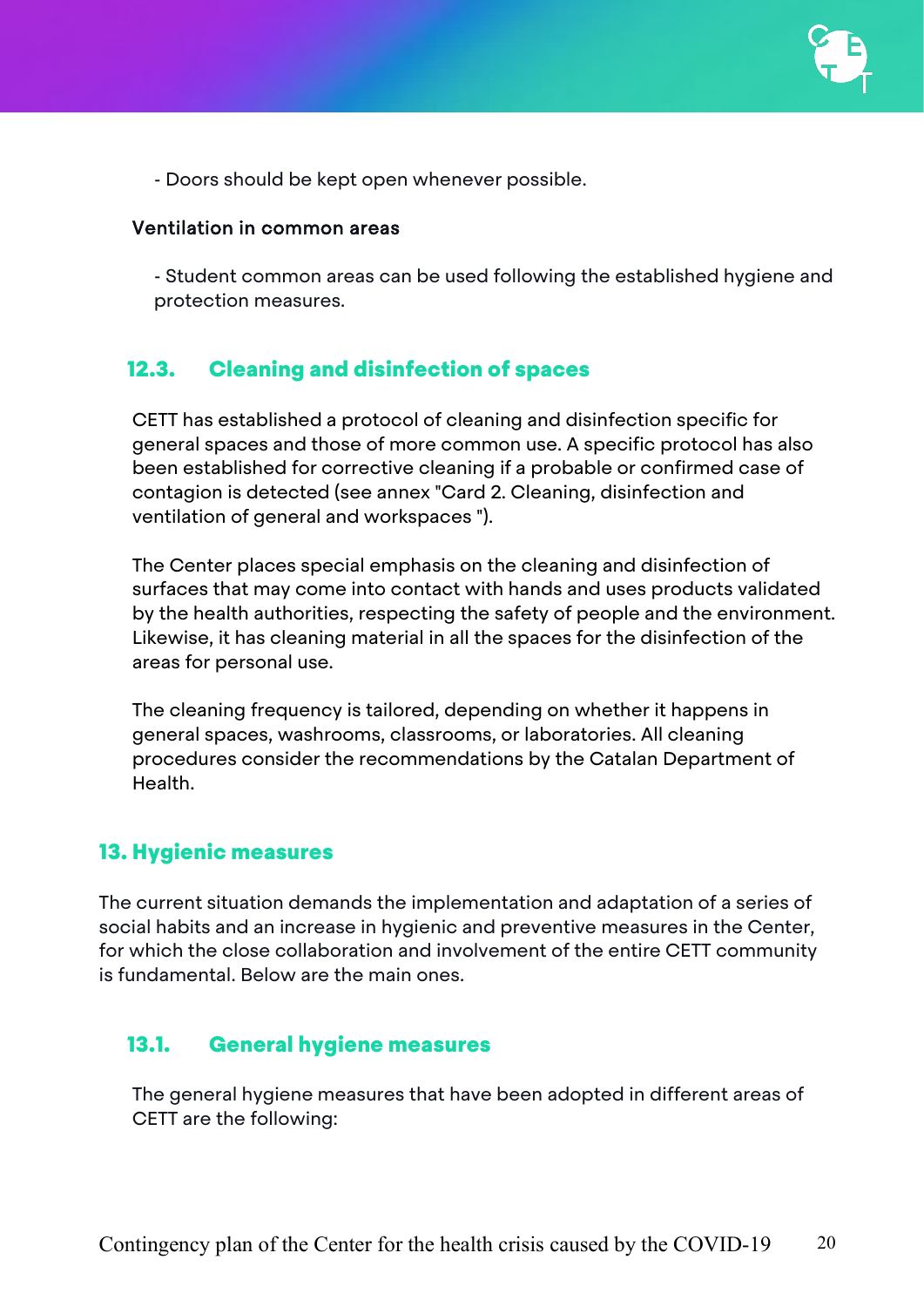

- Complementary security measures of physical separation are available at public service points (Reception, Resource Center, Secretary Office, etc.), such as transparent protective partitions.
- Hand sanitizers are available at the entrances to the building and various points throughout the premises.
- Disinfectant products for work surfaces and paper dispensers are available for all the personnel who share a workspace.

#### Hand washing

All members of CETT community are required to wash their hands with soap and water or with hand sanitizer or hydroalcoholic solution, at the entrance and exit of the building, in the classrooms and the Resource Center, among others.

#### **Waste**

All personal hygiene material waste (masks, gloves, single-use wipes, etc.) must be disposed in the general waste bin, in garbage bins or containers protected with a lid, for which a collection protocol has been established.

#### Shared use equipment

Whenever possible, avoid sharing materials and equipment (computers, telephones, etc.), and work aids (staplers, pens, etc.). If this is not possible, the user should always disinfect them before and after use.

#### Personal protective equipment

The need to use personal protective equipment is determined by the activity carried out, according to the corresponding occupational risk assessment and, in the current situation of risk of contagion of COVID-19 and the recommendations of the health authorities for certain persons and/or activities.

## <span id="page-20-0"></span>13.2. Hygienic measures in toilets and changing rooms

• The maximum occupation of the toilets by users is calculated by applying the criteria of maximum capacity and general interpersonal safety distance, established in point 10.2 of this document.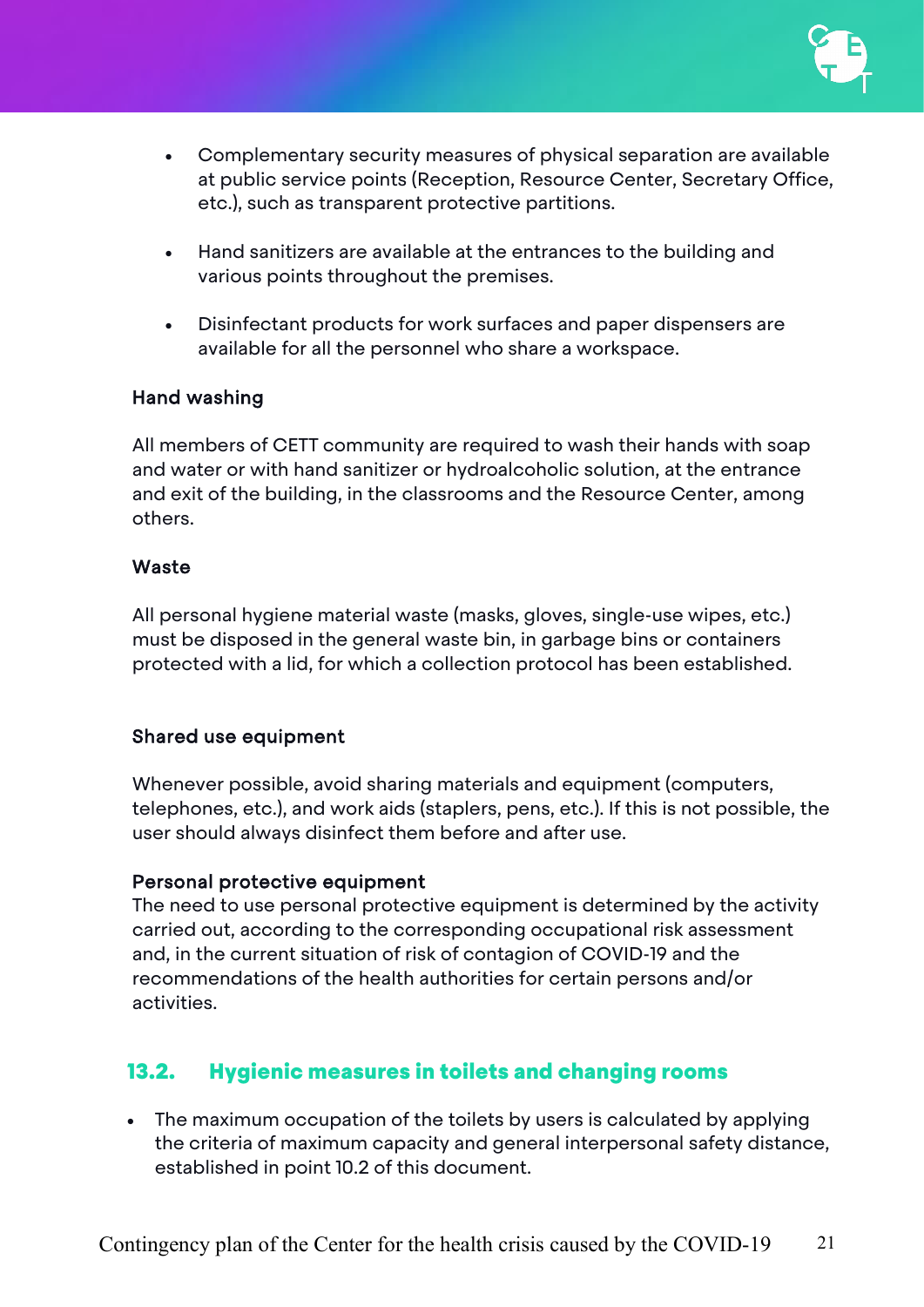- Spaces have been suitably signposted and the recommendation to prefer using paper to dry hands has been indicated by means of informative posters.
- The frequency of cleaning and disinfection of the toilets in the building has been intensified.
- The premises have been equipped with water and soap, as well as paper towels to dry hands.
- The premises have been equipped with garbage cans with lids lifted by a pedal.
- In the changing rooms, the norms of interpersonal security, occupancy, protective equipment, and other measures established, in general, in this Plan, as well as the particular ones applicable to each training and listed in the section "Annexes" of the present document, must be considered.

## <span id="page-21-0"></span>13.3. Hygienic measures in the kitchen and dining rooms

• Electronic Payment in outlets such as the Forum or the Restaurant Classroom is prioritized.

## <span id="page-21-1"></span>13.4. Hygienic measures in the kitchen and canteens

- In the canteens, follow the specific instructions of use (limited capacity and hygiene standards).
- Those groups that use the canteens during class time are stable groups and their safety distance is always guaranteed. The safety distance between different groups will also be guaranteed when they coincide.
- The interpersonal safety rules and rules regarding capacity, protective equipment, and other measures established in this Plan must also be followed. Signs have been placed to indicate the need for extreme hygiene when using household appliances (refrigerators, microphones, coffee makers, etc.) and the need for users to disinfect them after use.
- Avoid sharing food, utensils (cutlery, glasses, napkins, tissues, etc.) and other objects.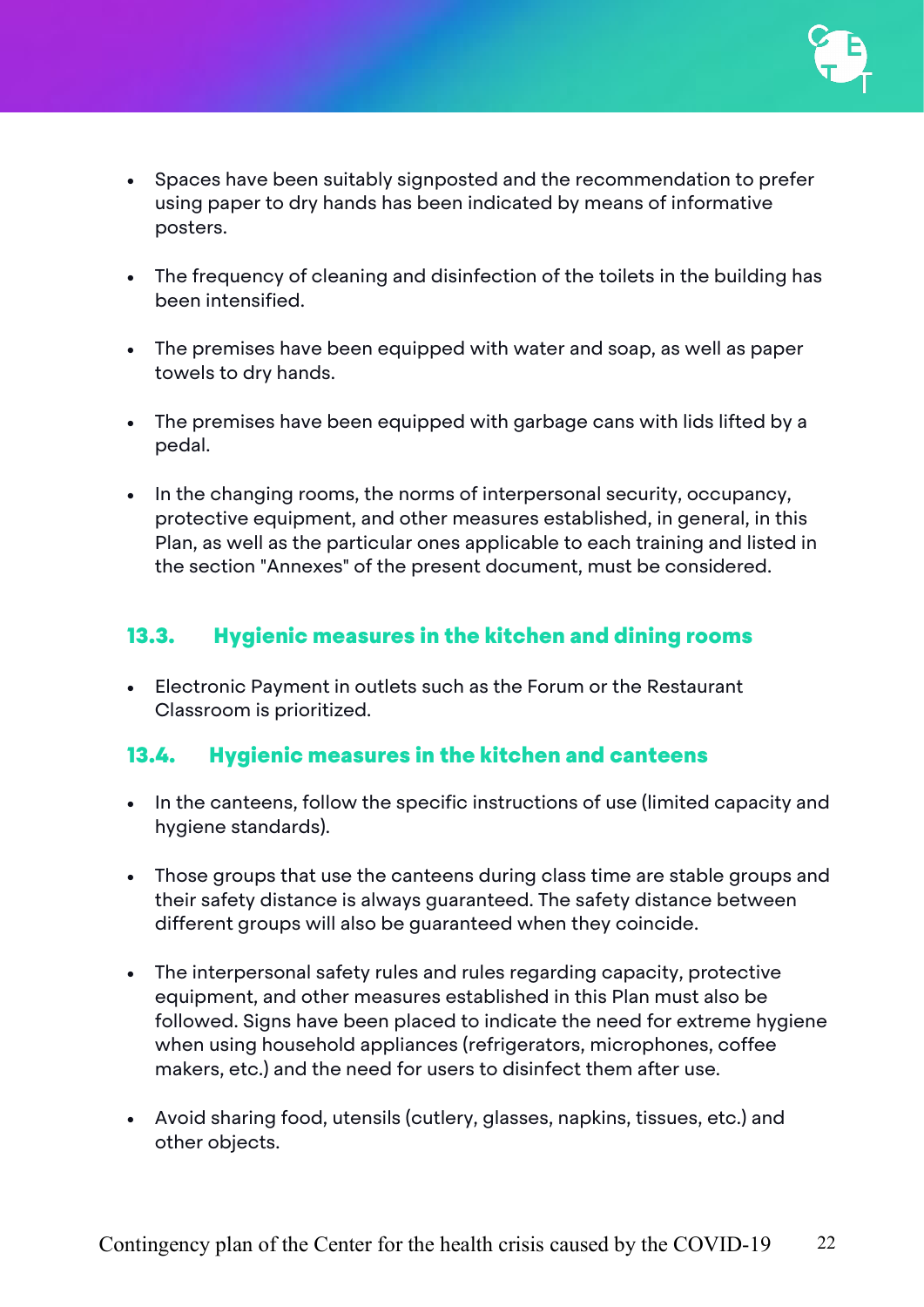

• The payment in spaces like the Forum and the Aula Restaurant should preferably be electronic.

## <span id="page-22-0"></span>13.5. Hygienic measures in kitchen classrooms and/or tasting rooms

- When it is not possible to respect the safety distance, a register of potential attendees is carried out and circulation measures are to be implemented.
- Users will be regularly informed about the measures to be taken, such as keeping the safety distance when entering the classrooms or washing hands before entering classrooms and kitchens, and when leaving too.
- Whenever possible, doors should be kept open and, if possible, windows too; if this is not possible when a class ends, the windows should be opened until the beginning of the next class, to favor air renewal. At the same time, the hygiene and health regulations for handling food must be respected.
- No classroom may be occupied until all occupants from the previous class have left.

## <span id="page-22-1"></span>13.6. Hygiene measures in the Resource Center

- Interpersonal safety norms, occupancy, protective equipment, and other measures established, in general, in this Plan are to be followed.
- It is mandatory to clean your hands, at the entrance and exit of the Center, with water and soap or with hand sanitizer or hydroalcoholic solution.

## <span id="page-22-2"></span>13.7. Hygiene measures in catering areas

To guarantee maximum health safety in these spaces, all users must respect the established indications and those that they may receive from those responsible for this service. We would like to inform you that during the school year 2020/2021, coffee and cocktails will no longer be provided in School spaces.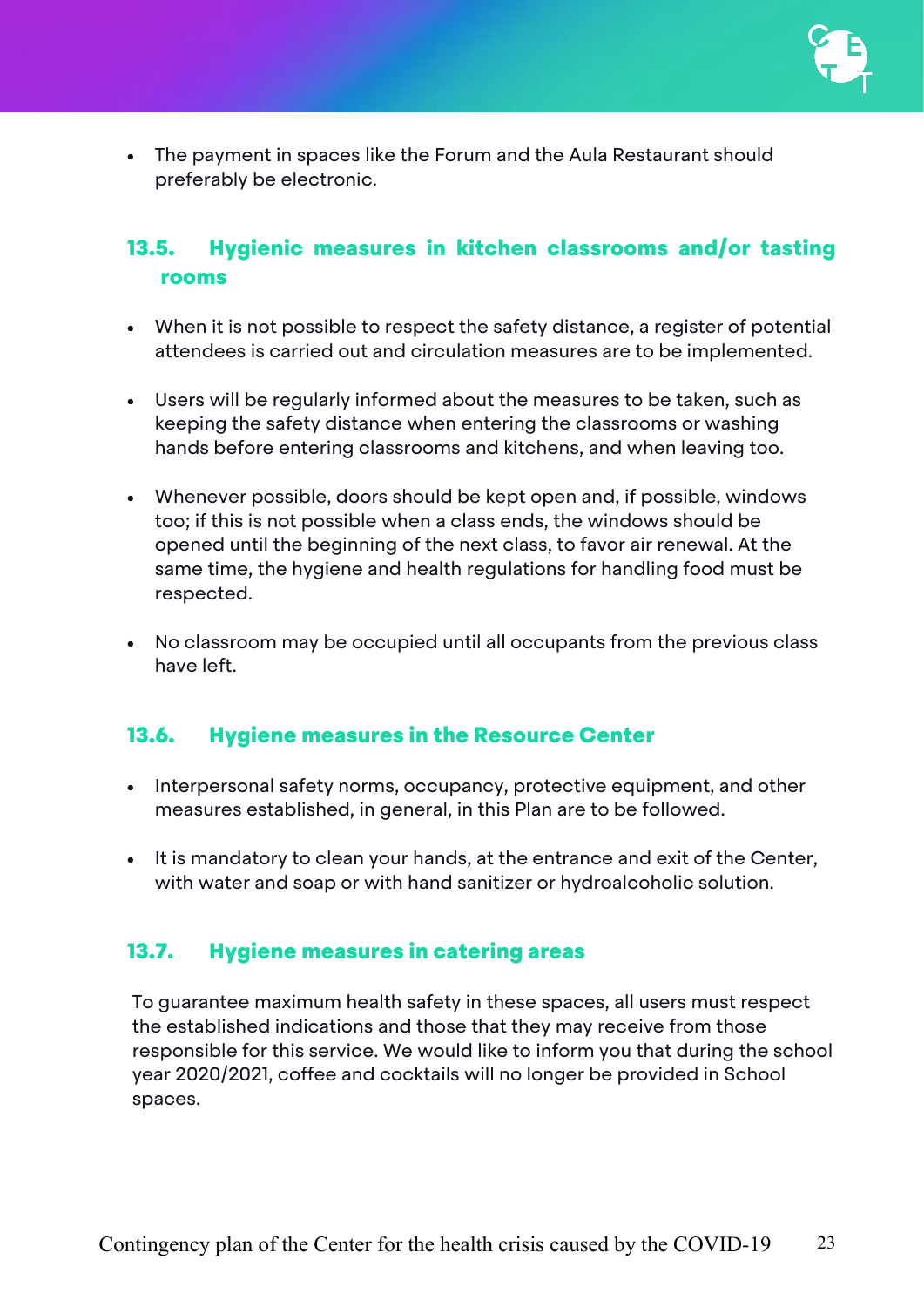

Menus of the Forum and the Restaurant Classroom will be available and may be consulted in digital format, through a QR and the Forum app enabled for this use.

When these spaces are open, interpersonal safety regulations, protective equipment and other measures established, in general, in this Plan must be followed. It is mandatory to clean your hands, at the entrance and exit, with soap and water or with hand sanitizer or hydroalcoholic solution.

#### • Forum

- The distance customers must keep when standing on a line is indicated with marks on the floor.
- Commonly shared elements such as sugar and oil dispensers, among others, have been replaced by individual mono dose.
- The layout of the tables has been modified so that the distances between chairs from one table to another is more than two meters.
- The occupancy is limited to the layout of the tables, and prior reservation is required.
- The meals on offer are elaborated under rigorous protocols of quality and food safety.
- The constant ventilation and air renewal of the space is guaranteed.
- There is a collection point for takeaway meals located at the beginning of the bar of the cafeteria.
- Tablecloths and single-use napkins are used.
- Our carte is available through QR codes and on the screens.

#### • Restaurant Classroom

- Shared use objects such as sugar bowls and olive oil bottles, among others, have been replaced by single-dose products.
- The layout of the tables has been modified in such a way that the distance between the back of one chair on one table to another chair on another table is more than two meters.
- The Restaurant Classroom capacity is limited to the total capacity of the tables; it is necessary to reserve for lunch.
- All our food is elaborated under strict protocols of quality and food security.
- Constant ventilation and renewal of the air in the space are also guaranteed.
- We use fabric hand towels and napkins, which are washed at 60ªC or higher.

#### • Workshop Room (dining room)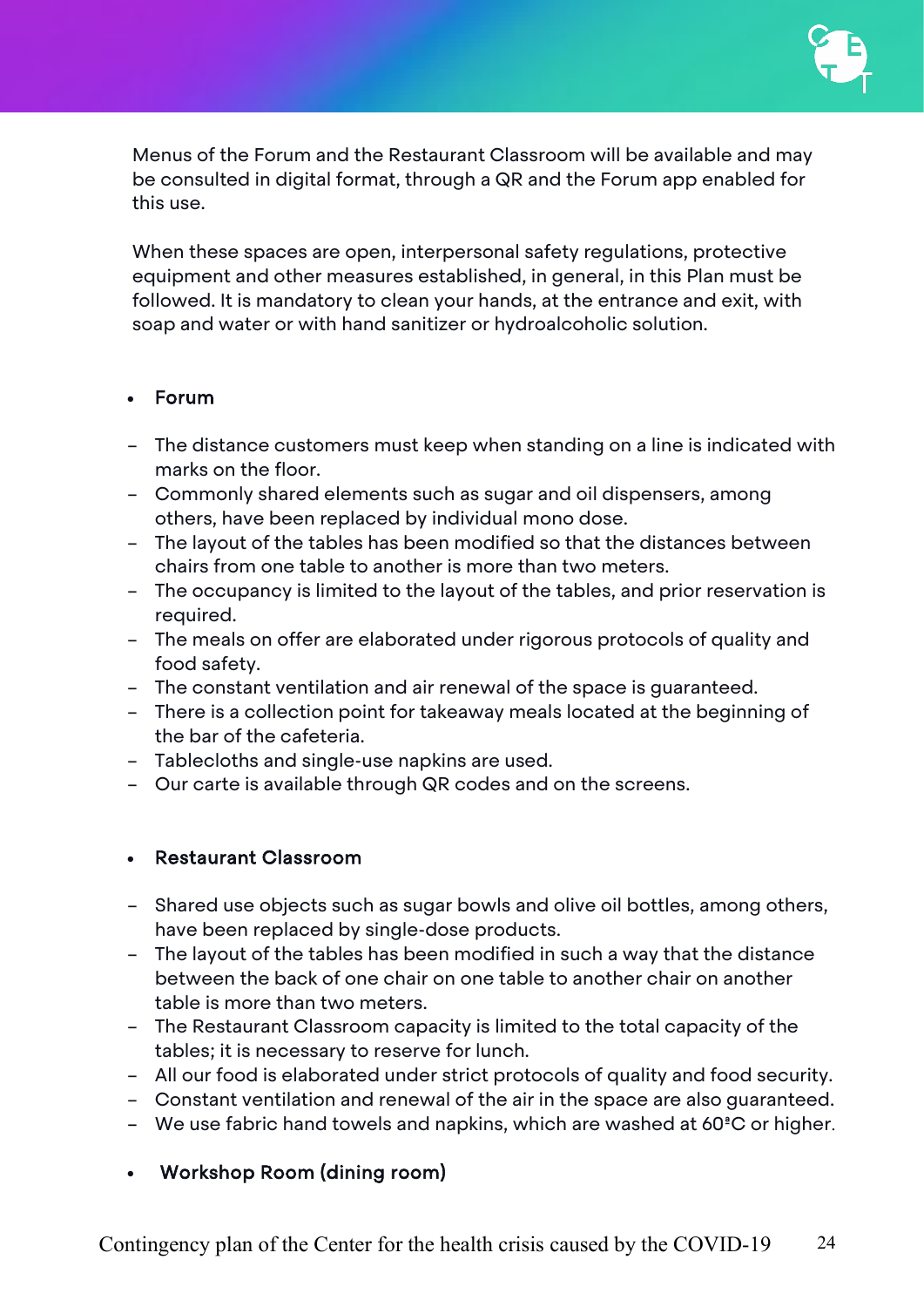

- Due to its capacity, space will be for the exclusive use of students on practice; staggered times for use will apply and occupation will be limited.
- The layout of the tables has been modified so that the distance between chairs from one table to another is more than two meters.
- Stable group mealtimes will be maintained here.
- Those groups that make use of the dining room during class hours are stable groups and the safety distance between groups is guaranteed. If they coincide with other groups, the distance between the different groups will also be guaranteed.
- You must respect the layout of the furniture and follow the instructions as to where to sit in order to respect distances within stable groups.
- Avoid sharing food, utensils (cutlery, glasses, napkins, etc.) and other objects.
- In the dining room there will be a designated person for each table to handle the water jug and to serve meals to peers. Only one person will handle this element. Bread will not be served in shared baskets and products such as oil, salt, vinegar, mustard, etc. will be available in single doses.
- A disinfection kit located next to the microwave will be available after each use.

In general, the restaurant spaces of the Center are spaces for the consumption of food and drinks for customers and not social spaces. It is advisable to make a reservation via the established telematic means. If you have to wait because you do not have a reservation, you will have to wait outside the common areas. In general, the food offer will be available in digital format, accessing it through a QR and the app-enabled for this use.

The orders for table consumption will be made personally and will be attended by the students on practice and/or responsible for space. Customers will pay at their table, always by digital means. It holds not allowed to rearrange furniture and the existing layout must be maintained.

In the case of orders to take away, these will be made through the app, which will tell customers the time of collection. Space has been set up for collection which must be respected.

To guarantee the maximum health safety in these spaces, all users must follow the established indications and the indications given by people in charge of this service.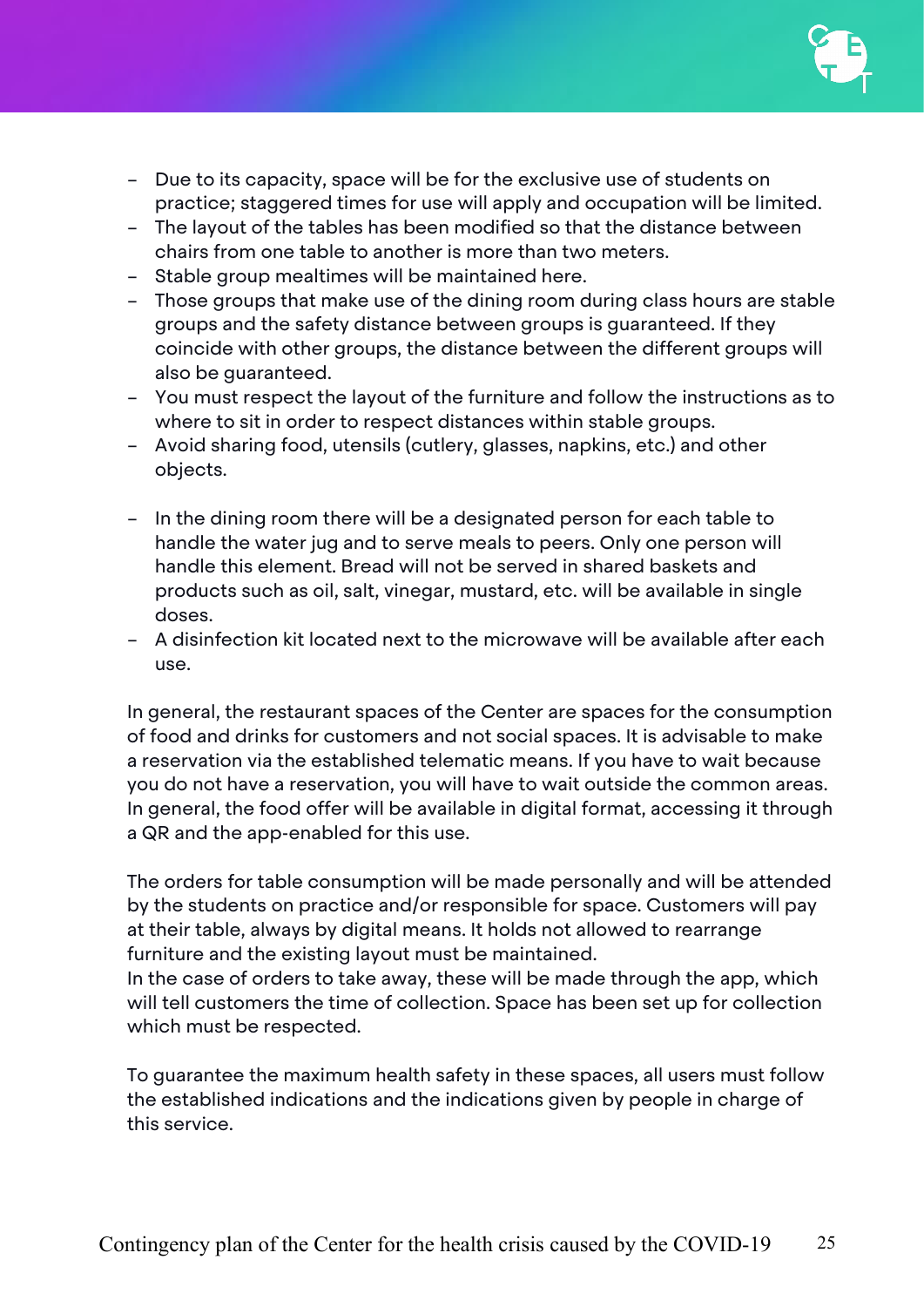

For reasons of hygiene, it is not permitted to use personal cutlery to dispense products.

#### <span id="page-25-0"></span>14. Implementing attendance in the classrooms

Two fundamental principles have been followed to program attendance for the 2020/2021 academic year: (1) the safety of students and instructors, and (2) the achievement of the set learning objectives.

Operationally speaking, the application of these principles has been translated into the following measures:

a) The number of students in the classrooms considers the characteristics of each subject, the capacity of the teaching spaces, and compliance with applicable regulations on safety.

b) When programming 100 % attendance has not been possible, priority has been given to the teaching of those programs that cannot be carried out online (practical classes, workshops, certain types of assignments, etc.).

There may be occasions when a shorter distance than 1.5 meters between participants may occur if the educational activity requires it and the competent authorities allow it; in such cases always with the use of the mask. Besides, health regulations mean that it may not be possible, in most cases, for a classroom to be 100% full. Therefore, the study program and subject area at CETT has reviewed each of the facilities calculating capacity and has chosen the best of three possibilities, prioritizing face-to-face attendance.

- Face-to-face. Classes are held in the classroom, as usual, keeping safety distance and wearing a face mask, because the size of the classroom allows it. There are occasions when a shorter distance may be possible if the educational activity requires it and the competent authorities allow it; in such cases always wearing a face mask.
- Face-to-face models are based on stable groups, which work together, stably, and continuously over time. Classes are face-to-face and preferably in the same spaces.
- Rotating model with class streaming. Classes are streamed online for those who cannot attend because class attendance has already been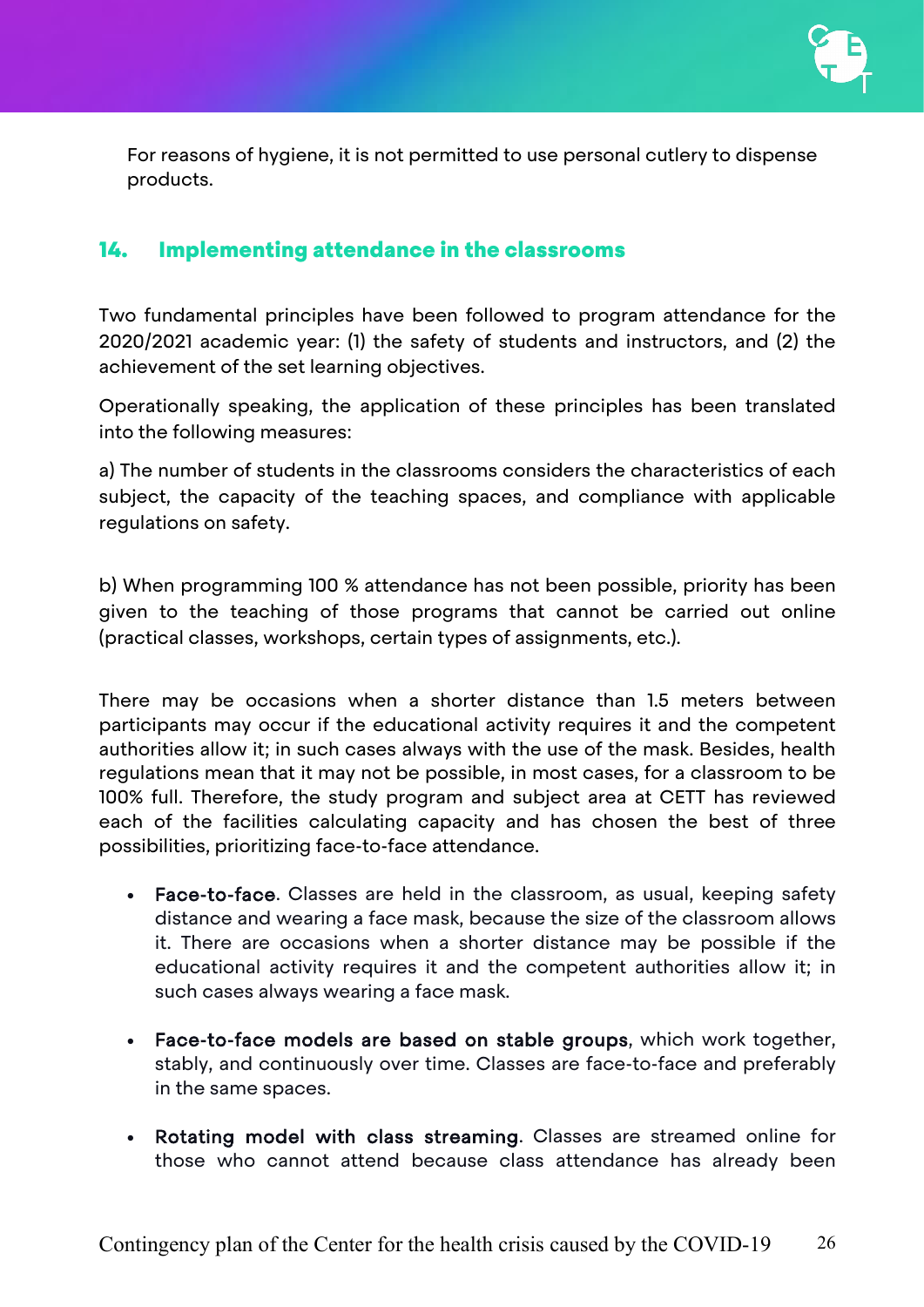

assigned. On a rotating basis, one group of students attends, and the rest follow the class on streaming. In this model, the class is streamed for students who are unable to attend the class in person, either because it is not their turn to attend or for other reasons related to the impact of the pandemic on the student's health or environment. All students in the same group will have access to the same percentage of face-to-face and/or nonface-to-face teaching of subjects enrolled.

If it were necessary to form groups by subject, area coordinators would organize these groups and inform the students. Belonging to one group or another indicates when the student is expected to attend a class in person.

Subject schedules will be maintained throughout the course, regardless of the teaching modality (100% face-to-face or blended) that is applied under health guidelines, but there could be some exceptions. It is recommended that both students and teachers check the schedules in advance.

Regardless of the teaching modality implemented, those students who, due to their situation (health conditions, family situation, etc.) cannot attend face-to-face, will be able to follow classes synchronously thanks to the model implemented and the technology applied. Likewise, most classes will be recorded and published in the Virtual Campus. This way, the impact of the virus on the students' ability to follow the classes is reduced to a minimum.

## Reinforcement and the virtual environment

In this academic year, students are provided with academic resources, content and virtual tools from one of the best technology providers, such as Microsoft. Thanks to its TEAMS platform, which will be used for mixed teaching, innovative aspects such as digital gamification as a teaching methodology, and self-learning are incorporated. The CETT will provide a user guide for both students and teachers, which will be available on the Virtual Campus.

All the training courses given in the CETT are prepared to follow the teaching in an appropriate format for each training, where synchronous and asynchronous sessions will be combined according to the competences, the learning results and, in short, the type of training, always complying with the current health regulations and included in this Plan. In the CETT process of anticipating any scenario, the implementation of the TEAMS platform allows recording the sessions when necessary. All the information about the methodology, logistics and recommendations for the students can be found in the Student Guide of each of the training courses.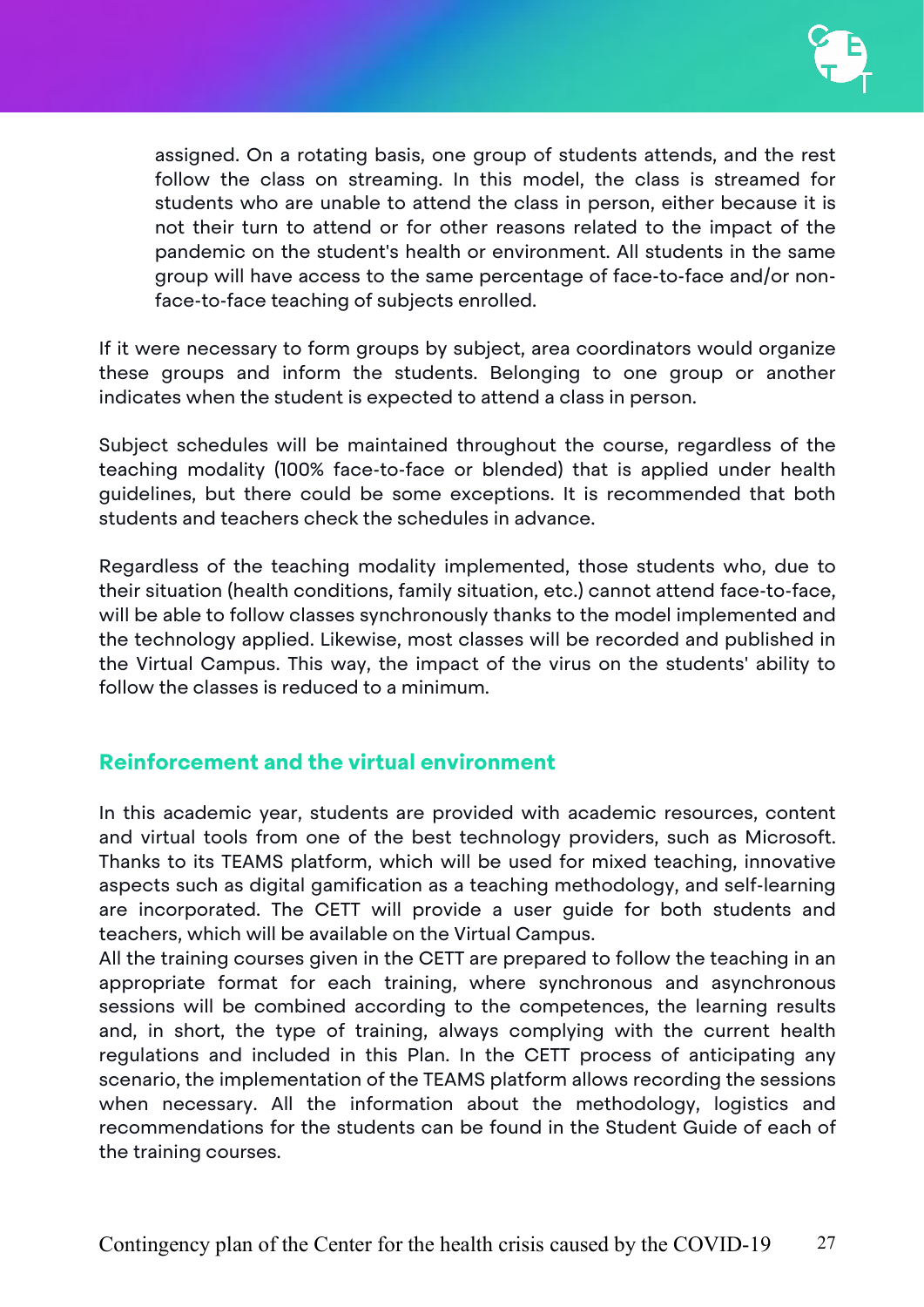## <span id="page-27-0"></span>14.1. What material is necessary for the students?

To follow the course, it is recommended that students have a computer, preferably a laptop and a webcam.

If a student was in a situation of digital disadvantage for socioeconomic reasons, they have to inform studies coordination.

The student must check their signal, connection speed and other connectivity aspects.

It is important to note that, if the online classes are synchronous, instructors may always require students to have their camera on. Students should look after their presentation to the camera during the entire time of the class.

## <span id="page-27-1"></span>14.2. What equipment is necessary for instructors?

If due to the circumstances lessons were to be given in the synchronous mode, instructors will need access to a computer, preferably a laptop.

If an instructor does not have a computer with a camera and/or microphone, he/she has to communicate this by e-mail to the coordination of the study program he/she teaches.

It is important that the teacher checks signal, connection speed and other connectivity aspects.

Please note, if classes are synchronous, instructors must always have their camera on and must look after his or her presentation to the camera during the entire time of the class.

## <span id="page-27-2"></span>14.3. Recommendations for students before the start of the course

- Check the schedules and registration on Campus Virtual and, if you have any questions, contact studies coordination of your study program.
- Read the document "Specific instructions" of your study program about students' incorporation to classes, specific for each study program and available in the Students' Handbook.
- If necessary, make sure that the technical equipment to follow your study program at home is available.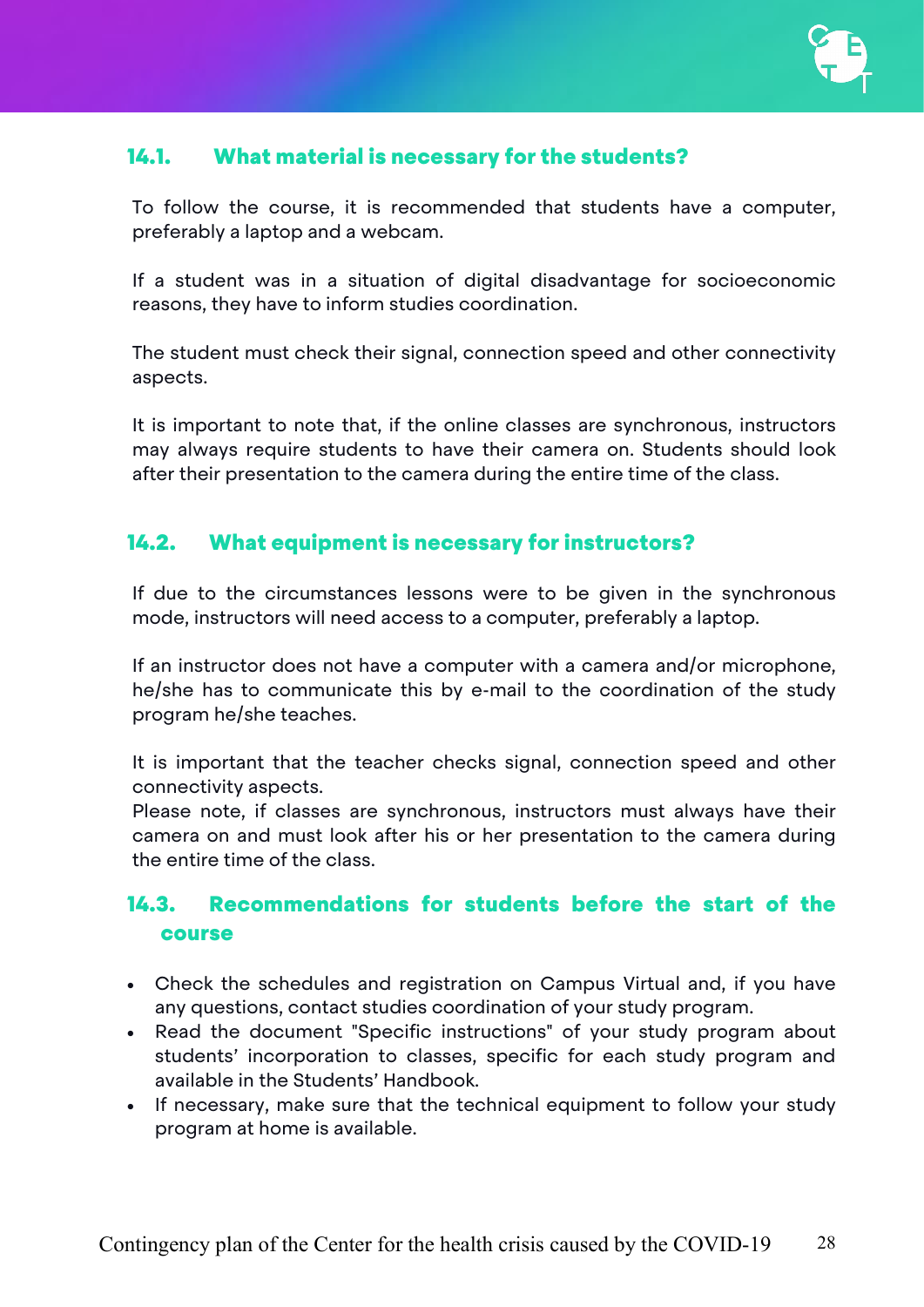- Inside the classroom, keep in mind that the room and the desk must be disinfected before and after use.
- Sign the student self-declaration form.

## <span id="page-28-0"></span>14.4. Recommendations for instructors before the beginning of the course

#### Before the start of teaching

- To have satisfactorily passed CETT Teacher Trainers course.
- To foresee, bearing in mind the timing of the contents of the course, if there may be a change of methodology, from face-to-face to online.
- Make available to students all the updated material and activities through the Virtual Campus, as well as an updated calendar.
- To know the "Protocol of security measures for the prevention of COVID-19 at CETT<sup>[11"](#page-28-1)</sup>.
- To learn about the "Protocol for detection and monitoring of COVID-19  $\text{cases}^{\frac{12\mathsf{II}}{\mathsf{}}$ .

#### During teaching

To guarantee maximum security in the academic environment, we ask for maximum collaboration in the application of the guidelines established by the Center, especially in aspects such as:

- Hand washing and/or use of hand sanitizer when entering the premises.
- Always wear a face mask.
- Maintain a safe distance both when circulating the Center and inside the classroom.
- Enter the classroom keeping the safety distance.

<span id="page-28-1"></span><sup>&</sup>lt;sup>11</sup>https://www.cett.es/fitxers/campushtml/MenuItems/23586/Protocol%20de%20mesures%20de% 20seguretat%20prevenci%C3%B3%20de%20la%20Covid-19%20al%20CETT.pdf

<span id="page-28-2"></span><sup>&</sup>lt;sup>12</sup> https://www.cett.es/fitxers/campushtml/MenuItems/23936/Detecci%C3%B3%20COVID-19%20TREBALLADORS.pdf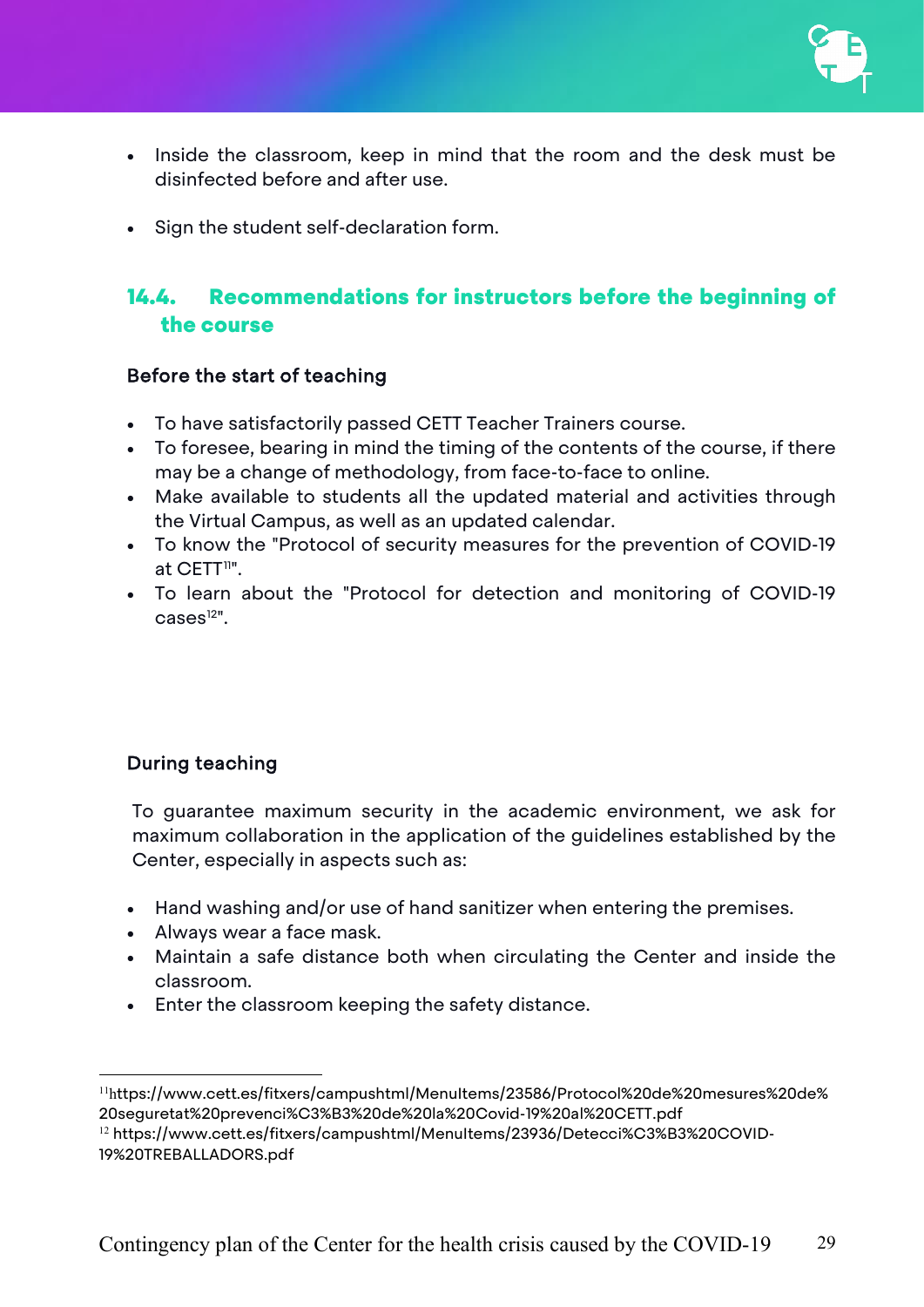

- Ensure that students clean their workspaces. All classrooms will have cleaning products for surface disinfection.
- Instructors must disinfect their desks, keyboard, mouse, board erasers and plugs used during the session before and after class.
- If instructors consider it appropriate to take a break during class, they must prevent students from gathering in groups inside the classroom; eating and/or drinking in the classroom is prohibited. Students should not leave the classroom to avoid crossing with other groups.
- If a break is taken, windows will be opened. Under no circumstances may students leave the classroom.
- Once the class is over, classroom windows must remain open for proper ventilation.
- If the class lasts longer than one hour, the room must be ventilated in the middle of the session, at least for 10 minutes.
- Avoid sharing materials and equipment. If it is unavoidable, wash your hands after each use.
- Keep all spaces clean and tidy.
- The use of paper materials is restricted to those cases when strictly necessary.

#### Once teaching is finished

- Instructors should disinfect their desks, keyboard, mouse, board erasers, and plugs used during the session.
- Instructors must guarantee that students keep a safe distance when leaving the classroom.
- If you have classroom keys, you must disinfect them and return them to Reception.

## <span id="page-29-0"></span>15. Privacy, data protection, and intellectual property

It is possible that part of the assessment of some subjects is done online. Student identification for tests is done via CETT mail's username and password, but sometimes it is also necessary to follow up on the performance of the test, so it may be requested to activate the webcam or equivalent. For more information on data protection, you can consult the Student's Handbook for each study program.

The production of online content will be constant in 2020/2021 year. Students will have at their disposal teaching material that includes recordings where there will be personal data (voice and image of instructors and perhaps also of fellow students) and original material produced by teaching staff. As a member of the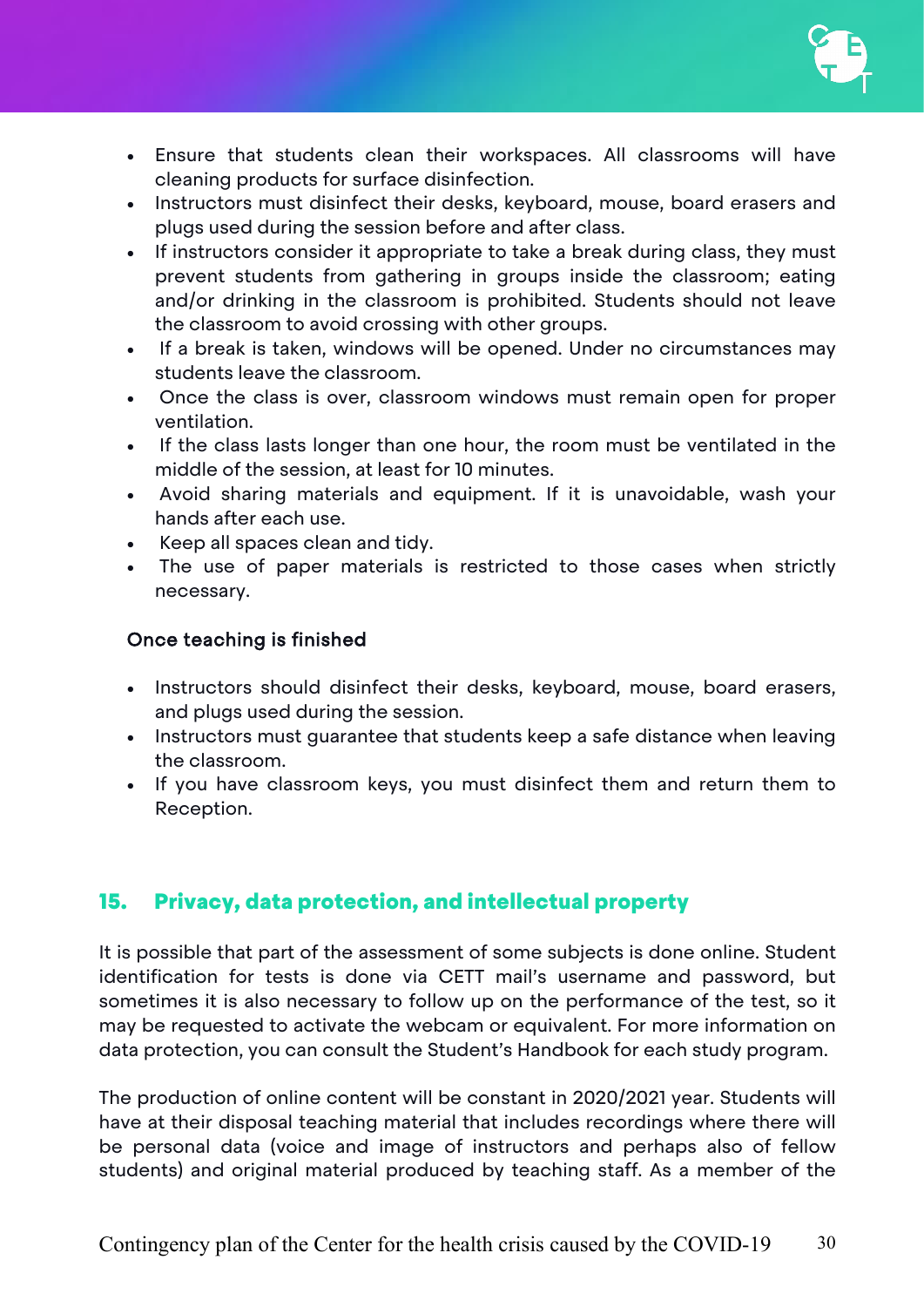

CETT community, this material can only be used in the teaching field. It cannot be shared in social networks or with colleagues from other universities, or in any type of web outside CETT. This type of action will be identified, prosecuted, and subjected to the disciplinary regime.

## <span id="page-30-0"></span>16. Specific cases of services related to teaching

## <span id="page-30-1"></span>16.1. Career Services and Alumni

CETT has set up Career Services and Alumni service fully, and prepare it for the adaptation of customer attention to different scenarios. In any case, the attention to users will be carried out both online and in the premises by prior appointment. Before being attended, students must follow the following recommendations:

- You should always wear a mask and keep the minimum 1.5 meters safety distance.
- The signs of the waiting areas must be respected to avoid crowding of the area and to wait in an orderly manner.

## <span id="page-30-2"></span>16.2. Academic Mobility and International Relations Office

CETT has set up the Academic Mobility service fully and prepare it for the adaptation of customer attention to different scenarios. Reception and individual attention to students, provided security measures are respected, will be done in person; otherwise, it will be done remotely.

## <span id="page-30-3"></span>16.3. 16.3. Resource Center Service

The Resource Center offers all planned services, either in person or remotely/virtually. However, seating measures are applied in accordance with current health regulations.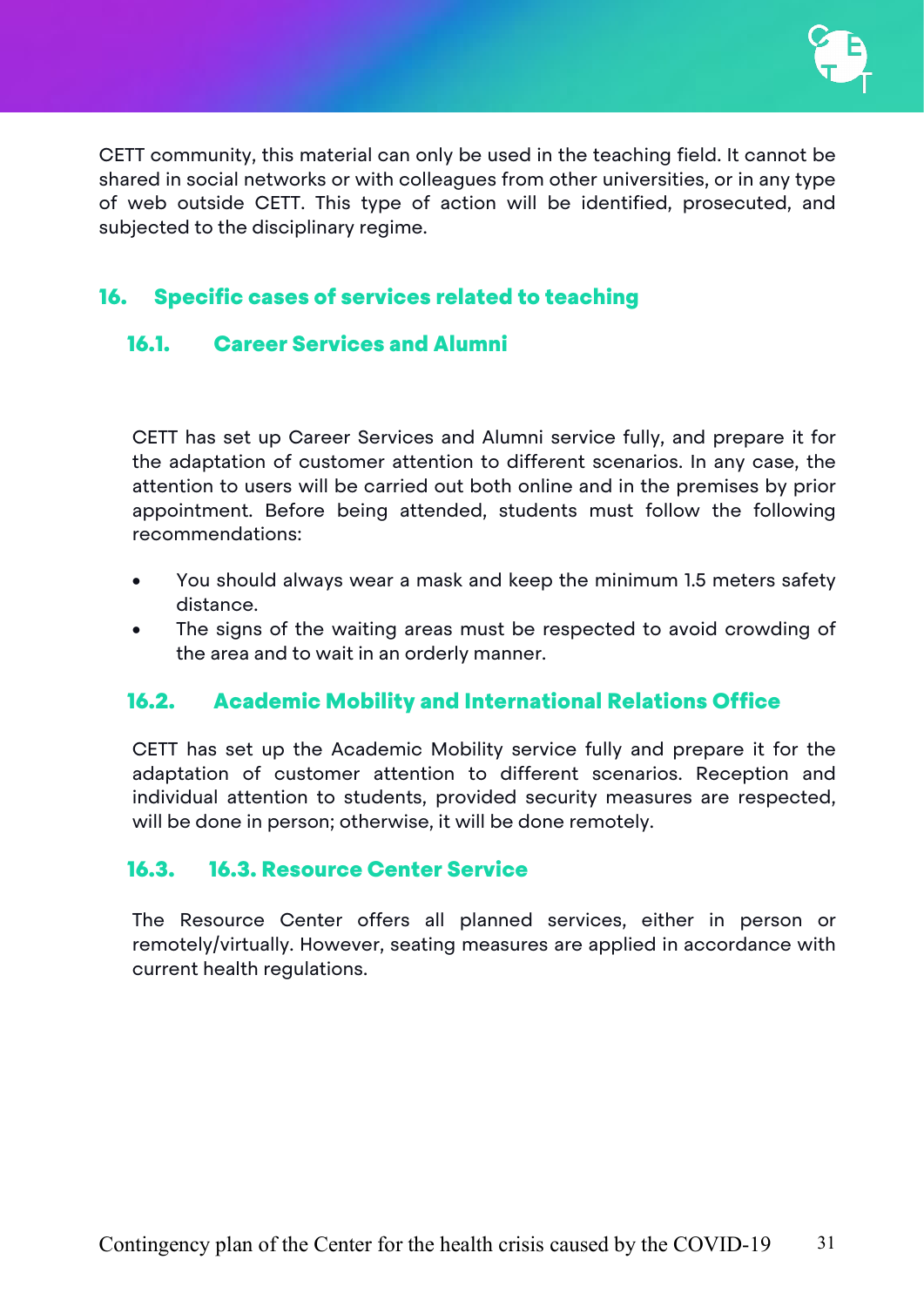

## <span id="page-31-0"></span>17. Information and self-declaration of responsibility for access to the workplace

All members of the CETT community are duly informed of the measures to be adopted in general. In this sense, CETT personnel have also received adequate training. It is also mandatory to have filled out and signed the relevant declaration.

## <span id="page-31-1"></span>18. Monitoring the Plan

CETT Health Council will ensure compliance with this Plan, following current health regulations. Likewise, it continues to implement its Integrated Quality and Environmental System following the requirements of the ISO 9001: 2015 standard.

The entire CETT community is reminded that information related to COVID-19 can be found on the CETT website, which is publicly accessible and is permanently updated (https://www.cett.es/siqmac/ca/Covid-19).

#### <span id="page-31-2"></span>19. Annexes

## <span id="page-31-3"></span>19.1. Specific measures cards

## <span id="page-31-4"></span>Card 1. Procedure for action in cases of infection by the SARS-CoV-2 coronavirus in the Center

With increased mobility, presence and social contacts, the collaboration of the entire CETT community with the health authorities remains very important to ensure the rapid detection of any outbreak of COVID-19.

The guidelines for action are defined in the "Protocol for measures and monitoring of COVID-19 cases by CETT staff".

## <span id="page-31-5"></span>Card 2. Cleaning and disinfection, and ventilation of general and workspaces

Cleaning and disinfecting spaces is a key element in limiting the survival of the virus on surfaces and decreasing the ability to spread the infection.

Due to the current sanitary emergency, the use of disinfectant products for the cleaning of the building has been included. CETT cleaning staff follows both the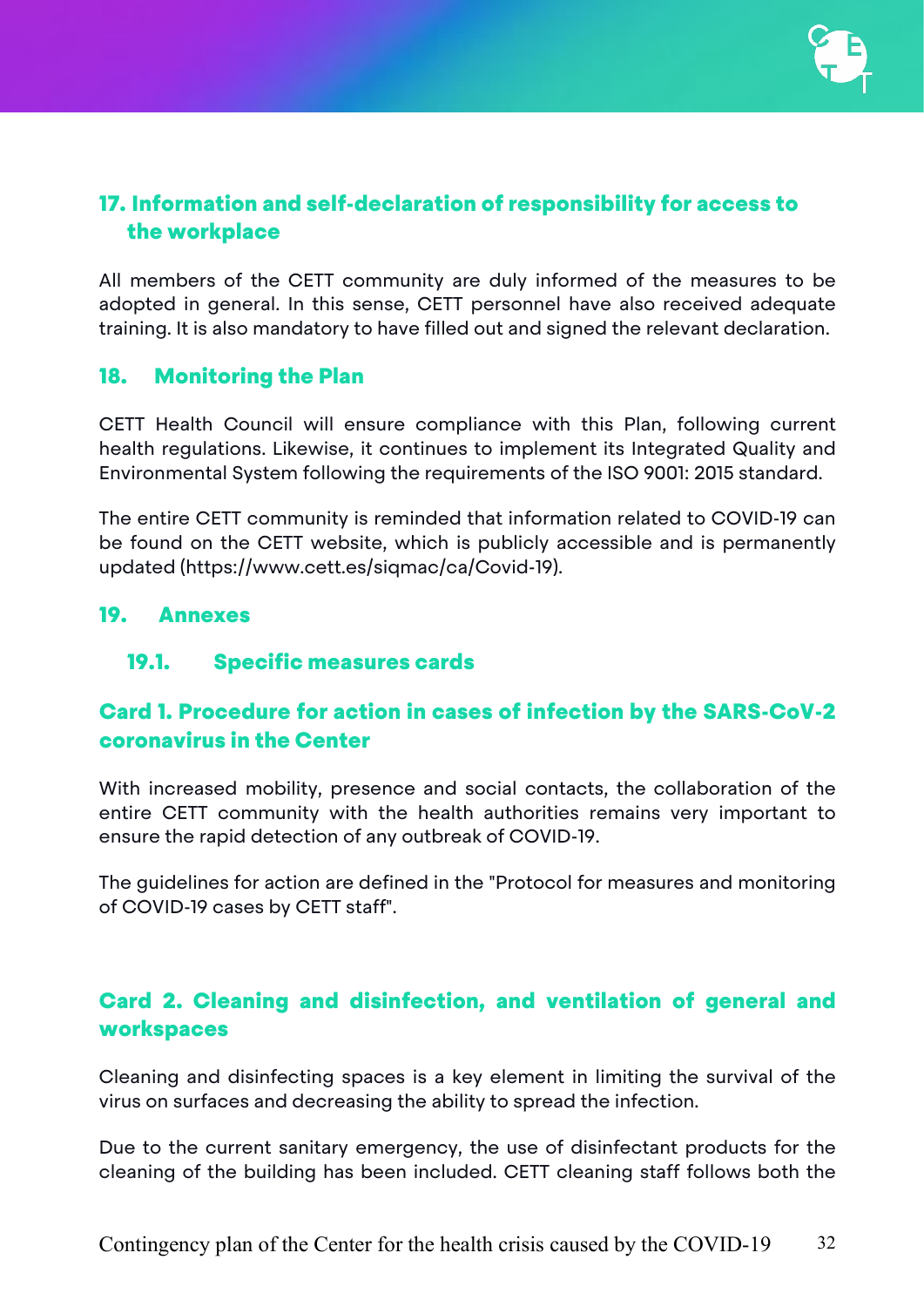technical prescriptions (established by the health authorities) and the occupational safety measures.

Cleaning and disinfection are an elementary preventive measure that requires, in order to be more effective, an active collaboration from all the users.

Some examples of collaborative actions are keeping the workplace tidy (clean desk policy), avoiding sharing equipment and tools as much as possible, frequent hand hygiene, etc.

#### General instructions

- The cleaning service must ensure that soap is available in the sinks and dining rooms, and that paper towels are available to dry hands, as well as to empty wastebaskets. Likewise, and whenever possible, windows should be opened during operations to encourage air renewal with natural ventilation.
- The cleaning and disinfection of those surfaces in the common areas that are likely to come into contact with hands on a more regular basis have been intensified, and special emphasis has been placed on this.
- The frequency of cleaning will consider the degree of occupation and traffic of the premises or areas of the buildings and will prioritize those with the highest flow of people.

The following are considered as priority elements:

- Handles, doorknobs, cabinets, and filing cabinets.
- Elevator switches and push-button panels.
- Customer service panels.
- Protective screens and windows for public attention.
- In dining rooms, contact areas of equipment and common use such as microwaves, refrigerators, tables and counters, telephones, etc.
- In the toilets: taps, sinks, worktops, shelves, switches, toilets, and toilet controls.
- Keyboards and mice, especially in consultation or community computers when these are operational.
- Water fountains and vending machines, as well as tables in vending and similar areas (social spaces).
- Photocopiers are located in common areas.
- Meeting rooms that have been occupied/used.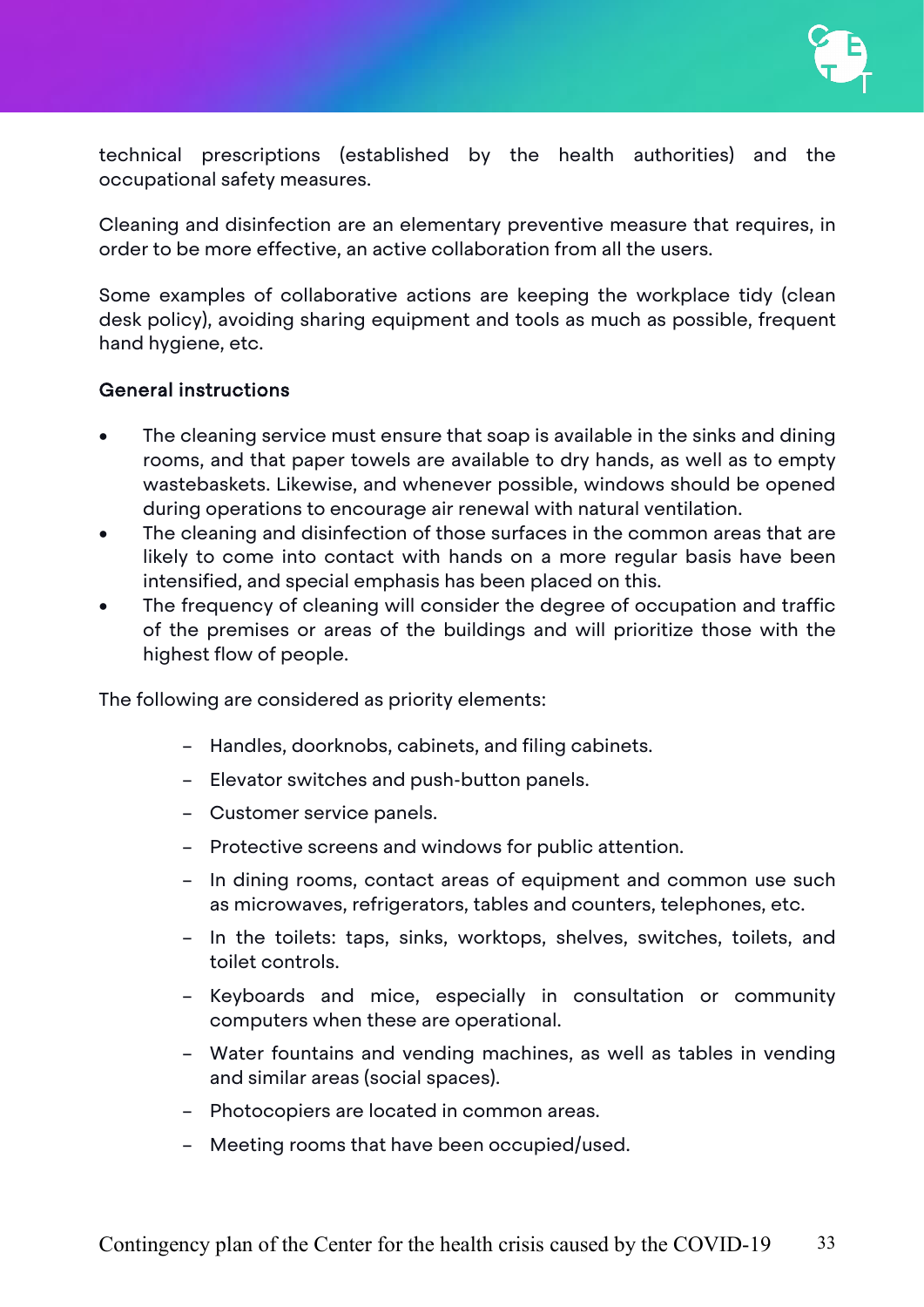– Changing rooms and related spaces and, in general, any surface or point of frequent contact.

The entire premises are cleaned and disinfected daily and such cleaning is adapted to the level of occupation and use of the spaces. Disinfectant products and paper are available in all classrooms to clean surfaces.

In the teacher's room and other common rooms, disinfectant products and paper will be available to clean surfaces in contact with this equipment (table, keyboard, mouse, etc.).

The collaboration with the self-cleaning is requested to users in spaces where it is difficult to work individually.

Area supervisors must make sure that the surfaces associated with possible or confirmed cases are cleaned and disinfected under the conditions established in the protocol developed by the Center.

## <span id="page-33-0"></span>Card 3. Preventive measures in public attention spaces and other singular spaces

The spaces of attention to the public are spaces that require special attention. Specific measures must be established to prevent the spread of infection from the staff of these spaces, other staff, and users.

a) Measures before contact with the public

- Only work-related visits are attended to face-to-face.
- Only visits from people who must make arrangements that are impossible to carry out by other means (telephone, electronic) are attended to.
- Prior appointment is encouraged.
- Visits from staff from other departments are considered external.
- Visits in most customer service posts, should be, whenever possible, programmed in shifts so that the visiting staff maintains an interpersonal distance of 1.5 meters.

b) Measures before contact with the public

The objective for all the spaces listed below is to minimize contact between staff through common measures, ordered according to priority, and between staff and the public, through physical means of collective protection. The general measures are: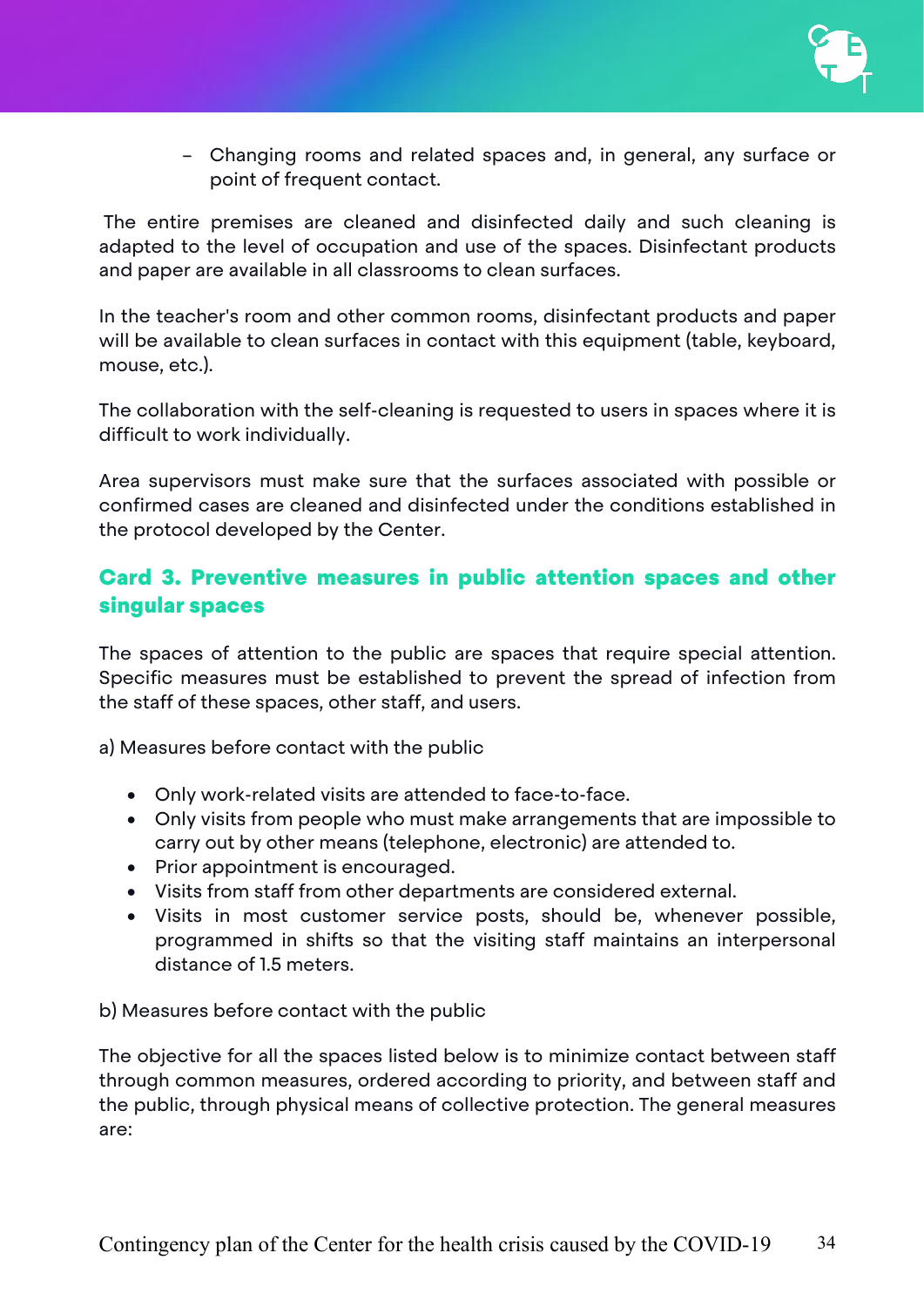

- Ensure a minimum safety space of 1.5 meters.
- Set a maximum capacity in the space that allows the safety distance. If necessary, establish an access control at the entrance so that the staff who are waiting keep the interpersonal distance, using the corresponding signposting.
- Enable collective protection measures: partitions or other systems.
- Provide hand sanitizer or hydroalcoholic solution for hand disinfection, in case staff must carry equipment and do not have it with them.

c) Specific structural measures for the workplace

These special structural measures for specific jobs are added to the general measures in the document "Protocol of safety measures for the prevention of COVID-19 in the CETT [13](#page-34-0)".

In addition to the measures in this protocol, the following general measures have been implemented:

#### Reception

- Partition screen.
- To collect objects delivered (keys, parcels, or other), staff must always wear a mask, and the delivered objects must be disinfected accordingly.
- There are markings on the floor so if there is more than one person by the information point, people waiting can keep the safety distance.
- The recommendations for the departments with attention to the public can be found in point 5 of the document "Protocol of safety measures for the prevention of COVID-19 in the CETT".

#### Secretary Office

Deliveries collection is done under the same conditions as at Reception and following the same protocol.

The recommendations for the departments with attention to the public can be found in point 5 of the document "Protocol of safety measures for the prevention of COVID-19 in the CETT".

#### Resource Center

<span id="page-34-0"></span><sup>&</sup>lt;sup>13</sup>[https://www.cett.es/fitxers/campushtml/MenuItems/23586/Mesures%20de%20seguretat%20per](https://www.cett.es/fitxers/campushtml/MenuItems/23586/Mesures%20de%20seguretat%20per%20a%20la%20prevenci%C3%B3%20de%20la%20Covid-19%20al%20CETT%20Setembre.pdf) [%20a%20la%20prevenci%C3%B3%20de%20la%20Covid-19%20al%20CETT%20Setembre.pdf](https://www.cett.es/fitxers/campushtml/MenuItems/23586/Mesures%20de%20seguretat%20per%20a%20la%20prevenci%C3%B3%20de%20la%20Covid-19%20al%20CETT%20Setembre.pdf)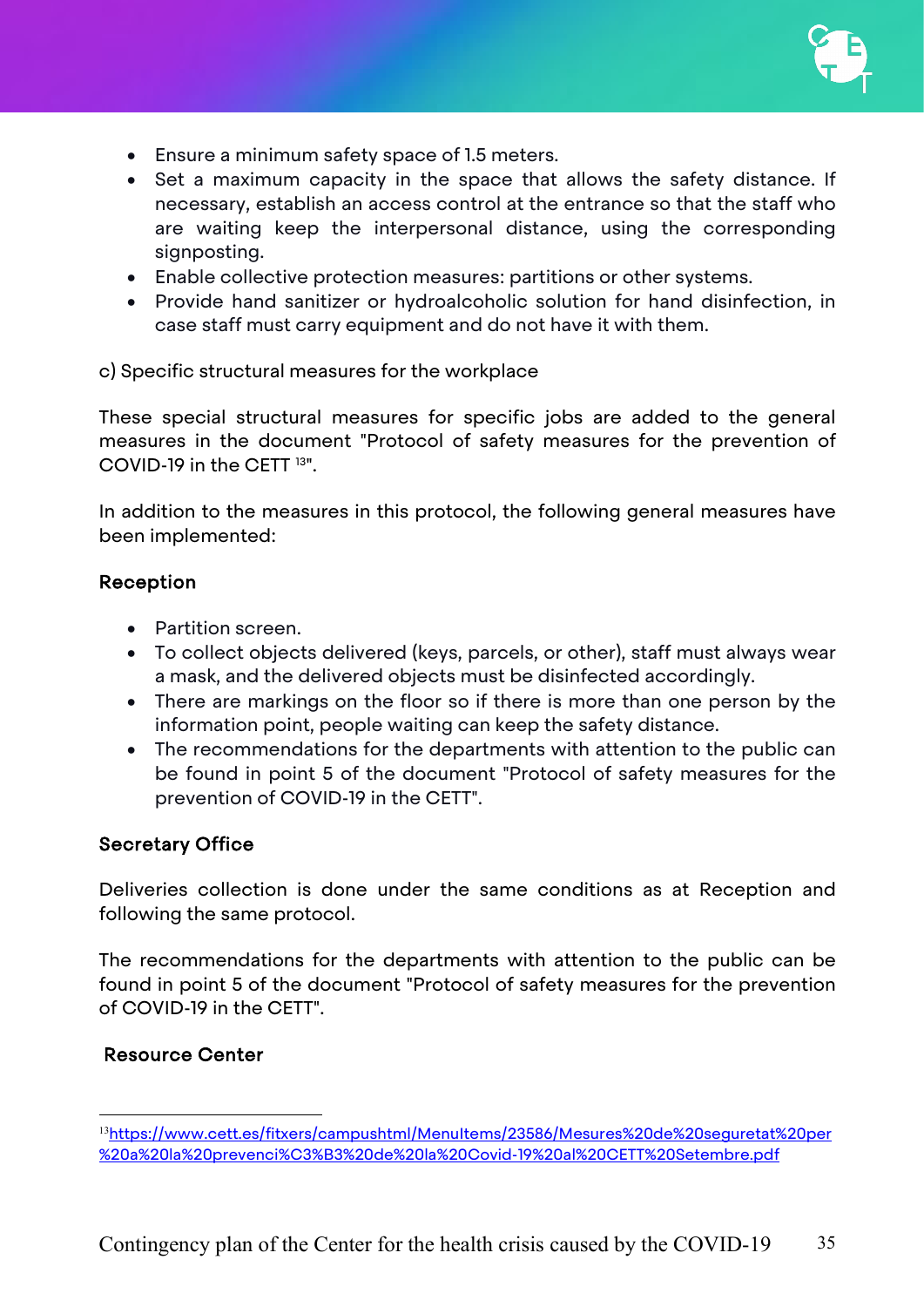It is open to students for all purposes: self-study, and book exchange or loan (delivery of books or other materials or objects). As previously, organizational measures that respect health regulations have been implemented (safety distance, hand washing, disinfection of objects coming from outside, etc.).

#### Restaurant spaces

#### o Forum

- The service hours for the 2021 school year will be from 8:00 a.m. to 5:00 p.m. Space is intended for the consumption of drinks and food by customers, not as a socializing or meeting space.

- It is not allowed to move the furniture (tables and chairs) and its layout should be respected.

There will be two types of service: table service (the customer will wait to be served at the table) and exclusive take away service via the app (the customer accesses the collection point).

- The tables are identified with an "Available" sign once they are clean and disinfected.

- There will be three shifts for the lunch service: 1 pm, 2 pm, and 3 pm, and it is recommended that you make a reservation in advance. Reservations can be made through the Fork, by telephone (93 428 07 77, ext. 7310) or by e-mail (forum@cett.cat). Whether you have a reservation or not, you must wait to be attended by the person in charge. Our head waiter will accompany the clients to the table.

- Orders for consumption at the table will be made personally and will be attended to by the students in practice and/or those responsible. Customers will pay from the table, always by digital means, by card or smartphone. Cash will not be accepted.

- If you don't have a reservation, you will have to wait outside the common areas and out of the way.

- Forum staff should encourage clients to wash their hands with hand sanitizer at the entrance and when leaving.

- Tables, chairs, and service utensils should be cleaned and disinfected after each service.

- The Jardinet will be a space to enjoy take away preparations. It will have a selfservice disinfection kit and a recycling bin.

- For hygiene reasons, it is not allowed to use personal dishes to dispense products.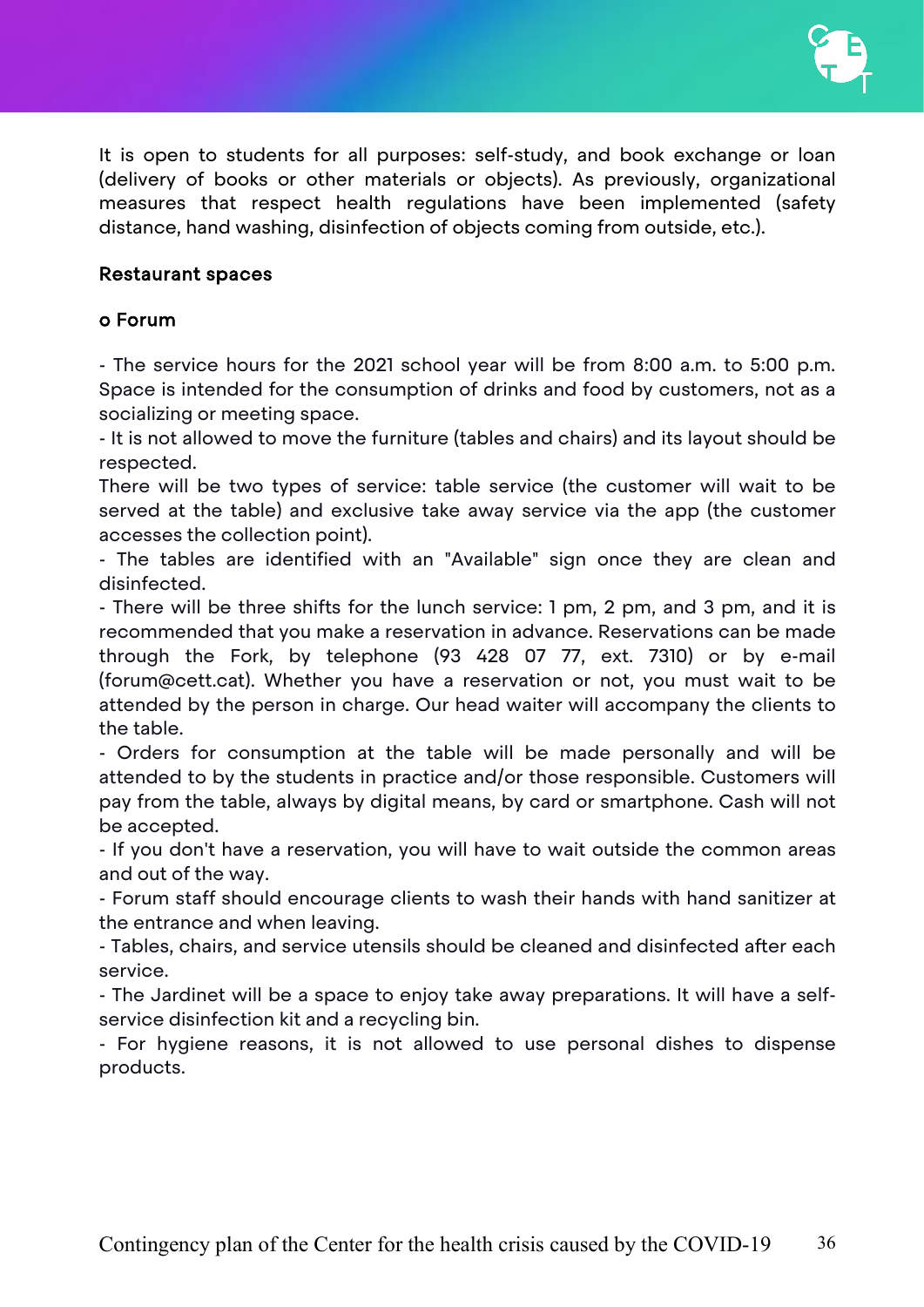

#### o Restaurant Classroom

- The opening hours for the 2021 school year will be from 1.30 pm to 3.30 pm

- The space is intended for the consumption of drinks and food by customers, not as a space for socializing or meetings.

- The staff must encourage customers to wash their hands with hand sanitizer at the entrance and when leaving the space.

- The staff at the point of sale (check-in) will be permanent.

- Reservations can be made through the Fork, by telephone (93 428 07 77, ext. 7311) or by e-mail [\(aularestaurant@cett.es\)](mailto:aularestaurant@cett.es).

- If you have no reservation, you will have to wait to be attended. The waiter in charge will accompany the clients to their table from the reception.

- Orders for consumption at the table will be made personally and will be attended to by students in practice and/or those responsible. Customers will pay from the table, and always by digital means.

- Tables, chairs, and utensils will be cleaned and disinfected after each service.

- To respect the security measures, the layout of the room, the furniture, and the number of guests cannot be modified.

- The form of payment will be by card or smartphone. Cash will not be accepted.

- You must wash your hands, at the entrance and exit, with water and soap or with hand sanitizer or hydroalcoholic solution.

The recommendations for the Restoration Areas can be found in point 10 of the document "Protocol of safety measures for the prevention of COVID-19 in the CETT".

#### $\circ$  Other administrative workplaces that may attend the public

There may be other departments where attendance to external or internal visitors is necessary or spaces whose layout makes it difficult to comply with general security measures. In these cases, the preventive measures to be adopted should be determined in a more tailored way, but always bearing in mind that:

- A mask must always be used, both in the work area with necessary access to shared areas, when using shared devices (printers, telephones, etc.), shared consultation documents (books, folders, etc.), etc. In any case, you should try to reduce the shared use of these devices as much as possible.

You can find the recommendations for departments that deal with the public in point 5 of the document "Protocol of security measures for the prevention of COVID-19 in the CETT".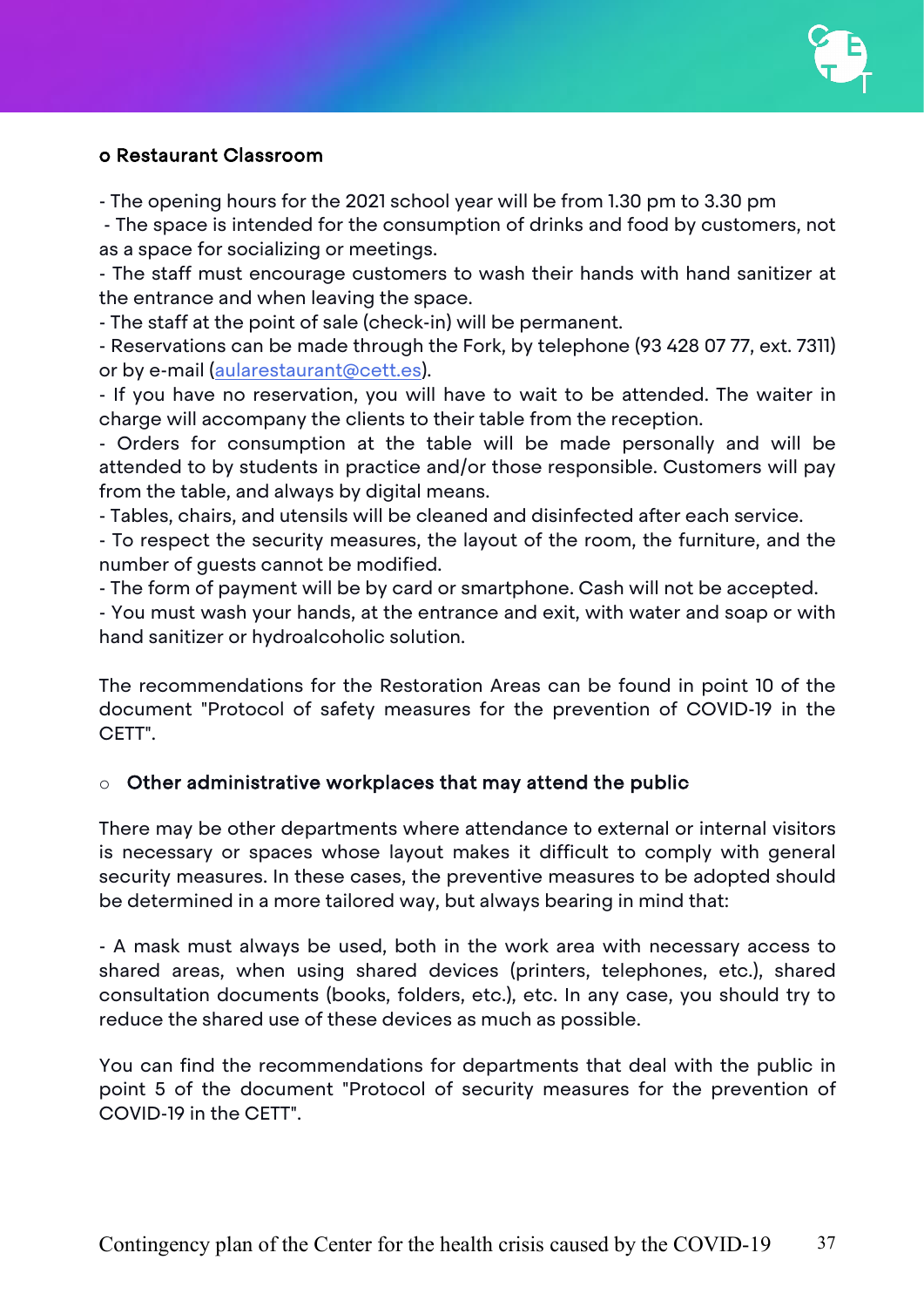

## <span id="page-37-0"></span>Card 4. Preventive measures in general administrative areas and practical classrooms

#### General measures

The measures aim to minimize contact between staff and the public by physical means:

- Ensuring the minimum safety distance of 1.5 meters.
- Establishing a maximum capacity in the space of 2.5 m2 per person, which allows for maintaining the minimum safety distance.
- Provide hand sanitizer gel or hydroalcoholic solution for the subsequent disinfection of the material to be used, if necessary.

#### Administrative areas

The distance between the workstations must be distinguished from that between a workstation and a distributor (corridor, lobby, etc.). Moving along the corridor makes it difficult to meet the interpersonal distance.

It must be considered that staff may move around the workstations, along corridors, hallways, etc., situations in which it is difficult to maintain a safety distance of 1.5 meters. In any case, the use of a mask is always compulsory.

#### Practical classrooms

In most practical classrooms such as the Kitchen, the space between furniture and appliances is very small, so it is difficult to maintain the required minimum safety distance.

Considering the mobility of the instructor in the classroom, it is complicated to think of the protective measures of this space as those of an office. Therefore, small groups must be prioritized. As for larger practical classrooms, workspaces must be designed with enough distance and the obligatory use of individual protection.

CETT has also developed a specific protocol of measures for this type of classroom under the HACCP standard adapted to COVID-19.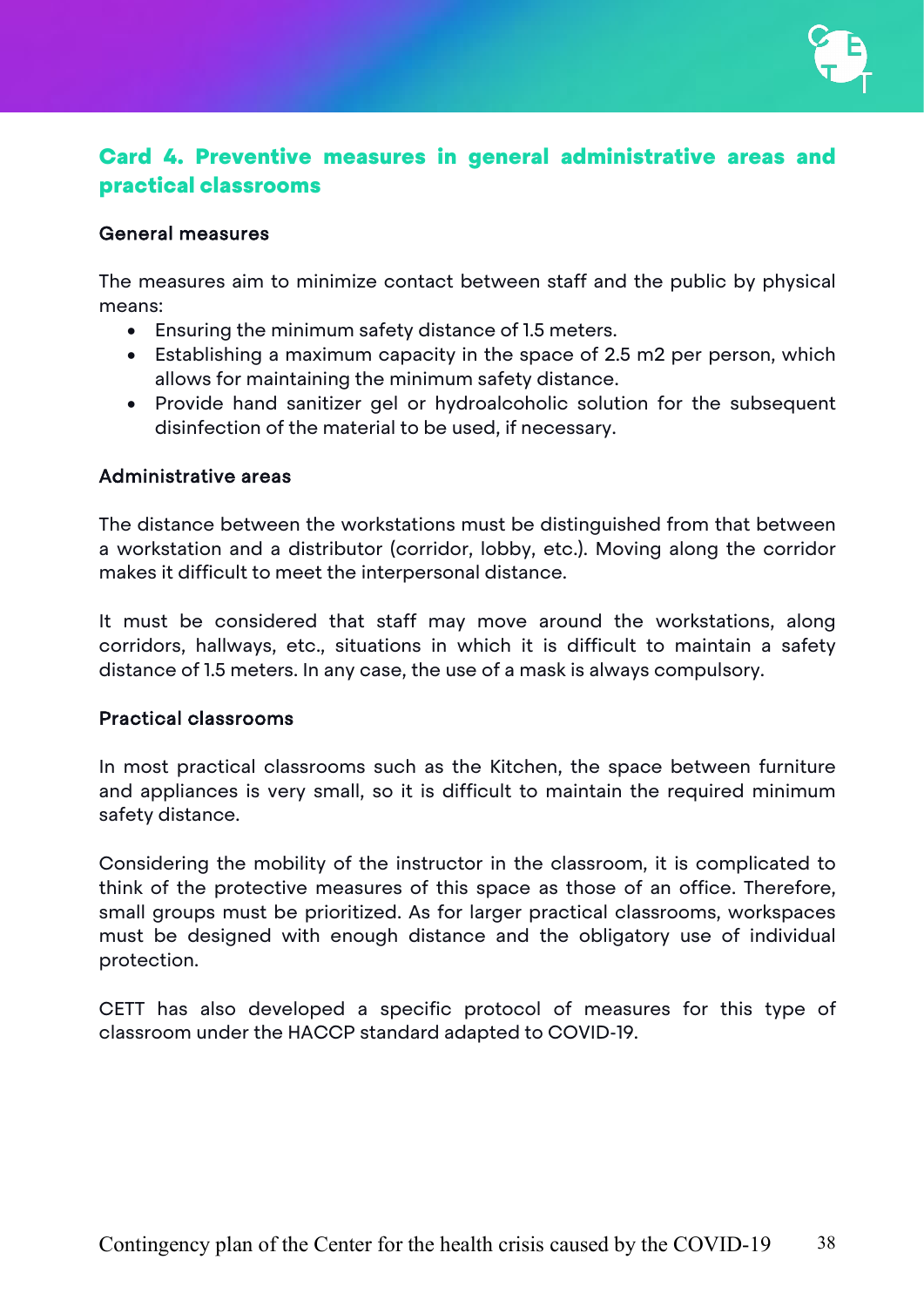

## <span id="page-38-0"></span>Card 5. Especially vulnerable personnel and groups vulnerable to COVID-19

Following current regulations, specific measures must be taken to minimize the risk of transmission to particularly sensitive personnel (PVP) who have to work in a face-to-face manner.

If a PVP is identified, the Occupational Risk Prevention Services will be informed so that, in the application of the regulations in force, they can issue a report on the necessary preventive, adaptation, and protective measures. To this end, the person must observe the conditions that allow the work to be carried out without increasing the risk inherent in the health condition of the worker.

With the scientific evidence available on June 2, 2020 (scientific and technical information on COVID-19 from the Ministry of Health, the European Center for Disease Prevention and Control, and the Centers for Disease Control and Prevention), the Ministry of Health has defined, as groups vulnerable to COVID-19, people with diabetes, cardiovascular disease including hypertension, chronic lung disease, chronic kidney failure, severe chronic liver disease, morbid obesity (BMI > 40), immunodeficiency, cancer in the active treatment phase, pregnancy and people over sixty years.

## <span id="page-38-1"></span>Card 6. Coordination of the preventive activity

The coordination of the preventive activity with the companies that carry out their activity in the CETT building must be developed in the same conditions as before the beginning of the pandemic.

All external companies' personnel must comply with the same safety standards established in general for CETT personnel.

The different department heads will provide information to the companies operating in the building on the protocol and security measures relating to their working conditions.

## <span id="page-38-2"></span>Card 7. Protective measures at home and in the workplace

Both when staying at home and during transportation from home to work, or vice versa, the general recommendations of the health authorities should be followed. These are especially important both in relation to interpersonal distance and in terms of relationships or close contacts with people with symptoms.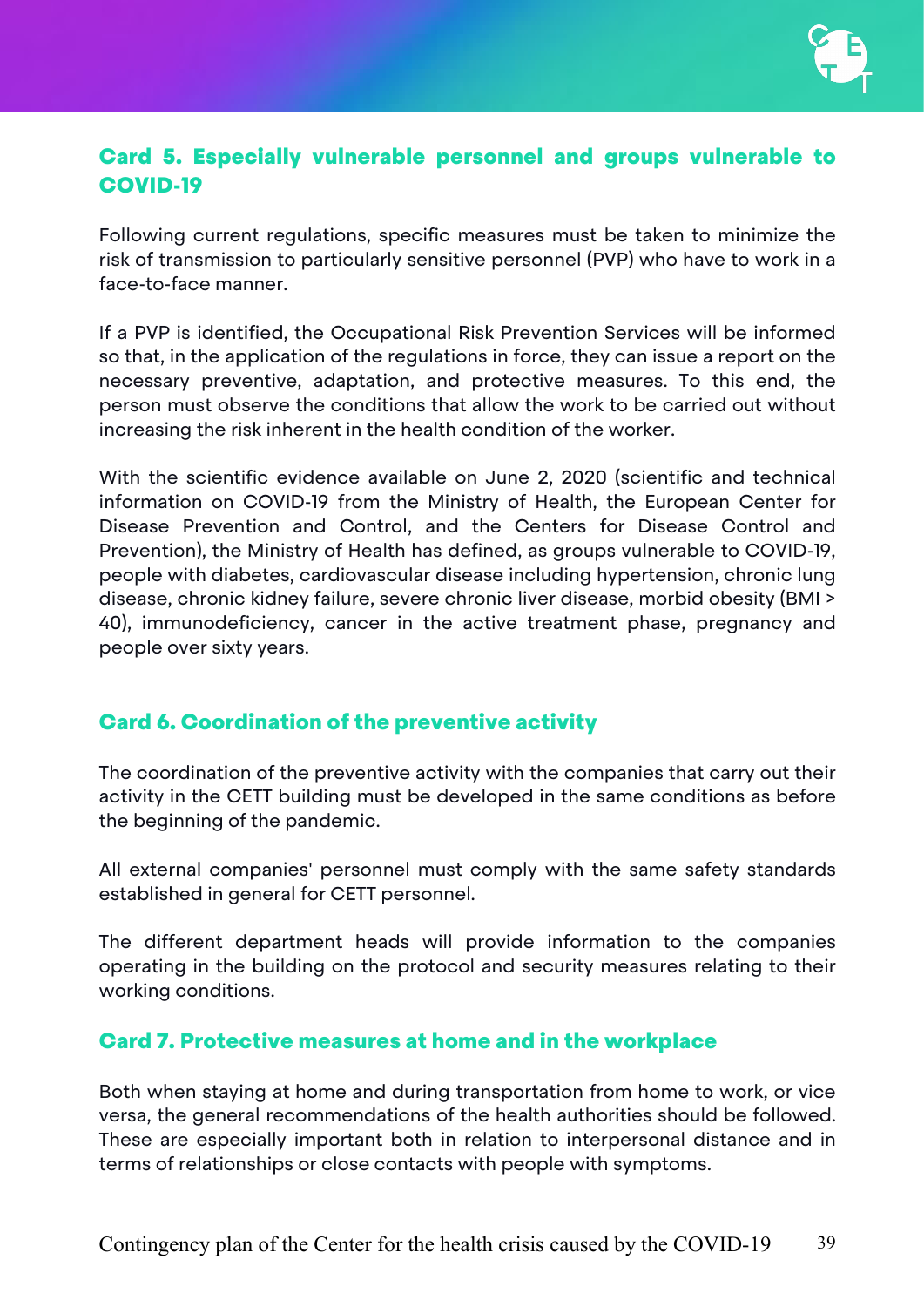When traveling:

- o Whenever possible, priority should be given to mobility options that best guarantee the interpersonal distance of 1.5 meters. Exceptionally, and given the current situation, priority should be given to individual transport and going on foot, by bicycle or personal vehicle (scooter or similar, motorcycle -better if electric- or, in the last case, car).
- o If you take the car, you must be extremely clean and, if the rules allow it and you do not travel alone, you must try to keep as much distance as possible inside the vehicle. In this sense, you can consult the basic information on transport and mobility that the Ministry of Transport, Mobility, and Urban Agenda has prepared [14](#page-39-1).
- o If you use public transportation, you must wear your mask, and if you are traveling or meeting peers, you must maintain interpersonal distance.
- o You can find information about subway and bus at:
	- Generalitat de Catalunya
	- Metropolitan Transport of Barcelona (TMB)
- <span id="page-39-0"></span>Card 8. General preventive measures for students

## To get to the Center

–

- If you travel by private vehicle, you can read the basic information on transport and mobility that has been prepared by the Ministry of Transport, Mobility and Urban Agenda<sup>[15](#page-39-2)</sup>.
- In case of travel by public transport, you can find information on the metro and bus published by:
	- Generalitat de Catalunya
	- Metropolitan Transport of Barcelona (TMB)

In the case of movement on foot, the basic measures of safety distance between people (1.5 meters) and the obligatory use of the mask must be respected.

<span id="page-39-1"></span><sup>&</sup>lt;sup>14</sup> Ministeri de Transports, Mobilitat i Agenda Urbana.

<span id="page-39-2"></span> $15$  Ministeri de Transports, Mobilitat i Agenda Urbana.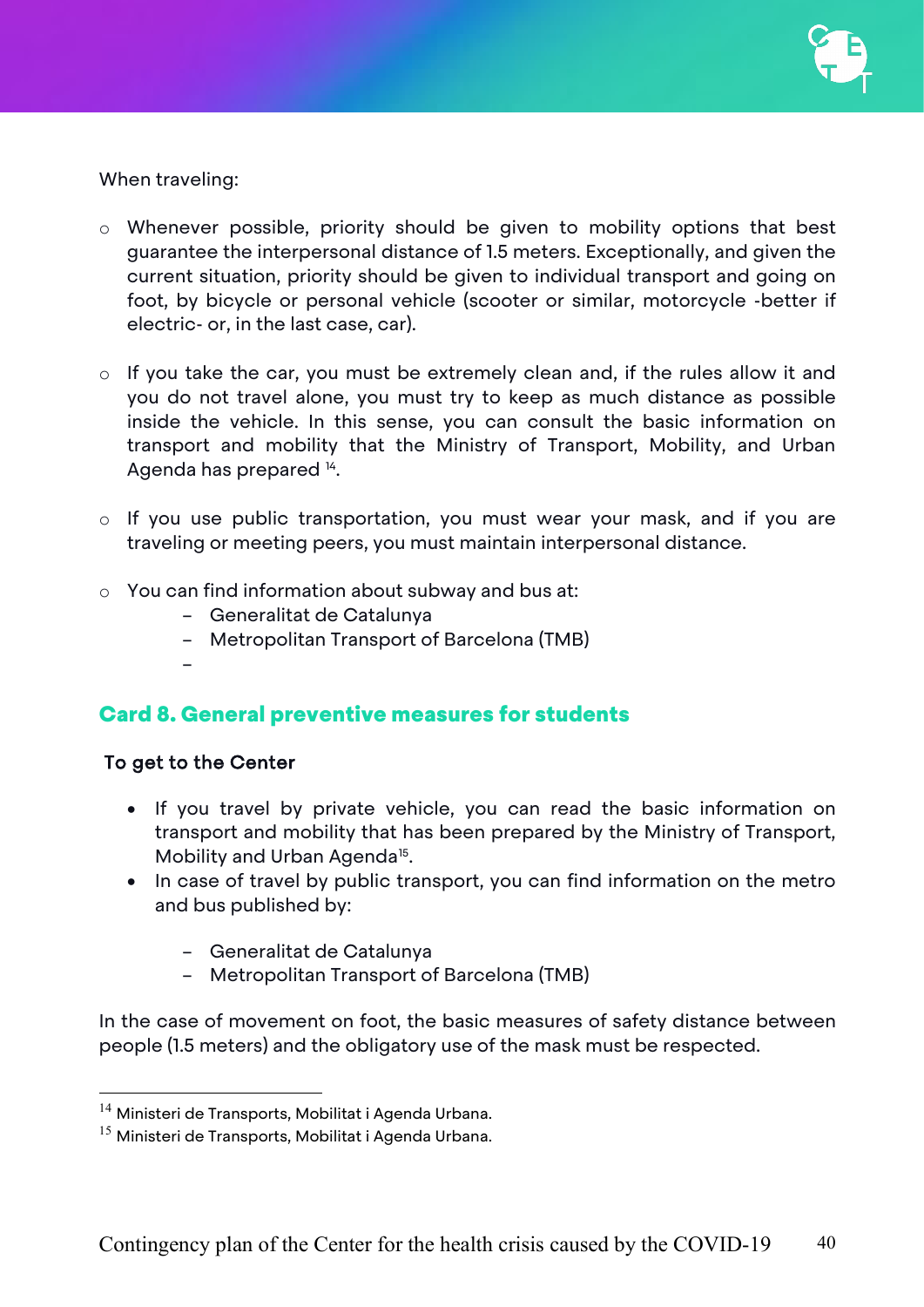

#### To access the Centre and move around the common areas

- The use of the mask is always mandatory and regardless of the maintenance of the safety distance.
- The established entry, exit, ascent, and descent routes must be respected to guarantee the recommended physical distance.
- The safety distance of 1.5 meters must always be maintained; access to classrooms and other spaces will be done preserving this distance. Crowding in corridors, hallways and even in open spaces should be avoided.
- The Center should be accessed with a face mask and hands should be cleaned and disinfected frequently and thoroughly, preferably with soap and water or, if not possible, with hand sanitizers.
- Access to the upper floors of the building should be via the stairs. The use of the elevators is limited to the minimum, always respecting the safety distance and using the mask. Preference is given to people with disabilities or reduced mobility to use the elevator.
- You can only circulate in the areas that are essential for doing the class or practice activity; you cannot circulate in unauthorized areas.
- Any student who identifies or presents COVID-19<sup>[16](#page-40-0)</sup> related symptoms is not allowed to access the Center. You must contact the public health system (by phone on 061 or at the primary care center) and you are obliged to inform your program coordinator.
- Also, no student who has been in close contact<sup>[17](#page-40-1)</sup> with a positive COVID-19 case in the last fourteen days can access the Center. This fact will also be communicated to studies coordination.
- If any member of the CETT community presents symptoms compatible with COVID-19 in the Center's building, they should notify the study coordination, withdraw from their activity, and go home to self-isolate. He must then notify the corresponding health authorities (your local health center, on telephone number 061), and follow the instructions.
- Students included COVID-19[18](#page-40-2) vulnerable the group should check with their doctor before starting classes, that their health condition cannot be

<span id="page-40-0"></span><sup>&</sup>lt;sup>16</sup> https://canalsalut.gencat.cat/ca/salut-a-z/c/coronavirus-2019-ncov/ciutadania/que-escoronavirus/simptomes-i-tractament/

<span id="page-40-1"></span> $17$  For close contact with suspected or confirmed cases, in accordance with the Strategy for early detection, monitoring and control of COVID-19, it is understood that "any person who has been in the same place as a positive case, at a distance of fewer than two meters and for more than fifteen minutes (for example, partners, relatives and visitors).

<span id="page-40-2"></span> $18$  With the scientific evidence available on June 2, 2020 (Scientific and technical information on COVID-19 from the Ministry of Health, the European Centre for Disease Prevention and Control, and the Centres for Disease Control and Prevention), the Ministry of Health has defined as well as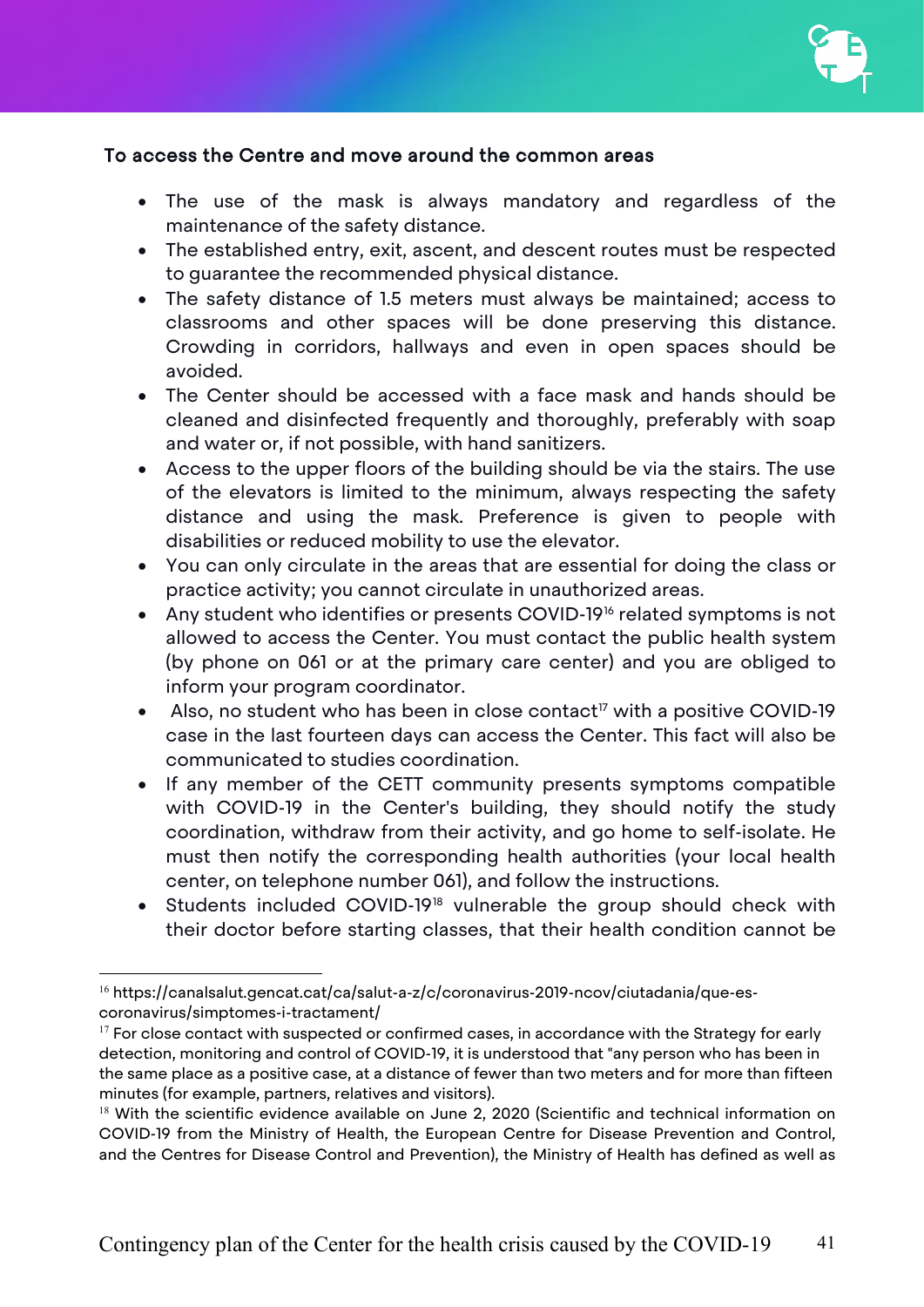aggravated with face-to-face assistance. For any incidence or need, you should contact the study coordination.

#### General measures for theoretical and practical classes

- Extend hygiene measures and safety distance to prevent the spread of COVID-19.
- Keep doors open whenever possible and keep informed through posters.
- Avoid greetings with physical contact.
- Avoid close contact with other people (always maintain a distance of 1.5 meters).
- Ensure frequent hand hygiene. It is necessary to wash hands, when entering and leaving the classroom, with water and soap or using hand sanitizers located, for this purpose, in different spaces of the Center.
- Always wear your mask well (it must cover your mouth and nose perfectly).
- Ensure hygiene related to respiratory symptoms (avoid coughing or sneezing directly into the air, cover your mouth with the inside of your forearm, and avoid touching your face, nose, and eyes).
- Use disposable tissues and throw them away after use.
- Avoid using rings, bracelets, watches, or other decorations that can be contaminated.
- In classrooms that have mobile furniture, respect always the minimum distance of 1.5 meters between occupied places.
- Avoid the use of shared material (paper, pens, etc.).

 $\overline{a}$ 

- Clean up, before and after the activity, the workspace/classrooms occupied, and the equipment and materials used.
- Teachers should require students to wear masks in the classroom and to maintain a safe distance.
- The teachers are the authority in the classroom and may reinforce, for the mutual benefit of the assistants, the established preventive measures or, in case of non-compliance, suspend the activity.
- Failure to follow the instructions on distance and hygiene may lead, at the request of the instructor responsible for the activity, to expulsion from the classroom or suspension from the activity, without prejudice to the disciplinary consequences resulting from this. In the event of needing to

groups vulnerable to VOCA-19, people with cardiovascular diseases, including hypertension, chronic pulmonary diseases, diabetes, chronic renal failure, immunosuppression, active tract cancer, severe chronic liver disease, morbid obesity (BMI >40), pregnant women and people over six years of age.